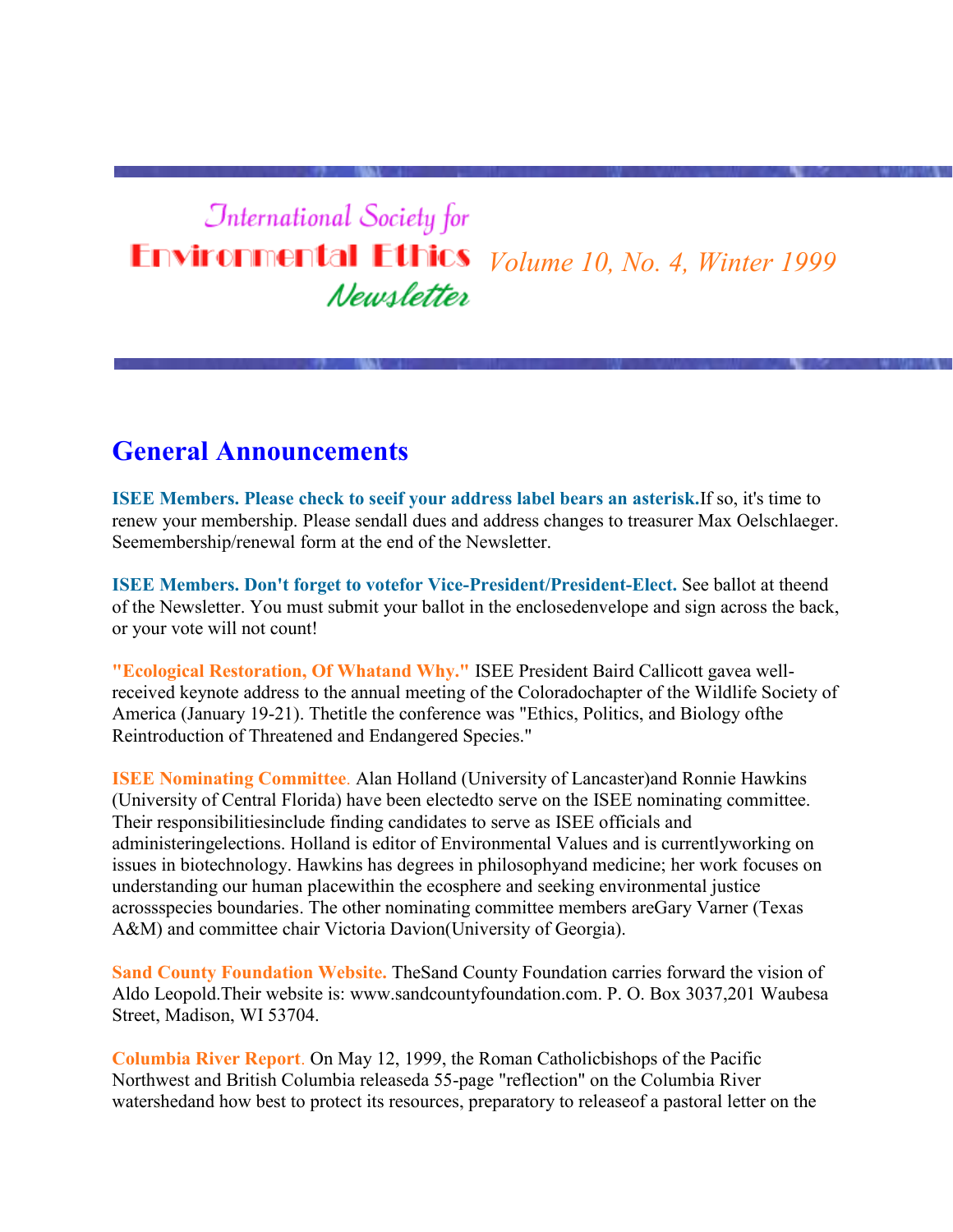subject in 2000. The document, entitledThe Columbia River Watershed: Realities and Possibilities, viewssalmon as a sign of the ecological health of the river and the"spiritual vitality" of the watershed. The full textcan be obtained on the Web at: http://www.columbiariver.org/index1.html.A contact person is: John Hart, Theology, Carroll College, Helena,MT 59625.

**The Trumpeter**,volume 15, is an electronic journal, now on website: http://trumpeter.athabascau.ca.Bruce Morito is editor, Global and Social Analysis, AthabascaUniversity, 1 University Drive, Athabasca, AB T9S 3A3, Canada.Phone: (780) 675- 6143; fax: (780) 675-6186.

**Society for the Advancement of AmericanPhilosophy**, Annual Meeting,March 9-11, Indianapolis, IN. Will include a panel titled "EcologicalRestoration and the Culture of Nature: A Pragmatic Perspective."Papers are: Andrew Light (SUNY/Binghamton), "Restoring theCulture of Nature," Danielle Poe (Fordham), "Human Integrityas Dependent on Natural Integrity," and Ben A. Minteer (GeorgiaInstitute of Technology), "Intrinsic Value for Pragmatists?The Restoration Extension." Chair: Drew Christie (Universityof New Hampshire).

**Customized Environmental Ethics Anthology**, under construction. McGraw-Hill hasdeveloped an electronic database publication system, called Primis,that enables instructors to create customized anthologies fortheir courses. Instructors can construct their text and ordera free sample copy over the Internet, using the Primis web page:http://mhhe.com/primis. The philosophy section is called "Discourses,"currently with 127 readings. A further set is under constructionon environmental ethics. See web page: http://mhhe.com/primis/philo.For further information also contact: Donald C. Abel, PhilosophyDepartment, St. Norbert College, 100 Grant St., De Pere, WI 54115.E-mail: abeldc@mail.snc.edu. Phone: 920/403-3086. Fax: 403- 4086.

**Singer and His Critics**, ed. Dale Jamieson, has been awardedChoice magazine's Outstanding Academic Title of 1999 Award. Thelist of these outstanding academic titles was published in theJanuary 2000 issue. More detail on the relevant entries in animalwelfare and environmental ethics in Newsletter vol. 10, no. 2,Summer, 1999.

**Ethics Codes Online**. The Center for the Study of Ethics inthe Professions at Illinois Institute of Technology has postedits comprehensive collections of codes of ethics online. Thisdata base is an excellent resource for students and scholars.For information, contact Vivian Weil, Director, Center for theStudy of Ethics in the Professions, IIT, 102 Stuart Building,Chicago, IL 60616. Phone: 312-567-3017. Email: weil@charlie.cns.iit.edu.

**Russian Conservation News**. Website: www.russianconservation.orgThis site is maintained by the Center for Russian Nature Conservation,also publishing Russian Conservation News.

**Wild Duck Review**will be publishing an interview with Keekok Lee about hisupcoming book The Natural and the Artefactual. Look for it inthe Spring issue 2000.

# **OPPORTUNITIES**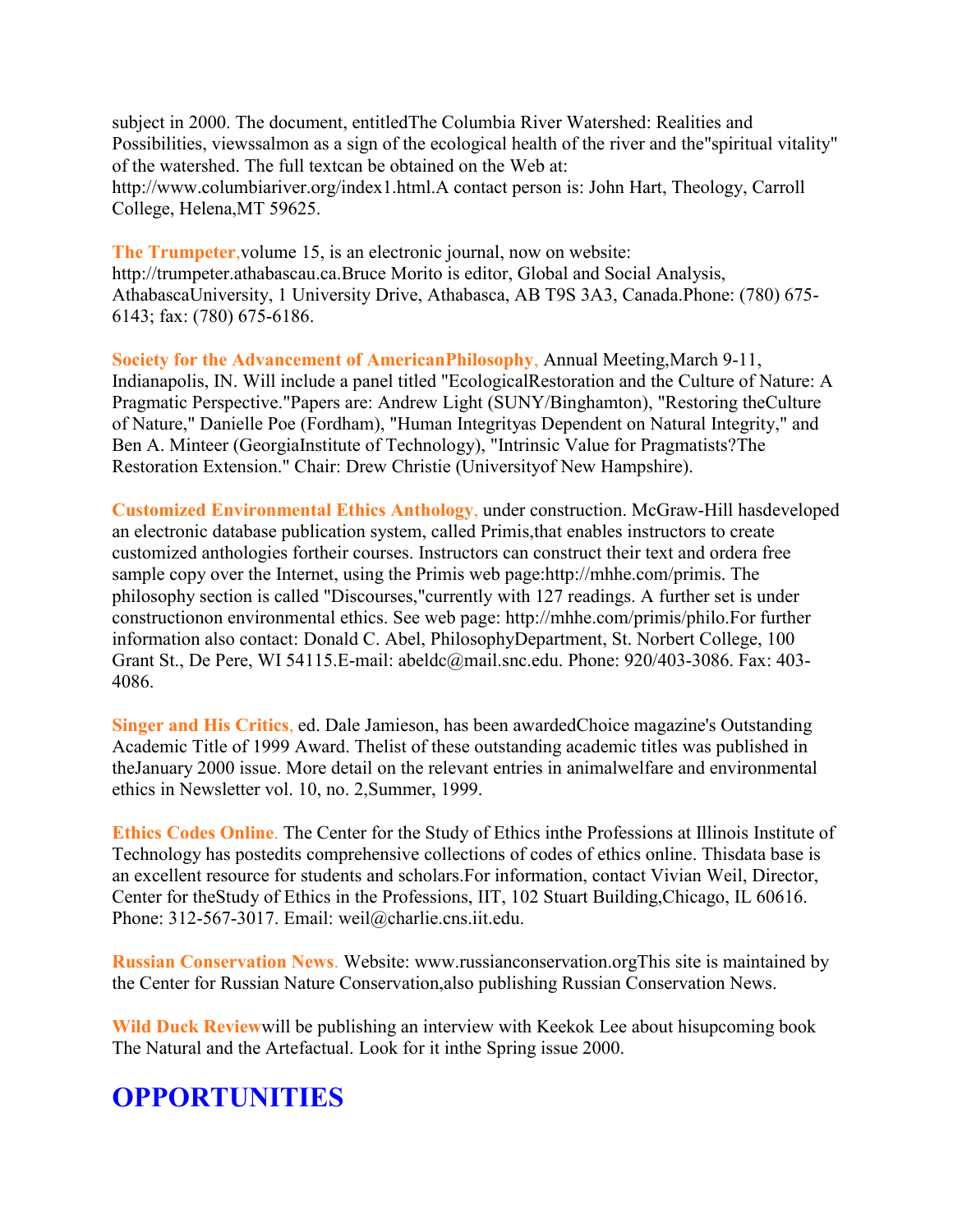#### **The University of Wisconsin Oshkosh** seeks an Assistant Professor of

EnvironmentalStudies/Humanities to begin September 2000. Applicants must havea Ph.D. in Environmental Studies or in a discipline informed bythe Humanities. The appointment will be in both EnvironmentalStudies and a department in the College of Letters and Sciences.Broad training in Environmental Studies with a specializationin the value dimensions of human attitudes and behaviors towardnature and knowledge of environmental ethics is essential. Collegeteaching experience and commitment to research are required. Willingnessto participate in program development is expected. Teaching responsibilitiesinclude the collaboratively developed "Environment and Values"core course and several others listed on the web site. Opportunitiesexist to develop new courses. Candidates should send 1) a coverletter explaining their interdisciplinary range, experience, andvision for Environmental Studies, identifying core courses theyare competent to teach and elective courses they would most liketo offer; 2) a curriculum vita indicating teaching experienceand a research record; 3) a writing sample; 4) official transcripts;5) at least three letters of recommendation that refer to thecandidate's interdisciplinary background in Environmental Studies.The deadline for applications is February 28, 2000. Send all materialsto Dr. Bron Taylor, Environmental Studies Director, Universityof Wisconsin Oshkosh, Swart 230, Oshkosh, WI 54901. AA/EOE. Moreinformation about the program and University at:

www.uwosh.edu/home\_pages/programs/environ\_studies/ Additionalquestions may be addressed to Bron Taylor at 920-424-0644 or taylor@uwosh.edu.

**University of Montana, EnvironmentalStudies**. The EnvironmentalStudies Program at the University of Montana, Missoula, invitesapplications for a tenure-track assistant professor. The Programhas recently initiated an undergraduate Bachelor of Arts major.The position requires a Ph.D. in environmental studies or relateddiscipline, demonstrated ability to teach at the undergraduateand graduate levels, environmental activism, and ability to teachan introductory course in environmental science, history of theearth from an environmental perspective, and courses in environmentalphilosophy, environmental ethics, or social theory of the environment.Applicants must include a letter addressing the criteria, a vita,and three letters of reference, directed to the applicant's abilityto fill this position. Consideration of applicants begins February15, 2000 and continues until the position is filled. EO/AA. Contact:Tom Roy, Director, Environmental Studies, University of Montana,Missoula, MT 59812. E-mail: tomroy@selway.umt.edu. Website: http://www.umt.edu/hrs/recruit/vacancies/ffevst.html

#### **Teaching the Ethical, Legal, and SocialImplications of the Human Genome Project**.A

Summer Faculty Institute at Dartmouth College. This isan intensive two-week program on teaching the implications ofthe Human Genome Project. It will allow participants to collaboratewith leading experts, examine social issues in human genetic research,and learn skills in multi-disciplinary teaching. Applicationsare being solicited from two-person interdisciplinary teams andindividual faculty. For more information and questions on funding,contact Barbara Hillinger at: Phone: 603-646-1263. Fax: x2652. Email: barbara.hillinger@dartmouth.edu.

### **CONFERENCES AND CALLS FORPAPERS**

**ISEE Group Session**. If anyone is interested in giving apaper or being a commentator at the ISEE session, Eastern DivisionAPA, in December 2000, please contact Kristin Shrader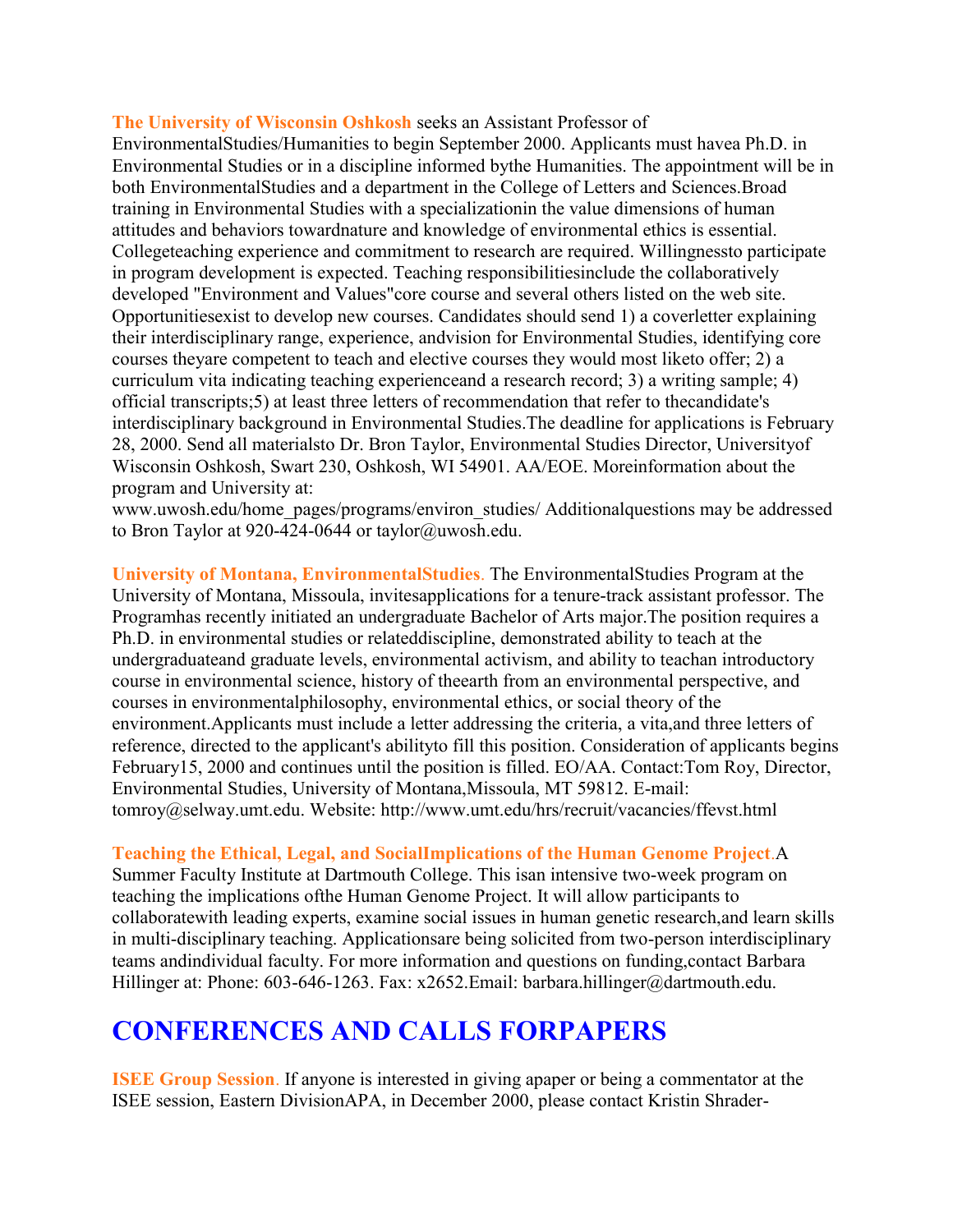Frechette,O'Neill Professor of Philosophy and Concurren Professor of BiologicalSciences, 336 O'Shaughnessy Hall, University of Notre Dame, NotreDame, IN 46556 (email: Kristin.Shrader-Frechette.1@nd.edu). Please send a 10-page paper,plus abstract, plus snail mail and email addresses, plus phoneand fax numbers, and a short resume. There will be one paper bya senior person in environmental ethics, and one paper by a juniorperson in environmental ethics, and 2-3 commentators for each. If you would prefer tobe a commentator or chair for the session, then you need not sendany paper, and only a resume. Everyone is welcome.

**UNESCO Encyclopedia Project**--callfor authors. UNESCO is sponsoring a large-scale encyclopedia thatis to include articles in all areas of philosophy. An outgrowthof several United Nations earth summits, the Encyclopedia of LifeSupport Systems is directed at concerns of sustainable development broadly conceived and ranging overissues of science, technology, economics, and social policy. Philosophyis being given a fundamental place in the encyclopedia for itsrole in the foundations of knowledge. Articles in all major areasof philosophy from epistemology, metaphysics, logic, ethics andvalues, and also the history of philosophy will be included, afew between 10-15,000 words, but most between 5-10,000 words.Authors will receive honoraria from the publisher at rates dependenton length. For further information and a list of topics to beincluded, please e-mail Thomas Magnell, the Honorary Theme Editorfor Philosophy: tmagnell@drew.edu.

**The British Society for Ethical Theory**. Papers are invited for the 2001 conference,to be held 13-15 July 200l at the University of Glasgow, Scotland.Papers may be on any aspect of ethical theory i.e. metaethicsand normative ethics. Papers on topics in applied ethics or thehistory of ethics may also be considered provided they are alsoof wider theoretical interest. Please supply your full name, address (electronic as well as postal if possible)and academic affiliation on a separate sheet. Papers, which shouldbe unpublished at time of submission, should be in English, nolonger than 6500 words, readable in at most 45 minutes and ina form suitable for blind review. Submissions should be receivednotpostmarkedby December 15 2000. Papers and accompanying particularsshould be sent to: Mr Angus McKay, Department of Philosophy, Universityof Glasgow, GLASGOW G12 8QQ,U.K. Further particulars: a.mckay@philosophy.arts.gla.ac.uk.

**New Deadlines**.Deadlines have been extended for paper submissions fortwo upcoming conferences. "Connecting Environmental Ethics,Ecological Integrity and Health in the Millennium" will beheld June 24-29, in San Jose, Costa Rica. The deadline for papersubmissions has been moved from January 31 to February 29. "ThinkingAbout the Environment: Our Debt to the Greek and Medieval Past"will be held August 17-20, in Firenze, Italy. The deadline forpaper submissions has been moved from January 21 to February 29.See below and previous newsletter for further details on theseconferences.

**The 11th Global Warming InternationalConference & Expo**: TheKyoto Compliance Review. April 25-28, 2000, Cambridge, MA, USA. The GWXI Conference providesup-to-the-minute international review of progress towards KyotoProtocol Targets by all nations in all relevant sectors, and presents the most current science and policy activities on global warming, sustainable environment and health on five continents. RequestRegistration Form from GWXI Registration  $(FAX +1-630-910-1561, gwl1@globalwarming.net)$ . For time schedule and sessions details,please see http://globalwarming.net. All registration must becompleted by March 1.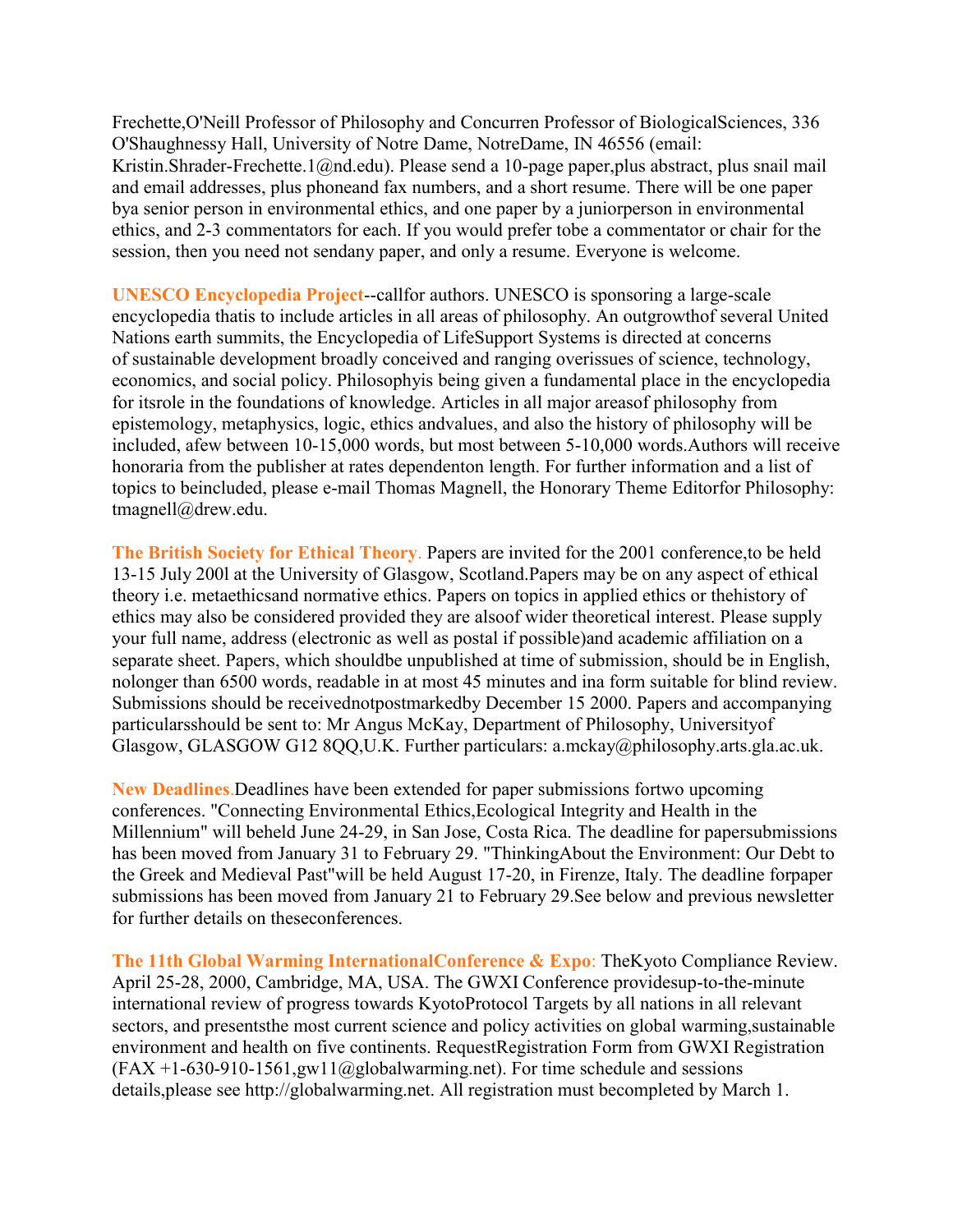**Are Genes Us?**May 19-21, 2000, Society for Applied Philosophy AnnualConference 2000, Manchester, UK. Information: Stephen Burwood, phone + 44 1482346311, e-mail: s.a.burwood@phil.hull.ac.uk.

**Health and Risk II**, 2nd Biannual International Conference.St Catherine's College, Oxford, 3rd-5th July 2000. A large conferencebringing together a range of disciplines and practitioners, coveringpublic health, statistical, economic, ethical, legal and politicalissues. Papers are welcome from economists and philosophers. Papersrelevant to the decision, judgement and risk analysis themes ofthe journal Risk Decision and Policy, published by Cambridge University Press, received one month prior to the conference, will be consideredfor publication in the journal. One copy of a final paper (nota draft) should be sent to arrive no later than a month beforethe conference and those selected for further consideration willbe informed at the conference. To submit a paper or poster proposal, please senda 300 word abstract and 50 biography to: P.Dolan@sheffield.ac.uk.Deadline for submission is 29 Feb 2000.

**Philosophy and Geography**. Beginning in January 200, the journalPhilosophy and Geography moves to a new format--coming out twicea year as a journal with open submissions. The journal aims topublish the best and clearest philosophical work on the environment:human and natural, built and wild, as well as clear-headed meditationson the nature of space and place. The editor invites submissionson any topic of interest to the journal at any time. Send threecopies to: Andrew Light, Department of Philosophy, SUNY Binghamton,P. O. Box 6000, Binghamton, NY 13902-6000. Authors should aimfor manuscripts of about 10,000 words.

**Taking Nature Seriously: Citizens,Science, and Environment**,February 25-27, 2001, University of Oregon. This conference isdesigned to bring together scientists, community activists, and science studies scholars who are working on environmentalissues in an effort to reveal and move beyond barriers that haveinhibited interaction between scholars in the sciences, socialsciences, and humanities, and between academics and activists.Keynote Speakers: Donna Haraway, Richard Lewontin, Andrew Pickering. Conferenceorganizers are Nancy Tuana, William Rossi, and Lynne Fessenden. Suggested conference topics include but are not limited to: empiricalanalyses of specific environmental issues and proposed/implementedactions; environmental justice; the nature and potential of public-interestscience; realism/social constructivism debates; and more.

Abstracts for proposed papers, research presentations, panels,and forums are encouraged. Please send three copies of a two-pageabstract and one copy of an abbreviated curriculum vita for eachparticipant. Prospective presenters should keep in mind a generalrather than a specialist audience. Prospective presenters arewelcome to submit a complete panel proposal or to advertise forpanel participants on the conference Web site (send a title anda brief description of your proposed panel, along with contactinformation, to conference coordinator Lynne Fessenden, tns@darkwing.uoregon.edu).Proposals are due no later than May 1st, 2000. Send proposalsto: Taking Nature Seriously, Environmental Studies Program, 10Pacific Hall, University of Oregon, Eugene, OR 97403-5223. Website: http://darkwing.uoregon.edu/~tns. For further informationcall 541/346-5399, fax 541/346-5096, or e-mail: tns@darkwing.uoregon.edu.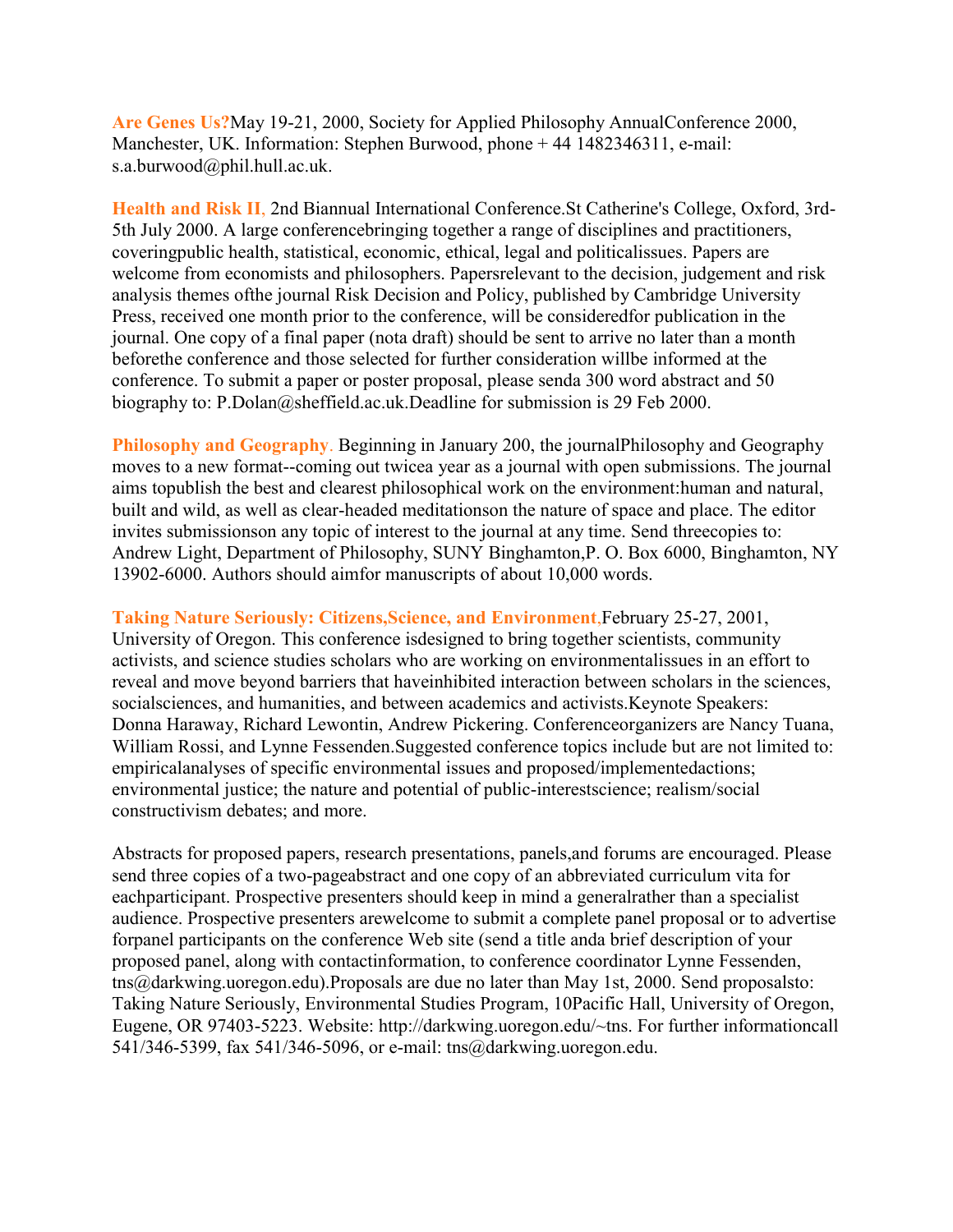**Between Nature: Explorations in Ecologyand Performance**. 27-30July 2000. Centre for the Study of Environmental Change &Department of Theatre Studies, Lancaster University, Lancaster,United Kingdom "Between Nature" will be a major regional,national and international gathering for anyone concerned withecology or performance. By bringing together these two domainsthe event aims to generate new understandings and modes of engagementat a time when rapid technological and cultural change is disruptingmany received boundaries - between aesthetics and ethics, natureand artifice, private and public, knowledge and politics. Topicsaddressed may include: recasting technologies - democracy as theatre- art as social practice - staging science - landscape and embodiedmemory - the presentation of the ecological self.

They invite proposals for all types of presentation from academicsin the social sciences, arts and humanities and natural sciences,arts practitioners and performers, political and cultural activists, decision makers and citizens. If you would like to offer a proposal,or simply register to attend the event, you can do so on our website - www.lancs.ac.uk/users/csec/betweennature.Deadline: February 15.

**The Encyclopedia of Religion and Nature** has secured a publisher (Continuum International)and established a web site. The editors, Bron Taylor and JeffreyKaplan, are actively soliciting suggestions for entries and contributors.A detailed overview of the project and templates for providingsuggestions may be found on the world wide web at ReligionandNature.com/The editors can be reached by email at:ern@religionandnature.com.Alternately, Bron Taylor may be contacted c/o the EnvironmentalStudies Program, The University of Wisconsin, Oshkosh, OshkoshWI 54901. Phone: 920-424-0644; fax x0882.

**Recognizing the Autonomy of Nature.**Call for papers for an edited book. In modern timesanthropogenic changes in the natural environment have become soconsiderable that a rethinking of our relationship to nature hasbecome imperative. One of the questions to be explored is whetherknowing nature is really possible, or whether what appears tous as nature is merely the result of our preconceptions. Otherquestions include whether it makes sense to think of non-humannature as autonomous, and whether, if non-human nature indeedmay be properly understood as autonomous, a respect analogousto the respect required by the autonomy of human beings is calledfor.

Papers should be philosophically informed as well as groundedin concrete practice, and intelligible to non-specialists. Sendpapers as soon as possible, and up until May 31, 2000; expressionsof interest accompanied by abstracts of up to 100 words shouldbe sent as soon as possible. Papers should be no more than 5000words long (excluding notes), submitted in duplicate, type written,double-spaced, written according to the specifications of TheChicago Manual of Style, 14th ed.; they should be prepared forblind refereeing with the author(s) name, institutional affiliation(if available), mailing address and e-address appearing on a separatesheet. Essays should be accompanied by a stamped, self-addressedenvelope. Send to Thomas Heyd, Department of Philosophy, Universityof Victoria, Victoria, British Columbia, V8W 3P4, Canada. Phone:250 381 2239. Facsimile: 250 721 7511. E-mail: heydt@uvic.ca.Web page: http://web.uvic.ca/~heydt.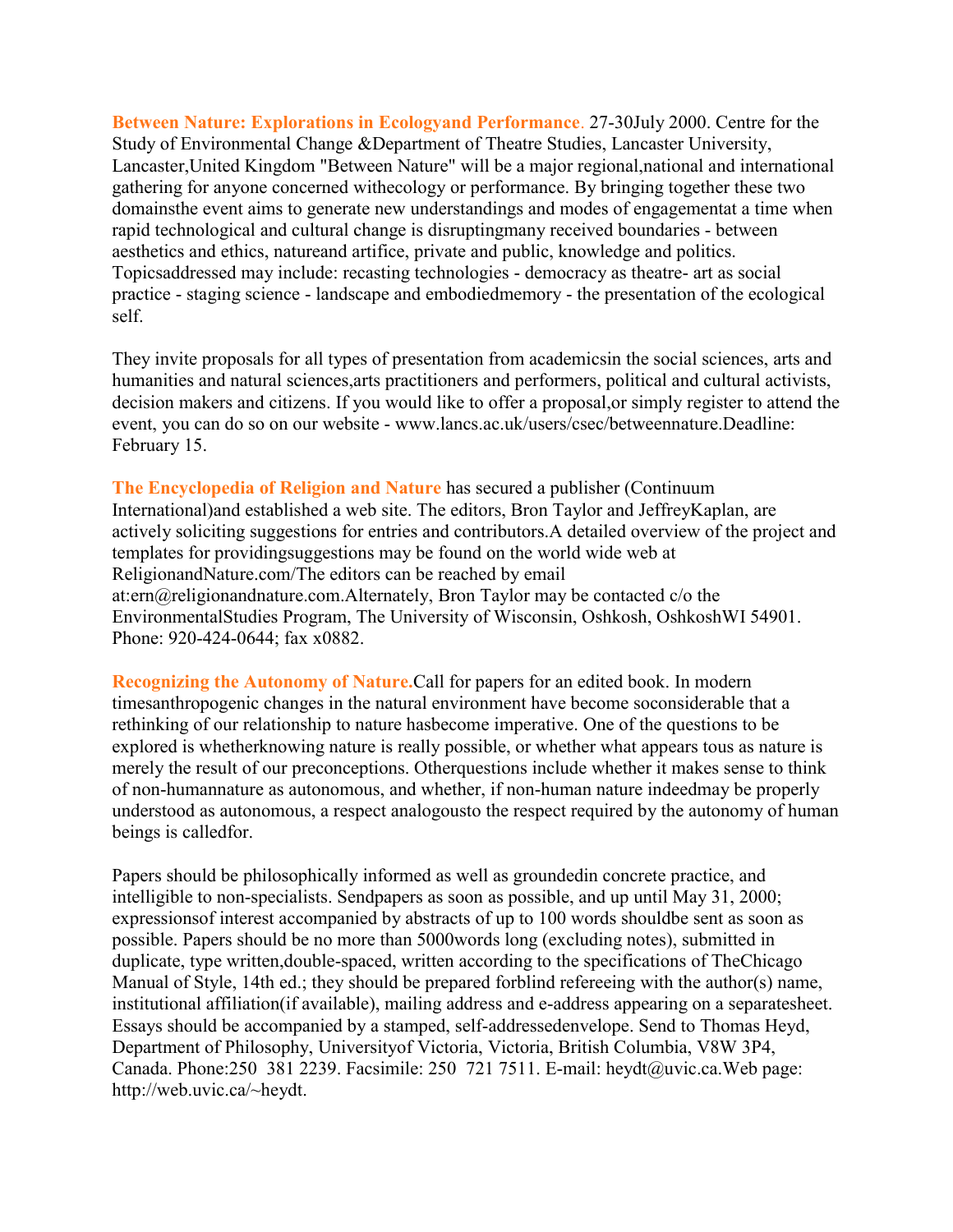#### **Connecting Environmental Ethics, EcologicalIntegrity and Health in the New**

**Millennium**.June 24-29, 2000, San Jose, Costa Rica. Call for papers.Sponsored by the Organization for Tropical Studies, the GlobalIntegrity Project, Sarah Lawrence College, and the InternationalSociety for Environmental Ethics. With two dozen well-known scholarsand activists as principal speakers, from Maurice Strong to DaleJamieson, and many others. Other societies participating includethe Society for Value Inquiry and the Society for Philosophy ofTechnology. Contact Laura Westra, Professor of Environmental Studies,Sarah Lawrence College, 1 Mead Way, Bronxville, NY 10708-5999.Phone 914/395-2487 or 905/303-8181. Fax 905/303-8211. Email:lwestra@mail.slc.edu. N.B. The deadline for submitting papersor panel proposals has been extended to February 29.

**The International Association forEnvironmental Philosophy** willpresent its third annual program at Pennsylvania State University,immediately following the Annual Meeting of the Society for Phenomenologyand Existential Philosophy. October 7-9, 2000. IAEP offers a forumfor wide-ranging philosophical discussion of nature and the humanrelation to the natural environment. IAEP welcomes diverse approachesto these issues, including many schools of continental philosophy,studies in the history of philosophy, and the tradition of Americanphilosophy. Call for papers, in 20 or 40 minute formats. Deadline:January 25. Abstracts to Robert Mugerauer, School of Architecture,University of Texas, Austin 78712-1160. IAEP Website: http://www.utc.edu/~iaep/.

**Natural Law and Natural Environments**. Vera Lex, the journal of the NaturalLaw Society, is accepting submissions on the place of naturallaw and rights in the current conversation on environmental philosophyand ethics. Issues in environmental justice, rights of nature,the "good" of nature, the value of place, technologyand nature, are appropriate but not exhaustive. Manuscripts shouldhave no written-in alterations and should be originals. Writingshould be in plain English and technical words should be defined.Deadline: May 1. Submissions to: Robert Chapman, Editor, VeraLex, Pace University, Department of Philosophy and Religious Studies,41 Park Row, Schiff Hall, Room 310, New York, NY 10038.

#### **EVENTS**

February 25-29, 2000. **Living Waters--Streamsof Faith**. St. Simon'sIsland, Georgia. Sponsored by Presbyterians for Restoring Creation.Ecologist Sandra Steinbraber (Living Downstream: An EcologistLooks at Cancer and the Environment), Theologian Jay B. McDaniel(Of God and Pelicans: A Theology for the Reverence of Life), EnvironmentalAdvocate: Hans Neuhauser (Georgia Land Trust Service), BeldenLane (The Solace of Fierce Landscapes: Exploring Desert and MountainSpirituality). Contact: Janet Adair Hansen, 108 So. Ave F, Portales,NM. 505/356- 5533. E-mail: revjanet@pdrpip.com.

March 2-5, 2000. **Six Billion Downstream**, 18th Annual Public Interest EnvironmentalLaw Conference, at the University of Oregon Law School, Eugene,OR. A famous conference, continuing. Website: http://www.pielc.uoregon.edu/E-mail: L-A-W@law.uoregon.edu.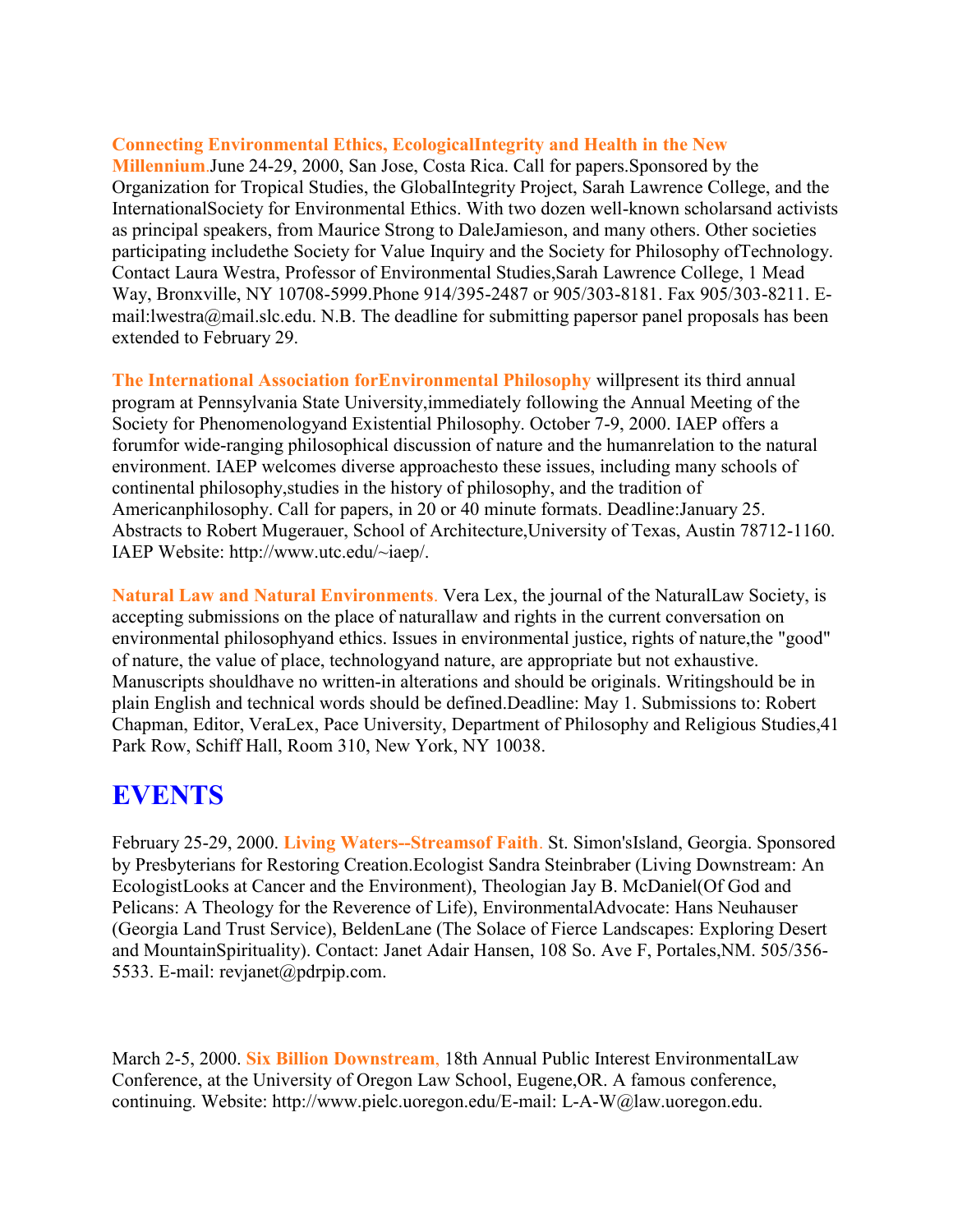April 7-9, 2000. **Environmental Philosophyand the Earth Sciences**.Sponsored by the Center for Environmental Philosophy at the Universityof North Texas, Denton. Featured speaker: Steve Bohlen, AssociateChief Geologist for Science, U. S. Geological Survey. Contact:Center for Environmental Philosophy, P. O. Box 310980, Universityof North Texas, Denton, TX 76202- 0980. E-mail: cep@unt.edu.

May 11-12, 2000. **Consciousness, Cognitionand Animal Welfare**, theUFAW symposium, Zoological Society of London's Meeting Rooms,London, UK. Information: Dr Stephen Wickens, UFAW, The Old School,Brewhouse Hill, Wheathmapstead, Herts AL4 8AN, UK, phone + 441582 831818, fax + 44 1582 831414, e-mail: wickens@ufaw.org.uk.

June 17-24, 2000. **Willa Cather's EnvironmentalImagination**, a conferenceat Lied Conference Center at Arbor Day Farm, Nebraska City, Nebraska."It fortified her to reflect upon the great operations ofnature, and when she thought of the law that lay behind them,she felt a sense of personal security. That night she had a newconsciousness of the country, felt almost a new relation to it... under the long shaggy ridges, she felt the future stirring."-- O Pioneers! Contact Susan Rosowski, Department of English,University of Nebraska-Lincoln, Lincoln, NE 68588- 0333. Phone:402/472-8777. www.unl.edu/cather\_seminar.

September 21-24, 2000. **Fifth WorldCongress of Bioethics: Ethics, Law and Policy**. Imperial College, London, UK. Information:Anne Lavender, Centre for Ethics in Medicine, 73 St Michael'sHill, Bristol, BS2 8BH, UK, e-mail: anne.lavender@bristol.ac.uk,web-site: http://www.uclan.ac.uk/facs/ethics/fifthcon.htm.

October 26-28, 2000**. Sustainable RegionalDevelopment: The Role of the University in a Globalizing Economy**. Conference at Lowell, Massachusetts.The Committee on Industrial Theory and Assessment at the Universityof Lowell announces a call for paper abstracts. The purpose ofthe Conference is to create a forum for the sharing of experiencesand analyses among people in both institutions of higher educationengaged in regional development and regional development agenciesthat are linking their efforts with universities. A conferencevolume is planned. Further information: Judy Blackburn@uml.edu.

### **Recent Articles and Books**

The website bibliography will be given its annual update inFebruary 2000, at which time all the entries from the four 1999Newsletters will be incorporated into the database. Also, articlesfrom the four main journals in the field, Environmental Ethics,Environmental Values, Ethics and the Environment, and the Journalof Agricultural and Environmental Ethics are not listed in thequarterly newsletters, but are included, with abstracts, in theannual update.

Thanks especially to Parrish W. Jones, Winber, PA, and to GregPritchard, Victoria, Australia, for help on the bibliography,doing the keyboarding to bring Uncover database references intousable form. Jones is teaching at the University of Pittsburgh,Johnstown, PA, and is also a pastor in the area. Pritchard isdoing his Ph.D. in environmental ethics and literature.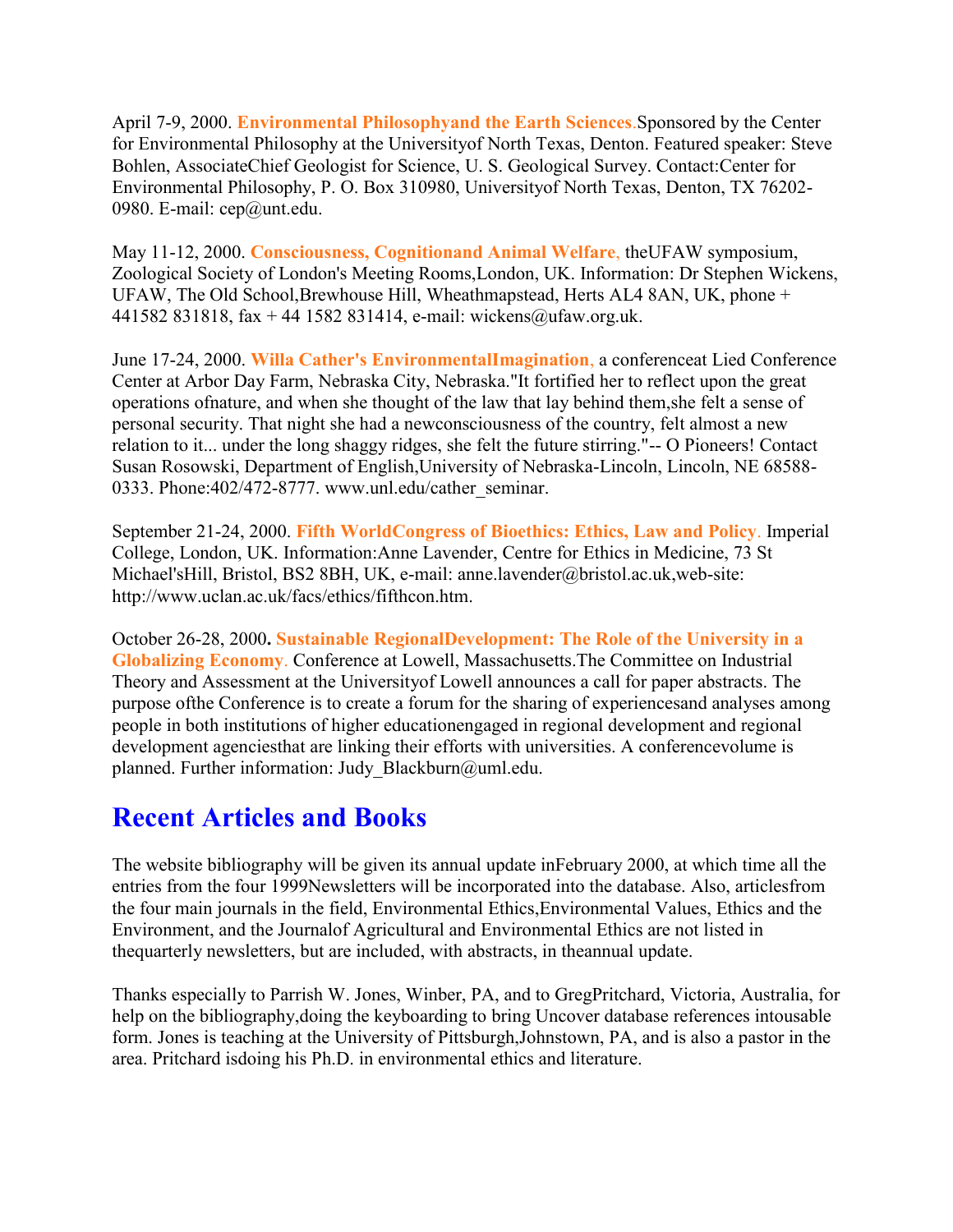--Alexander, Stephanie. "Air Power." Alternatives25(No.3, Summer 1999):6- . Despite government inaction, more Canadiansare turning to green energy from windmills. --Aswani, Shankar, "Common Property Models of Sea Tenure:A Case Study from the Roviana and Vonavona Lagoons, New Georgia,Solomon Islands, " Human Ecology 27(no. 3, Sept 01 1999):417-.

--Ayensu, Edward, et al. (a couple dozen others!), "InternationalEcosystem Assessment," Science 286(22 October 1999):685-686.Ecosystem management on global scales. The authors argue thatan international system of ecosystem modelling and monitoring,integrating the many differing factors--climate change, biodiversityloss, food supply and demand, forest loss, water availabilityand quality--is urgently needed. The magnitude of human impactson ecosystems is escalating. One third of global land cover willbe transformed in the next hundred years. In twenty years worlddemand for rice, wheat, and maize will rise by 40%. Demands forwater, for wood will double over the next half century. At theturn of the millennium, we need to undertake the first globalassessment of the condition and future prospects of global ecosystems.

--Azariah, Jayapaul, Azariah, Hilda, and Macer, Darryl R. J.,eds., Bioethics in India. Christchurch, New Zealand: Eubios EthicsInstitute, 1998. Proceedings of the International Bioethics Workshopin Madras (India): Bioethical Managment of Biogeoresources, 16-19January 1997, University of Madras. ISBN 0-908897-10-3. Contains115 papers, mostly short, on diverse bioethical topics. Biotechnologyand the genome. Philosophy of life and death. Reverence for Life.Biodiversity. Medical ethics. Animal rights. Environmental ethics.Ethics of large-scale systems. Philosophy and environmental science.Costs and benefits in environmental ethics. Land ethics and ecoethicalmanagement. Excellent for an introduction to Indian concerns andperspectives in bioethics and environmental ethics. These seminarshave been taking place for several years, at various locationin India. A key figure is Jayapaul Azariah, who teaches zoologyat the University of Madras. An e-mail contact is Darryl Macer:macer@sakura.cc.tsukuba.ac.jp.

--Bader, Harry R. "Not So Helpless: Application of theU.S. Constitution Property Clause to Protect Federal Parklandsfrom External Threats." Natural Resources Journal 39(No.1, Winter 1999):193- .

--Baker, Beth, "Government Regulation of Wetlands Is UnderSiege from All Sides" Bioscience 49(no. 11, Nov 01 1999):869-.

--Baker, Beth. The Greening of Utilities. Bioscience 49(No.8,August 1999):612- . Biologists are making a difference at electricutilities across the United States.

--Baker, Nathan. "Water, Water, Everywhere, and at Lasta Drop for Salmon? NRDC v. Houston Heralds New Prospects UnderSection 7 of the Endangered Species Act." Environmental Law29(No. 3, 1999):607- . Mr. Baker discusses Natural Resources DefenseCouncil v. Houston's potential to revolutionize federal waterdelivery programs in the Pacific Northwest. He concludes thatthis recent Ninth Circuit decision will lead to greater protectionof imperiled salmon and other listed species in the Pacific Northwest,because the Bureau of Reclamation will be required to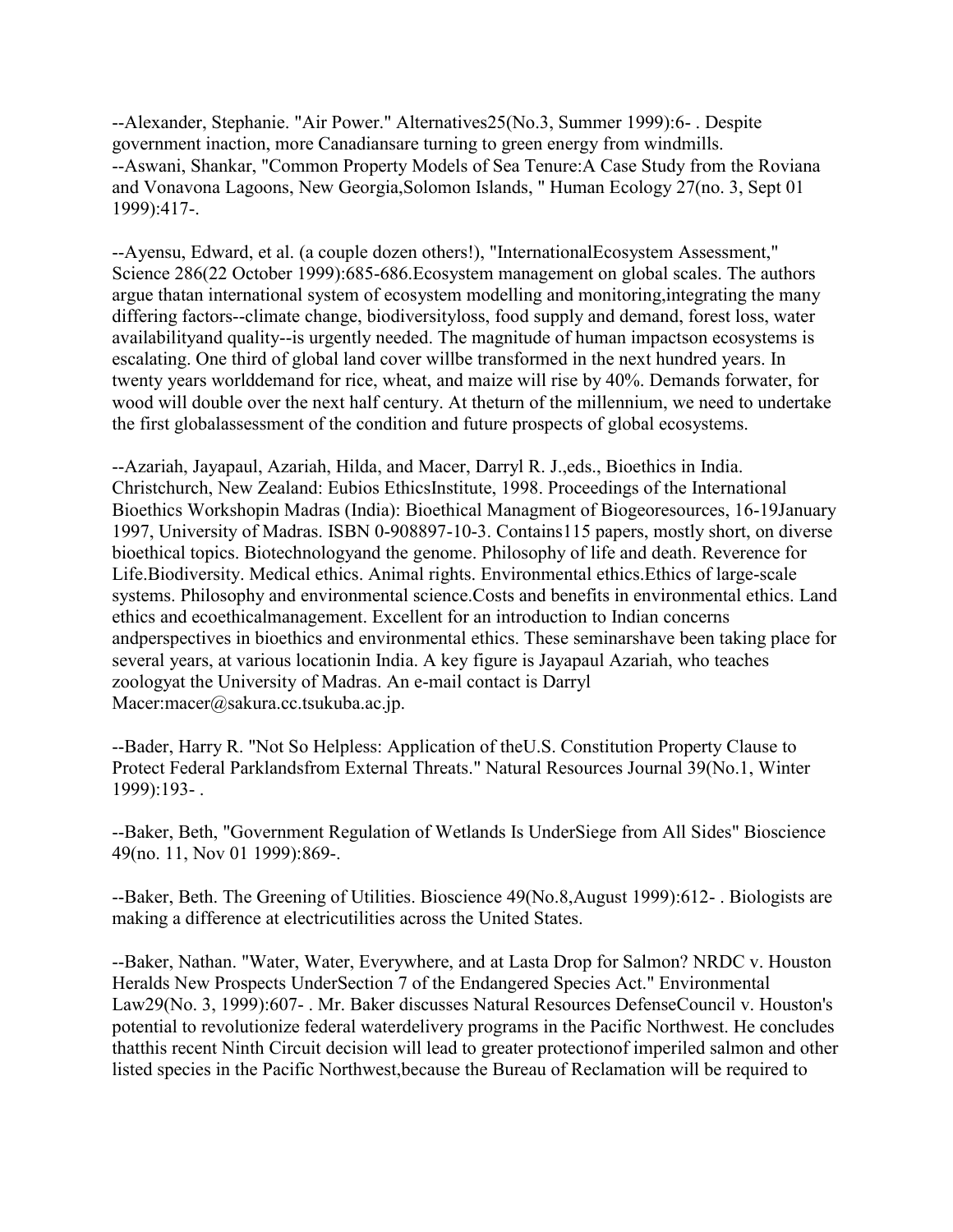increaseconsultation with the fish and wildlife agencies on the effectsof its various projects in the region.

--Baker, Susan and Jehlicka, Petr. "Dilemmas of Transition:The Environment, Democracy and Economic Reform in East CentralEurope - An Introduction." Environmental Politics 7(no.1,Spring 1998):1- .

--Baker, Susan and Baumbartl, Bernd. "Bulgaria: Managingthe Environment in an Unstable Transition." EnvironmentalPolitics 7(no.1, Spring 1998):183- .

--Barnhill, David Landis, ed., At Home on the Earth: BecomingNative to our Place. A Multicultural Anthology. Berkeley: Universityof California Press, 1999. \$ 18.00

--Baulch, Helen, "Fish Fight, " Alternatives 25(no.4, Fall 1999):4- . Alien salmon in Lake Huron keep anglers happy,but threaten native lake trout.

--Baulch, Helen. "Clear-cutting the Ocean Floor."Alternatives 25(No.3, Summer 1999):7- . Trawling gear devastatesthe world's continental shelves.

--Baxter, G. S., M. Hockings, and Beeton, R. J. S. "Trendsin Wildlife Management and the Appropriateness of Australian UniversityTraining." Conservation Biology: The Journal of the Societyfor Conservation Biology 13(No. 4, August 1999):842- .

--Bekoff, Marc, "Social Cognition: Exchanging and SharingInformation on the Run," Erkenntnis 51(1999):113-128. Thisis a theme issue of Erkenntnis on "Animal Minds."

--Ben-Ari, Elia T. Better than a Thousand Words. Bioscience49(No.8, August 1999):602- . Botanical artists blend science andaesthetics.

--Benedick, Richard E., ed., Ozone Diplomacy: New Directionsin Safeguarding the Planet, Enlarged Edition. 512 pages. Cambridge,MA: Harvard University Press, 1999.

--Bengston, David N. and Fan, David P. l. "The PublicDebate about Roads on the National Forests: An Analysis of theNews Media, 1994-98." Alternatives 25(No.3, Summer 1999):4-. The debate about forest roads as expressed in news stories reflectsthe changing social context in which the Forest Service must overhaulits policy. Some of the conflicting views are predictable, butthe debate among recreational users is surprising.

--Berg, Scott and Cantrell, Rick, "Sustainable ForestryInitiative: Toward a Higher Standard" Journal of Forestry.97(no. 11, Nov 01 1999):33- . The American Forest and Paper Association'sSustainable Forestry Initiative program offers building blocksto sustainable forestry in the United States and around the world.

--Berger, Antony R., Dark Nature in Classic Chinese Thought.Victoria, BC: Centre for Studies in Religion and Society, Universityof Victoria, 1999. 78 pages. ISBN 1-55058-205-4. Contact: CSRS,University of Victoria, Box 1700 Stn CSC, Victoria BC V8W 2Y2,Canada. E-mail: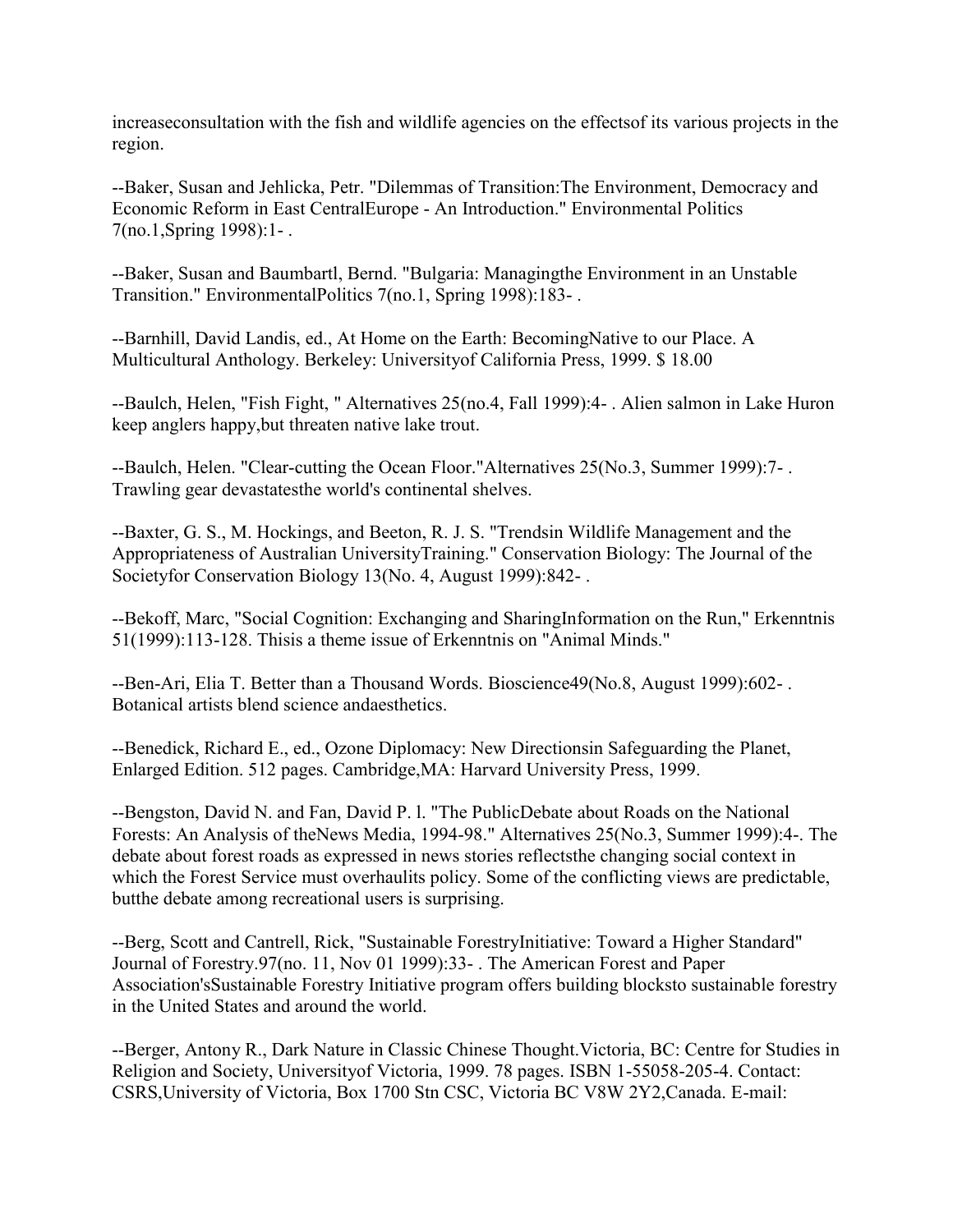csrs@uvic.ca. How the founders of Daoism (Taoism)and Confucianism experienced and acknowledged natural catastrophes,river floods, channel switching, earthquakes, landslides, andsea-level rise. Many natural processes cause harm to humans andto ecosystems. Nature has two sides: nature supports life, butnatural forces are not always benevolent to the well-being ofeither humans or ecosystems. This darker side of nature has beenoverlooked by environmental philosophers.

Some Chinese thinkers took the anthropocentric view that bad thingsin nature were the consequences of bad human actions. They sawthe world as fundamentally harmonious, as long as people followedthe correct rituals and codes of behavior (rather like some modernenvironmentalists). Other Chinese thinkers held that harm waspart of nature's processes and is to be accepted as part of thatpattern. On a human scale, these may cause pain and sorrow; ona cosmic scale, they are only the flow of the Dao (Tao). "Thereis a challenge, which in my view has not yet been fully met, todevelop a way of living and thinking, naturalistic or not, thatrecognizes fully that nature has for all life forms both a benevolentand a harmful dimension" (p. 46). Berger is an earth scientist.

--Bevill, R.I. and Louda, S.M., "Comparisons of RelatedRare and Common Species in the Study of Plant Rarity." ConservationBiology: The Journal of the Society for Conservation Biology 13(No.3,June 1999):493- .

--Blockstein, David E., "Integrated Science for EcosystemManagement: An Achievable Imperative." Conservation Biology:The Journal of the Society for Conservation Biology 13(No. 13,June 1999):682- .

--Boff, Leonardo, Cry of the Earth, Cry of the Poor. Maryknoll,NY: Orbis Books, 1997. 242 pages. \$ 22.00. Focuses on the Amazon,the economic and metaphysical ties that bind the fate of the rainforestswith that of the indigenous peoples there. Boff is a Braziliantheologian.

--Bollig, Michael and Schulte, Anja, "Environmental Changeand Pastoral Perceptions: Degradation and Indigenous Knowledgein Two African Pastoral Communities" Human Ecology 27(no.3, Sept 01 1999):493- .

--Botchway, F. Nii, "Land Ownership and Responsibilityfor the Mining Environment in Ghana." Natural Resources Journal38(No. 4, Fall, 1998):509- .

--Bradley, Nina Leopold, "Aldo Leopold: On the Path TowardUnity of Knowledge" Wild Earth 9(no. 3, Fall 1999):11- .

--Brittan, Jr., Gordon G., "The Secrets of Antelope,"Erkenntnis 51(1999):59-77. Daniel Dennett claims, in ConsciousnessExplained: "Antelope, in their herds, have no secrets andno way of getting any. So an antelope is probably no more capableof hatching a secret plan than it is capable of counting to ahundred or enjoying the colors of a sunset." Brittan replies:"I am not at all sure what the qualification `in their herds'is supposed to entail. Otherwise, it is simply false that antelope(at least the American antelope or pronghorns) have no secrets,as I can attest on the basis of watching them very carefully overthe past 25 years." A doe, for example, keeps it secret whereher fawns is hidden. When he is not watching antelope, figuringout their secrets, Brittan is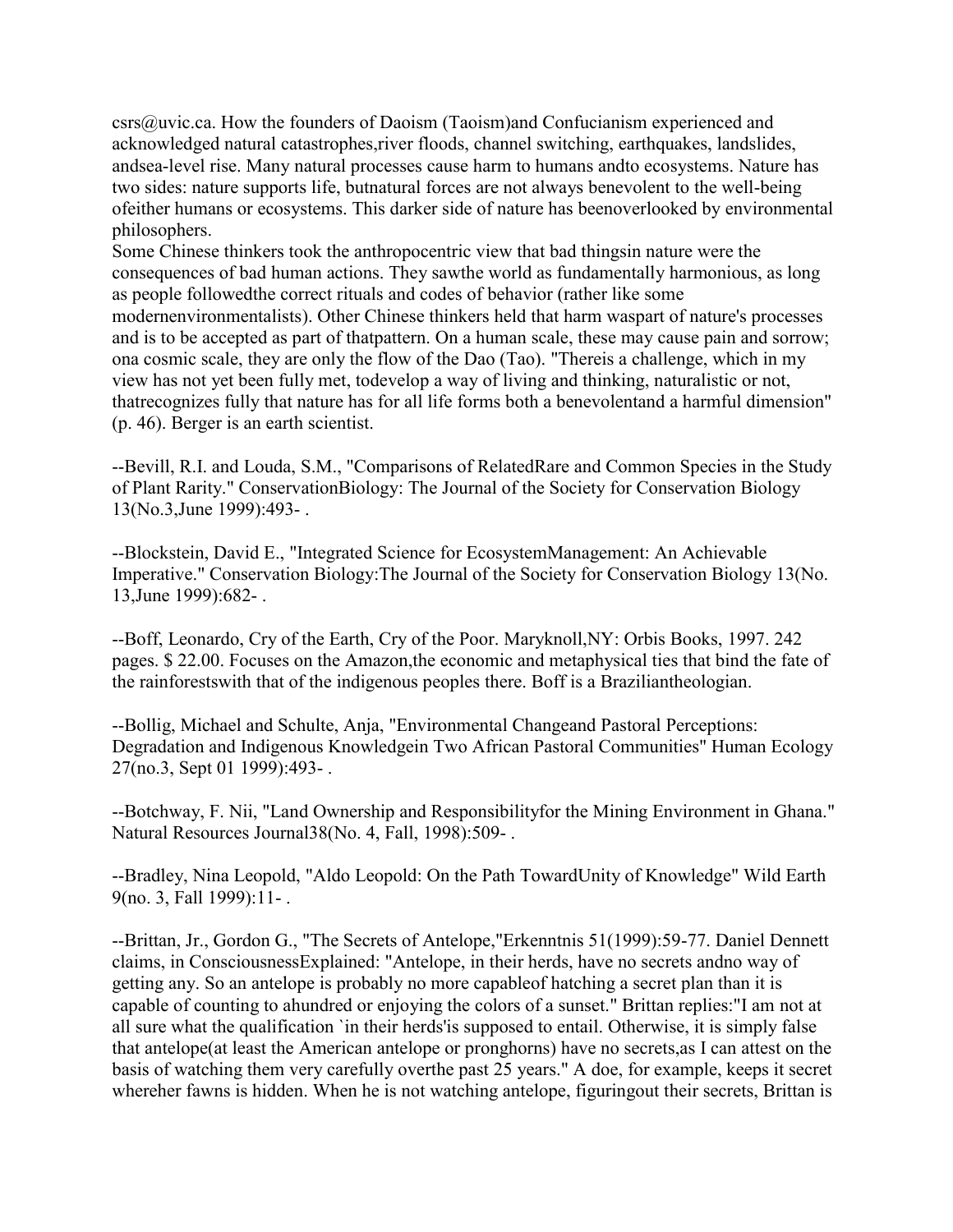professor of philosophy at MontanaState University. This is a theme issue of Erkenntnis on "AnimalMinds."

--Caro, T.M. "Demography and Behaviour of African MammalsSubject to Exploitation. Biological Conservation 91(No. 1, 1999):91-.

--Carwald, Georgia O., "Hydroelectric Development andRoad Paving in Brazil's Transamazon Area" The Journal OfEnvironment And Development 8(no. 4, Dec 01 1999):397- .

--Chavez, Deborah J., James A. Harding, and Tynon, Joanne F."National Recreation Trails: A Forgotten Designation."Journal of Forestry 97(No. 10, Oct. 1999):40- . Ever heard ofa National Recreation Trail? The authors look at this forgottendesignation and suggest ways to revitalize it.

--Chinn, Lily N. "Can the Market Be Fair and Efficient?An Environmental Justice Critique of Emissions Trading."Ecology Law Quarterly 26(No. 1, 1999):81- .

--Cho, Hong Sik. "An Overview of Korean EnvironmentalLaw." Environmental Law. 29(No. 3, 1999): 501- . Severe environmentalharms have forced the Korean people to reevaluate the balancebetween industrialization and environmental protection in Korea.Korea has reached a point in its economic development where itspeople have begun to evaluate their surroundings and quality oflife as affected by the environment. Hong Sik Cho recommends thatother developing nations take a serious look at Korea's currentchallenge of balancing economic prosperity with environmentalprotection and that they learn from Korea's experience.

--Cho, Mildred K., Magnus, David, Caplan, Arthur L., McGee,Daniel, and the Ethics of Genomics Group, "Ethical Considerationsin Synthesizing a Minimal Genome," Science 286(1999):2087-2090.Efforts to create a free-living organism with a minimal genomeare underway, although the prospects of so doing are rather faroff. Such an organism would have the minimal genome that allowsfor replication in an environment, estimated at 256 genes. Theresearch may give insight into the origins of life and into morecomplex genomes, as well as have applications in genetic engineering."The prospect of constructing minimal and new genomes doesnot violate any fundamental moral precepts or boundaries, butdoes raise questions that are essential to consider before thiswork advances further." "The dominant view is that,while there are reasons for caution, there is nothing in the researchagenda for creating a minimal genome that is automatically prohibitedby legitimate religious considerations."

--Clark, Jamie Rappaport, "The Ecosystem Approach froma Practical Point of View." Conservation Biology: The Journalof the Society for Conservation Biology 13(No. 3, June 1999):679-.

--Cohn, Jeffrey P., "Saving the California Condor"Bioscience 49(no. 11, Nov 01 1999):864- .

--Cole, D.C., R.E.G Upshur, and Gibson, B.L. "DetectiveWork." Alternatives 25(No.3, Summer 1999):26- . Environmentalcontaminants are important contributors to ill health, but itis not easy to identify the culprits and measure their effects.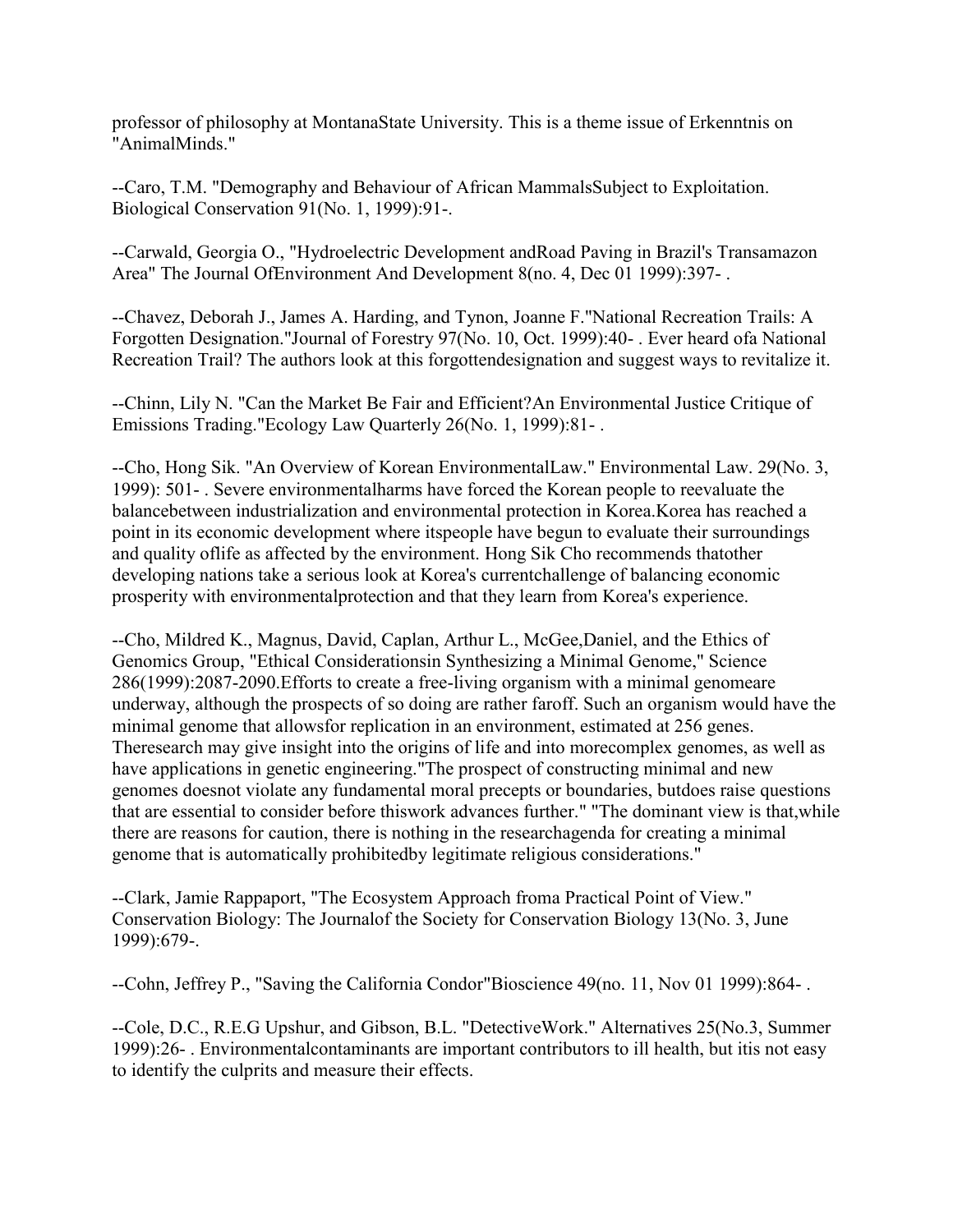--Corbin, Greg D. "The United States Forest Service'sResponse to Biodiversity Science." Environmental Law 29(No.2, 1999):377- . The National Forest Management Act and its implementingregulations require the United States Forest Service to managethe national forests' biodiversity based on a set of science-basedmanagement prescriptions. Mr. Corbin argues that while the ForestService adopted a regulatory program designed to incorporate thenew understanding of biodiversity science into the forest planningprocess, the agency's litigation posture and proposed regulatorychanges in favor of ecosystem management ignore the science ofbiodiversity to preserve broad regulatory discretion and maximumon-the-ground management flexibility.

--Coward, Harold, ed., Population, Consumption, and the Environment:Religious and Secular Perspectives. Albany: State University ofNew York Press, 1995.

--Coward, Harold, and Maguire, Daniel C., eds., Visions ofa New Earth: Religious Perspectives on Population, Consumption,and Ecology. Albany: State University of New York Press, 1999.248 pages. 13 contributors. Examples:

\* Yu (Yü), Chün-fang, "Chinese Religions on Population,Consumption, and Ecology" (China) \* Olupona, Jacob K., "African Religions and the Global Issuesof Population, Consumption, and Ecology" (Africa).

--Coward, Harold, ed., Traditional and Modern Approaches tothe Environment on the Pacific Rim. Albany: State University ofNew York Press, 1998.

--Cowlishaw, Guy. "Predicting the Pattern of Decline ofAfrican Primate Diversity: An Extinction Debt from HistoricalDeforestation." Conservation Biology: The Journal of theSociety of Conservation Biology 13(No. 5, Oct. 1999):1183- .

--Cox, George W., Alien Species in North America and Hawaii:Impacts on Natural Ecosystems. Washington, D.C.: Island Press,1999. 400pp. cloth \$60. paper \$30. Comprehensive overview of theinvasive species phenomenon, examining the threats posed and thedamage that has already been done to ecosystems across North Americaand Hawaii. Cox is emeritus professor of ecology at San DiegoState University.

--Daly, Herman E. "The Lurking Inconsistency." ConservationBiology: The Journal of the Society for Conservation Biology 13(No.4, August 1999): 693- .

--deLaplante, Kevin, Toward a General Philosophy of Ecology,Ph. D. dissertation, Department of Philosophy, University of WesternOntario, 1998. Examines the role that ecological concepts andtheories play in environmental philosophy and defends a conceptionof ecological science that is broad enough to address the philosophicaland scientific concerns of environmental philosophers. These aimsare consistent with the dominant tradition in contemporary environmentalphilosophy, but the argument is highly critical of the way theecologyenvironmental philosophy relationship is conceived incontemporary environmental philosophy. Rather than view ecologyas a conceptual and scientific resource that is relevant to environmentalphilosophy only insofar as it provides support for the ethical,social and political aims of environmentalism, deLaplante arguesthat the core problems of environmental philosophy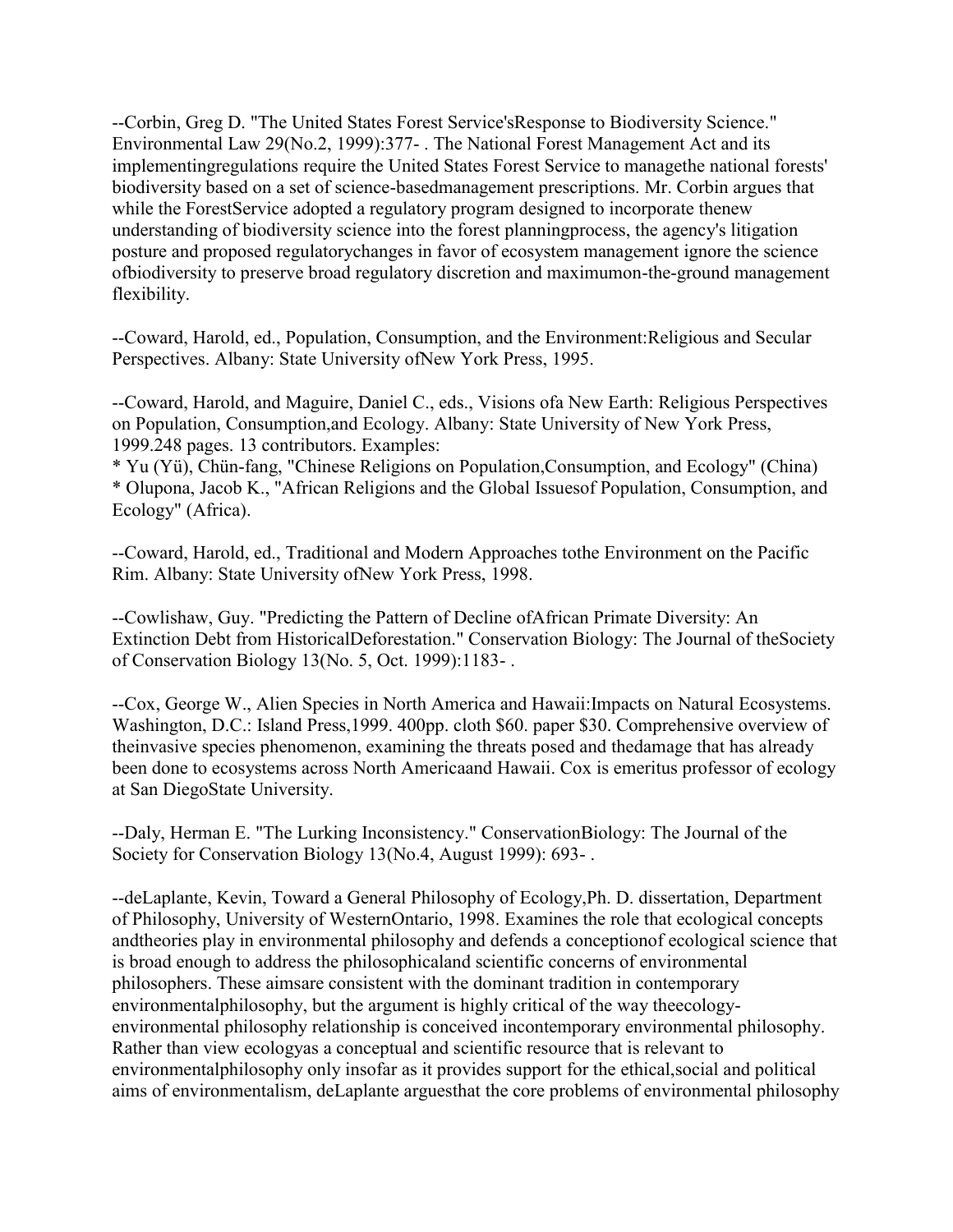are essentiallyproblems for a general science and philosophy of ecology. Thethesis defends the robustness of a conception of ecology thatis sufficiently broad to encompass "ecological psychology","ecological economics", and "ecological anthropology",as well as traditional ecological science.

Part One is a survey and critique of the role of ecology in environmentalphilosophy. Part Two develops a conceptual framework for a generalphilosophy of ecology based on developments in complex systemsapproaches in theoretical ecology and ecological psychology. PartThree explores in greater detail certain issues in the foundationsof the relevant complex systems sciences. The supervisor was KathleenOkruhlik. Kevin de Laplante is now teaching at Iowa State University,Ames.

--Depledge, Joanna. "Coming of Age at Buenos: Aires: TheClimate Change Regime After Kyoto." Environment 41(No. 7,September 1999):15- . The international community's effort toforestall climate change entered a new phase of maturity at thefourth Conference of the Parties.

--Dickson, Barnabas. "The Precautionary Principle in CITES:A Critical Assessment." Natural Resources Journal 39(No.2, Spring 1999):211- .

--Dillingham, Terese, "Playing Reindeer Games: NativeAlaskans and the Federal Trust Doctrine." Boston CollegeEnvironmental Affairs Law Review 26(No. 3, Spring 1999):649- .The Reindeer Industry Act of 1937 gave native Alaskans a monopolyover reindeer, helping native Alaskans to become self-sufficient.But a 1997 court decision has opened the reindeer industry tonon-natives, and this threatens the U. S. federal governmentsobligation to the native Alaskans.

--Dimmick, Walter Wheaton, Michael J. Ghedotti, and Pennock,David S., "The Importance of Systematic Biology in DefiningUnits of Conservation." Conservation Biology: The Journalof the Society for Conservation Biology 13(No. 3, June 1999):653-.

--Dragomirescu, Simina, Cristina Muica, and Turnock, David. "EnvironmentalAction during Romania's Early Transition Years." EnvironmentalPolitics 7(no.1, Spring 1998):162- .

--Dretske, Fred, "Machines, Plants and Animals: The Originsof Agency," Erkenntnis 51(1999):19-31. This is a theme issueof Erkenntnis on "Animal Minds."

--Dukas, Reuven, ed. Cognitive Ecology: The Evolutionary Ecologyof Information Processing and Decision Making. Chicago: Universityof Chicago Press, 1998. 420pp. cloth \$95, paper \$30. The intersectionof cognitive psychology and behavioral ecology. Neural networks,recognition of bird song, spatial memory, and foraging decisions.Reviews of current research intended to produce a coherent viewof a new field.

--Eckersley, Robyn, "The Discourse Ethic and the Problemof Representing Nature," Environmental Politics 8(no. 2,Summer 1999):24- .

--Egan, Andrew F., Kathy Waldron, and Bender, John. "EcosystemManagement in the Northeast: A Forestry Paradigm Shift?"Journal of Forestry 97(No. 10, Oct. 1999):24- . A survey was conductedto determine if new forestry terms actually represent new ideasto practicing foresters, and whether these concepts shape theirday-to-day forestry activity.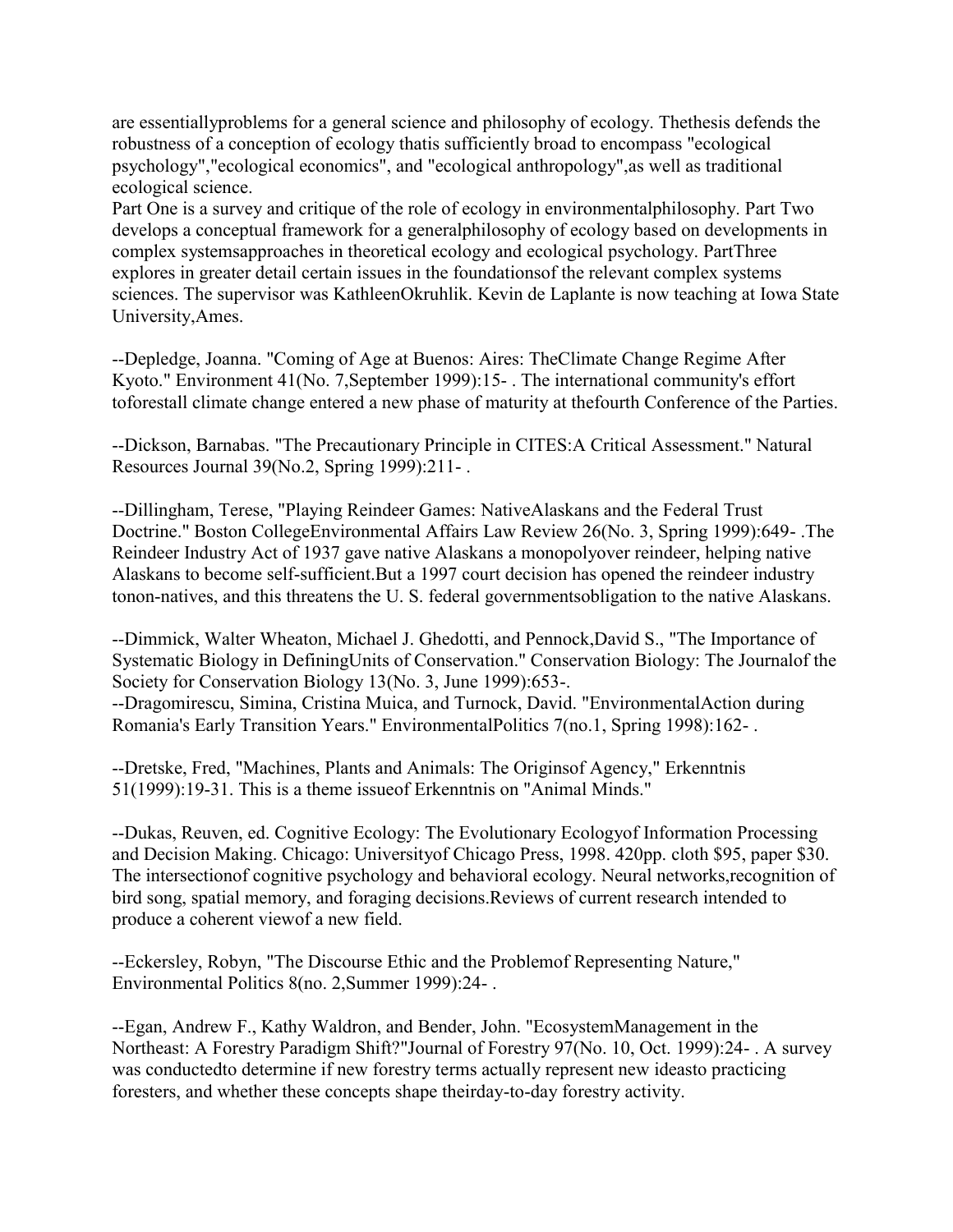--Egan, Andrew F. "Forest Roads: Where Soil and WaterDon't Mix." Journal of Forestry 97(No.8, August 1999):18-. A review of the forest science literature on forest road practicesreveals some general concepts that foresters need to considerwhen planning, building, and maintaining forest access systemsso as to avoid water quality problems.

--Ehrenfeld, David, "Earth Stories" Wild Earth 9(no.3, Fall 1999):15- .

--Emerson, H arriet J. and Gillmor, Desmond A., "RuralEnvironment Protection Scheme of the Republic of Ireland,"Land use policy 16(no. 4, Oct 01 1999):235- .

--Engel, Kirsten H. "The Dormant Commerce Clause ThreatTo Market-Based Environmental Regulation: The Case of ElectricityDeregulation." Ecology Law Quarterly 26(no. 2, 1999):243-.

--Eriksson, Lena. "Graduate Conservation Education."Conservation Biology: The Journal of the Society of ConservationBiology 13(No. 5, Oct. 1999):955- .

--Ewel, John J., Dennis J. O'Dowd, and Daehler, Curtis C. "DeliberateIntroductions of Species: Research Needs." Bioscience 49(No.8,August 1999):619- . Benefits can be reaped, but risks are high.

--Fagin, Adam and Jehlicka, Petr. "Sustainable Developmentin the Czech Republic: A Doomed Process?" Environmental Politics7(no.1, Spring 1998):113-.

--Farber, Daniel A. Eco-pragmatism: Making Sensible EnvironmentalDecisions in an Uncertain World. Chicago: University of ChicagoPress, 1999. 210pp. \$23. Environmental policy, steering a middlecourse between those who advocate strict cost-benefit analysisand those who would protect the environment at any cost. Defendsan emerging social consensus favoring environmental values, butat the same time, demonstrates how those values are consistentwith a balanced weighing of costs and benefits, and shows howenvironmental policies can respond dynamically to changing needsand new information.

--Fieser, James, Metaethics, Normative Ethics, and AppliedEthics. Belmont, Ca: Wadsworth, 1999. 512 pages. Includes sectionson animal ethics: Augustine, Descartes, Kant, Regan, Machan; environmentalethics: Augustine, "Against the View that God Dwells in PlantLife"; Thoreau, "Primeval Nature"; Leopold, "TheLand Ethic"; Fieser, "An Argument Against NormativeEcocentrism." Fieser is at the University of Tennessee atMartin, TN.

--Fitzsimmons, Allan K., Defending Illusions: Federal Protectionof Illusions. Lanham, MD: Rowman and Littlefield, 1999. A synopsisis "The Illusion of Ecosystem Management," PERC Reports17 (no. 5, December 1999):3-5. The main problem is that ecosystemsare not real. "Ecosystems are only mental constructs, notreal, discrete, or living things on the landscape. They do notbreathe, emerge from wombs, or spring from seeds. They are notreal, organized entities consciously seeking to perpetuate themselvesagainst internal or external threats to their existence"(p. 4). The second problem is that, even if they were real, wehave no idea of what their "health" or "integrity"might mean. There are some further problems, such as the "wooliness"of the ideas of "ecologist Bryan Norton" about ecosystemhealth and creativity. Fitzsimmons is a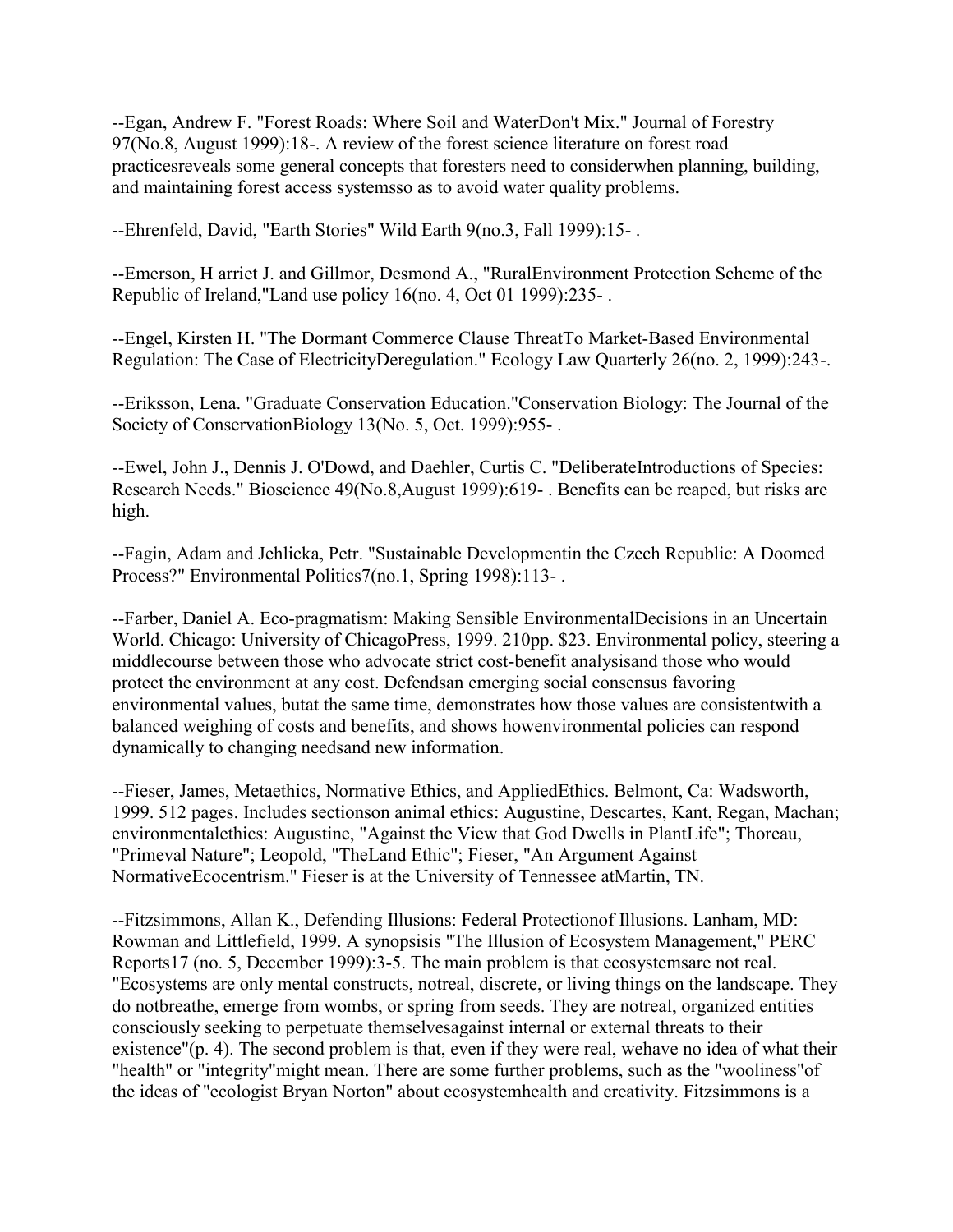geographer and environmentalanalyst, president of Balanced Resource Solutions, a consultingfirm in Woodbridge, Virginia (and no doubt also unreal, sinceconsulting firms are mental constructs and do not breathe, emergefrom wombs, or spring from seeds).

--Flannery, Maura C. "Education: The Conservation Aestheticand the Microscopic Aesthetic. Bioscience 49(No.10, Oct. 1999):801-.

--Fleischner, Thomas. "Revitalizing Natural History."Wild Earth 9(No. 2, Summer 1999):81- .

--Flores, Dan, Horizontal Yellow: Nature and History in theNear Southwest. Albuquerque: University of New Mexico Press, 1999.The complex relationships of humans with the natural environmentin the U.S. Southwest.

--Ford, Peter, "Howl over Wolves' Return," ChristianScience Monitor, November 1, 1999, pp. 12-13. While there arethousands of wolves in Italy and Spain, wolves have been extinctin France for over half a century--until 1992 when a pair wassighted in the French Alps, presumably having come from the Italianpopulation. Many people have welcomed the idea of wolves in theFrench Alps, but to shepherds it is a catastrophe. Today thereare about 50 wolves in the Alps and they have killed about 1,000sheep. The best hope seems to lie in a guard dog, the pastou,the Great Pyrenean Mountain Dog.

--Garner, Robert, "Biodiversity since Rio," EnvironmentalPolitics 8(no. 2, Summer 1999):148- .

--Geist, Cathy and Galatowitsch, Susan M. "ReciprocalModel for Meeting Ecological and Human Needs in Restoration Projects."Conservation Biology: The Journal of the Society of ConservationBiology 13(No. 5, Oct. 1999):970- .

--Gerber, Leah R. and DeMaster, Douglas P. "A QuantitativeApproach to Endangered Species Act Classification of Long-LivedVertebrates: Application to the North Pacific Humpback Whale."Conservation Biology: The Journal of the Society of ConservationBiology 13(No. 5, Oct. 1999):1203- .

--Gillingham, Sarah and Lee, Phyllis C., "The impact ofwildlife-related benefits on the conservation attitudes of localpeople around the Selous Game Reserve, Tanzania," EnvironmentalConservation 26(no. 3, Sept 01 1999):218- .

--Glushenkova, Helena I., "Environmental AdministrativeChange in Russia in the 1990s" Environmental Politics 8(no.2, Summer 1999):157- .

--Gonick, Larry and Outwater, Alice, The Cartoon Guide to theEnvironment. New York: HarperCollins, 1996. Irreverent humor thatat the same time educates into environmental fundamentals. Enviromentalscience, chemical cycles, life communities, food webs, agriculture,population growth, energy and raw materials, waste disposal, recycling,cities, pollution, deforestation, ozone depletion, and globalwarming. Gonick is a cartoonist; Outwater is an environmentalengineer.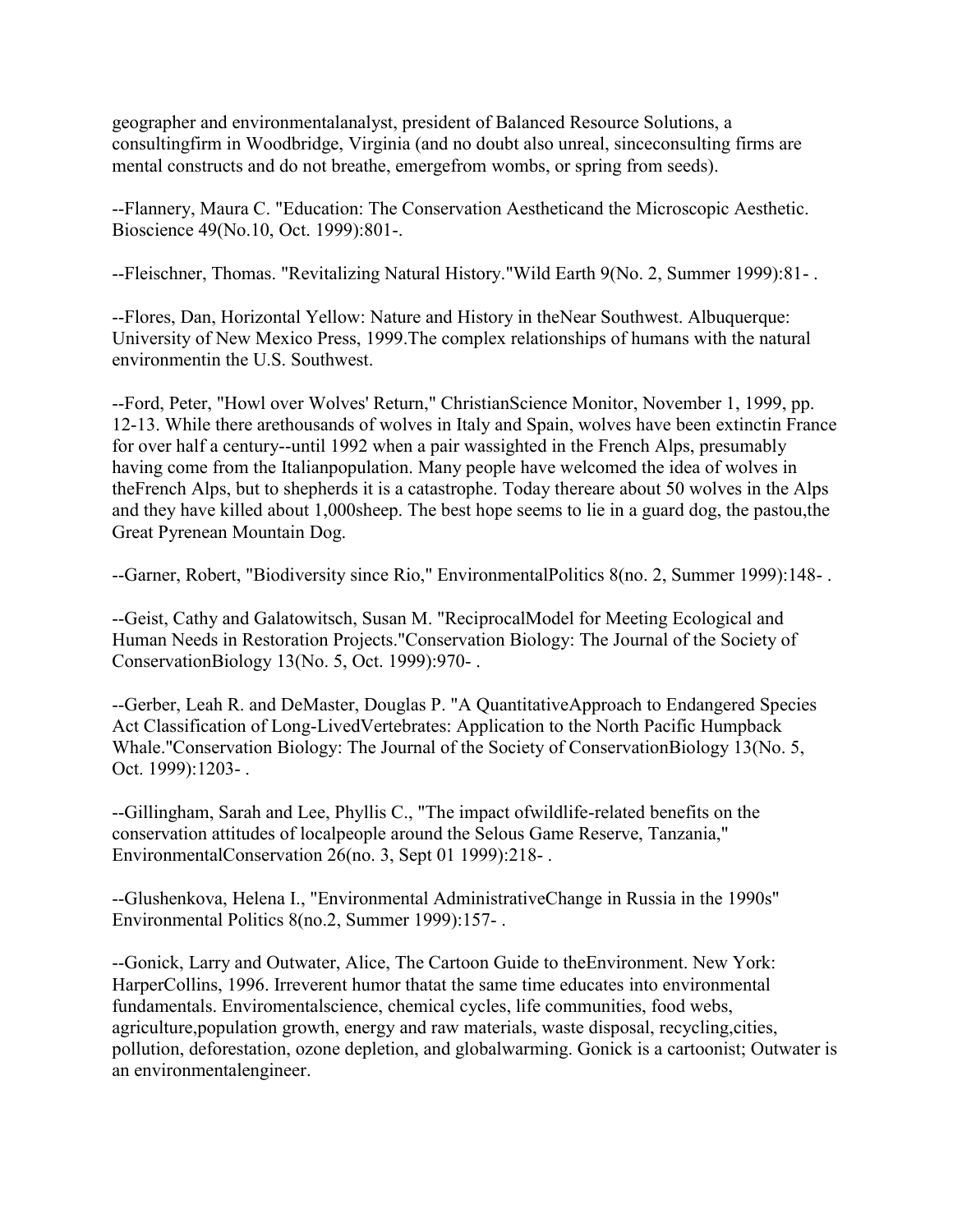--Goodall, Jane, and Berman, Philip, Reason for Hope: A SpiritualJourney. Warner Books, 1999. Jane Goodall's return to religiousfaith, facing the realities of environmental destruction, animalabuse, and genocide, especially as she has known them in Africa.Her studies with the chimpanzees have enhanced, not ended herbelief in God. She shares a spiritual epiphany during a visitto Auschwitz, and an experience before the rose window in theCathedral of Notre Dame, hoping for spiritual power to overcomethe evils in the world. She recalls bravery in the face of chimpanzeeimprisonment in medical laboratories. There is a chapter on individuals,corporations, and countries that are doing the right thing. "Togetherwe must reestablish our connections with the natural world andwith the Spiritual Power that is around us. And then we can move,triumpantly, joyously, into the final stage of human evolution--spiritualevolution" (p. 267). Wendy Wasserstein, a Pulitzer prize-winningplaywright, calls Goodall, "one of the ten most influentialwomen ever."

--Gorman, Michael E., Mehalik, Matthew M., Werhane, PatriciaH. Ethical And Environmental Challenges to Engineering: A Casebookin Engineering and Environmental Ethics. Upper Saddle River, NewJersey: Prentice Hall, 2000. 256 pp. The first casebook designedspecifically for engineering and environmental ethics, this textfeatures multi-faceted, real-life cases of design and managerialdilemmas in a variety of settings. Background readings that illustratehow one can integrate ethical and environmental challenges intoengineering decisions are incorporated throughout. It includesvarious cases that can be adapted to a variety of classroom settings,including cases on engineering design, environmental ethics, culturaldiversity, management, engineering dilemmas. It presents real-lifeevents showing engineering students certain situations they willencounter on the job.

--Gorte, Ross W. "Multiple Use in the National Forests:Rise and Fall or Evolution?" Journal of Forestry 97(No. 10,Oct. 1999):19- . Is multiple use dead? Or has it simply morphedinto ecosystem management? A look at the management history ofthe national forests provides some clues.

--Gottlieb, Roger S., A Spirituality of Resistance: Findinga Peaceful Heart and Protecting the Earth. New York: CrossroadPublishing Co., 1999. 195 pages. \$ 25.00. Chapter 4: "A SleeplessEthicist and Some of His Acquaintances, Including the Monoculturalist,the Poetic Naturalist, and the Very Famous Biologist." Chapter5. "Finding a Peaceful Heart and Protecting the Earth. "Whatcan we hope for? In his own lifetime the Ethicist has seen a worldwidemovement improve the condition of women throughout the world.He knows that his individual actions are a minuscule part of asimilarly vast effort to reorient society toward environmentalsanity. He hopes that as this effort unfolds it will lead us tobe more unassuming both in our self-assessment as a species andour desires for a `better life'--even though achieving this self-assessmentmight require a difficult and contentious social transformation.We may learn that a truly `higher standard of living' cannot beachieved until we curtail our current environmental aggression,and that no amount of toys will cure our loneliness for both naturaland human community. We might learn that false expertise shouldnot be trusted, and that a monocultured earth is very lonely;and that to love either people or the earth we need to love both"(pp. 134-135). Gottlieb is in philosophy at Worcester PolytechnicInstitute, Worcester, MA.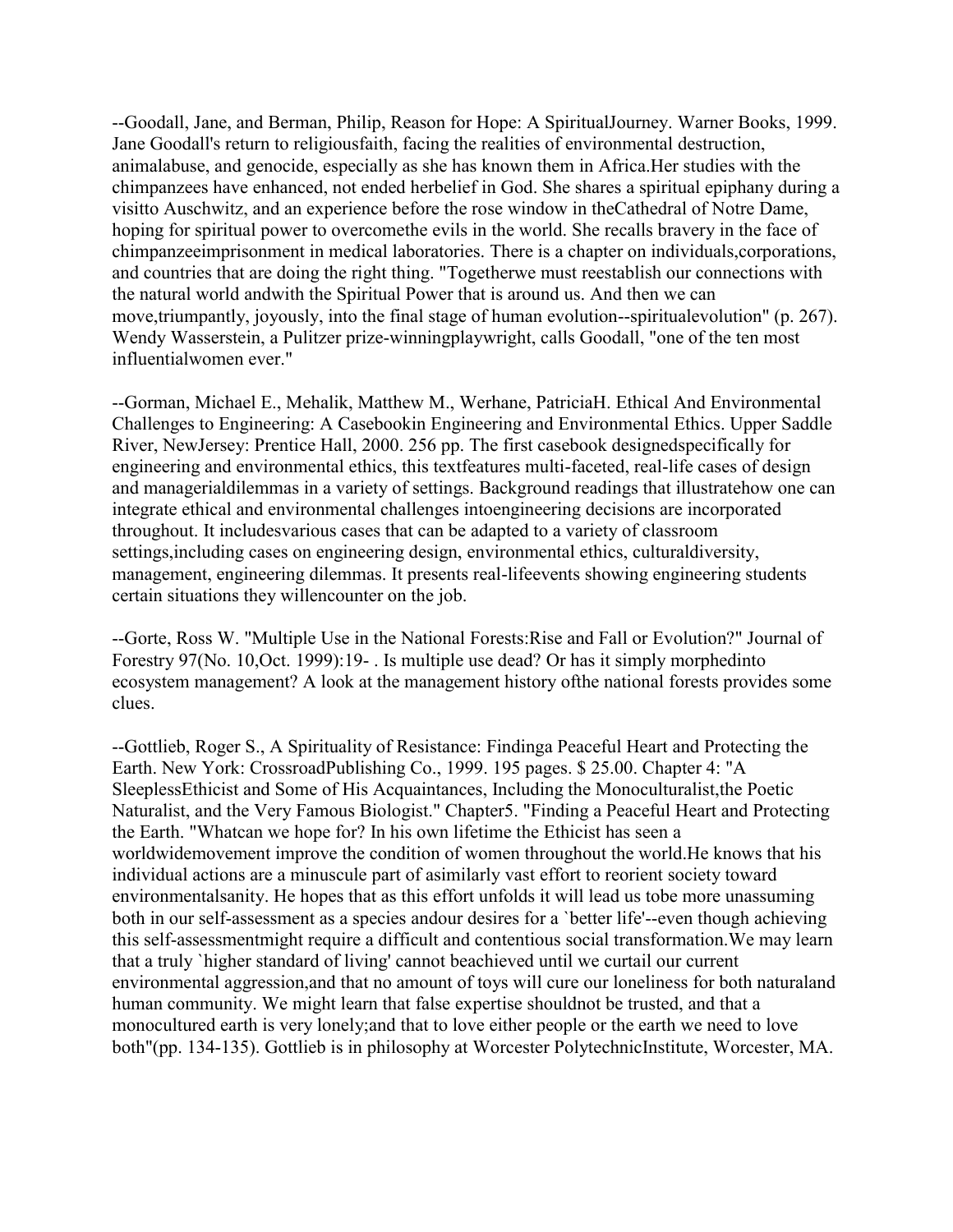--Guruswamy, Lakshman D. "The Convention on BiologicalDiversity: Exposing the Flawed Foundations." EnvironmentalConservation 26(No. 2, June 1999):79- .

--Hackel, Jeffrey D. "Community Conservation and the Futureof Africa's Wildlife." Conservation Biology: The Journalof the Society for Conservation Biology 13(No. 4, August 1999):726-.

--Haenn, Nora, "The Power of Environmental Knowledge:Ethnoecology and Environmental Conflicts in Mexican Conservation,"Human Ecology 27(no. 3, Sept 01 1999):477- .

--Harrinton, Winston, Richard D. Morgentern, and Nelson, Peter."Predicting the Costs of Environmental Regulations."Environment 41(No. 7, September 1999):10- . Comparison of theestimates made before and after a regulation has been implementedhelp to quell the controversy over whether regulators routinelyoverestimate or underestimate costs.

--Hermy, M., O. Honnay, and Lawesson, J.E. "An EcologicalComparison between Ancient and Other Forest Plant Species of Europe,and the Implications for Forest Conservation." BiologicalConservation 91(No. 1, 1999):9- .

--Hertsgaard, Mark, Earth Odyssey: Around the World in Searchof our Environmental Future. Shelter Island, NY: Broadway Books.London: Abacus, 1999.

--Hessel, Dieter T., and Reuther, Rosemary Radford, eds., Christianityand Ecology: Seeing the Well-Being of Earth and Humans. Religionsof the World and Ecology 3. Cambridge, MA: Harvard UniversityPress, 2000.

--Hill, Brennan R., Christian Faith and the Environment: MakingVital Connections. Maryknoll, NY: Orbis Books, 1999. How twentiethcentury theologians such as Karl Rahner, Bernard Lonergan, PierreTeilhard de Chardin have connected Christian faith, nature, andthe creation. Examines sacrimental rites, Catholic church documents,and feminist theological insights on ecology. A Christian environmentalspirituality, the ethical challenges posed by our new awarenessof the environment.

--Hirsh, Richard F. and Serchuk, Adam H. "Power Switch:Will the Restructured Electric Utility System Help the Environment."Environment 41(No. 7, September 1999):4- . Under the right circumstances,the deregulation of electricity generation and transmission canlead to improvements in the environment.

--Hoare, Richard E. and Du Toit, Johan T., "CoexistenceBetween People and Elephants in African Savannas." ConservationBiology: The Journal of the Society for Conservation Biology 13(no.3, June 1999):633- .

--Holdsworth, Andrew, John Talberth, and Bird, Bryan. "Stateof the Ecosystem Reports: A Tool for Wildlands Advocacy."Wild Earth 9(No. 2, Summer 1999):64- .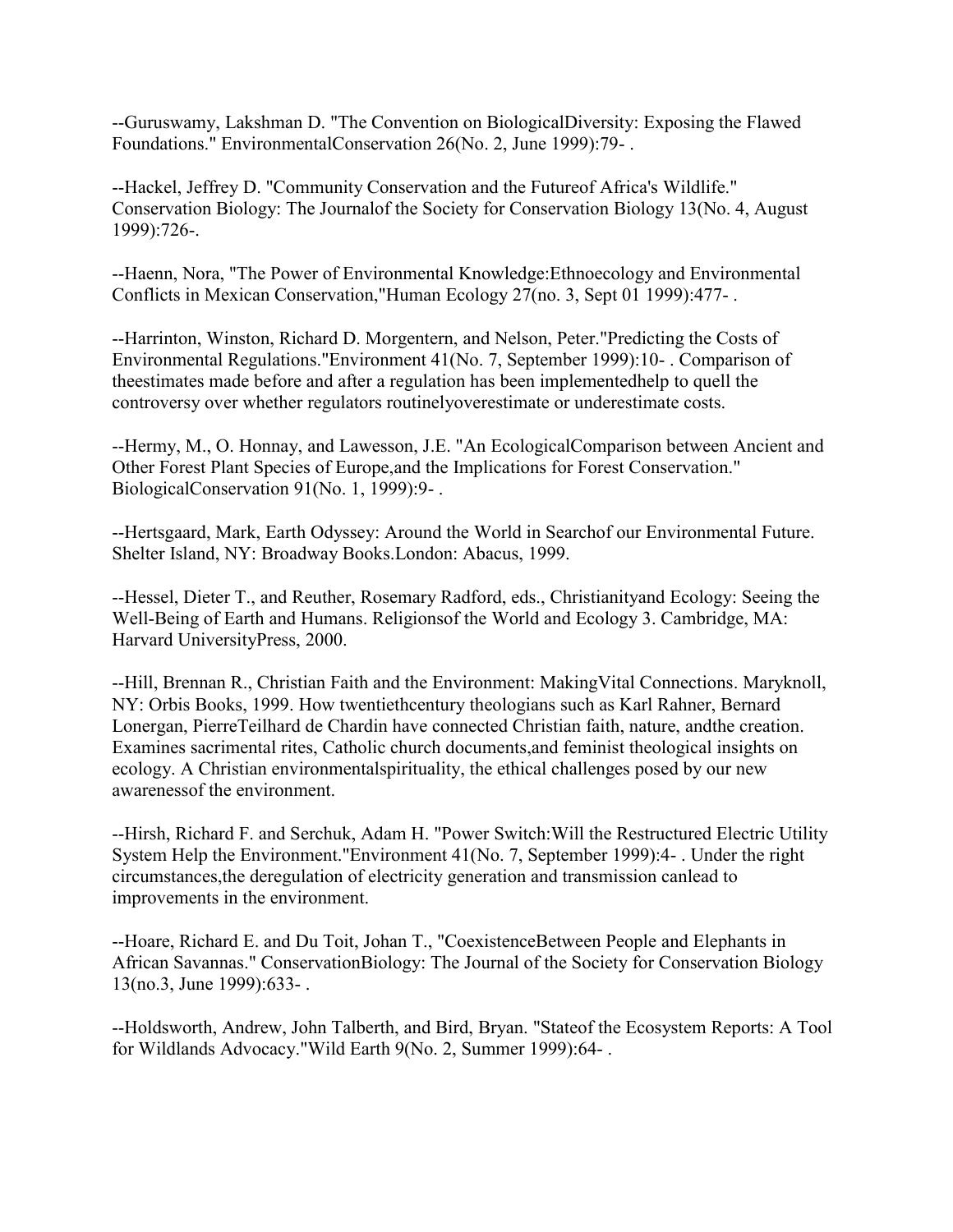--Homer-Dixon, Thomas F., Environment, Scarcity, and Violence.Princeton, NJ: Princeton University Press, 1999. 280 pages. \$29. The Earth's human population is expected to pass eight billionby the year 2025, while rapid growth in the global economy willspur ever increasing demands for natural resources. The worldwill consequently face growing scarcities of such vital renewableresources as cropland, fresh water, and forests. These environmentalscarcities will have profound social consequences--contributingto insurrections, ethnic clashes, urban unrest, and other formsof civil violence, especially in the developing world. A soberinganalysis. Homer-Dixon is in political science at the Universityof Toronto.

--Hovden, Eivind, "As if Nature Doesn't Matter: Ecology,Regime Theory and International Relations," EnvironmentalPolitics 8(no. 2, Summer 1999):50- .

--Hrdy, Sara Blaffer, Mother Nature: A History of Mothers,Infants, and Natural Selection. New York: Pantheon, 1999. Babiesare naturally selected to be adorable, and every trait- plumpness,cuteness--that increases adorability increases the infant's chancesof survival, inducing the mother to give up bodily resources,subordinating her own aspirations to the interest of the infant.Mothers have a head start in this seduction by the infant, butfathers come soon after. Hrdy, known for her work on primate behavior,taught anthropology at the University of California, Davis.

--Huanjing yu Shehui (Environment and Society), published bythe Chinese Society for Environmental Ethics: Volume 2, no. 4,December 1999. Special Topic: Greening Higher Education (continued).Contains (all in Chinese):

\* Wang Dazhong, "Carrying Out the "Green University"Project and Meeting the Challenges of the 21st Century"

\* Hu Xianzhang & Wang Fengnian, "Environmental Educationfor Sustainable Development" Zhou Shaoqi, "Emphasizing the Ecological Conscience in GreeningHigher Education"

\* Xu Qixian & Li Yin, "Ethical Considerations in DevelopingScenic Sites for Tourism"

\* Tang Kuiyu & Fu Qianqian, "Dietary Life-Styles andEcological Ethics"

\* Hong Rongxi, "Humanization of Science and Technology andthe Establishment of Environmental Ethics"

\* Li Changsheng, Han Jing & Ding Xi, "Trends in EcologicalEconomics in the 21st Century" \* Center for the Study of Environment and Society InvestigationTeam, "The General Report from an Investigation Tour to theHalahai Wetland"

\* Rolston, Holmes, III, "Lake Solitude: The Individual inWildness" (translated by Liu Er)

--Huanjing yu Shehui (Environment and Society), published bythe Chinese Society for Environmental Ethics: Volume 2, no. 3,September 1999. Special Topic: Greening Higher Education). Contains(all in Chinese):

\* Preparatory Committee of the Chinese Society for Green HigherEducation, "Comments on the `International Conference onGreening Higher Education,'" (1)

\* A Summary of the "International Conference on GreeningHigher Education"

\* The Great Wall Declaration--An Agenda for the "GreeningHigher Education in China" Project

\* Wu Minsheng, "Green Education at Qinghua University"

\* Yang Tao, "Turn Engineering Universities `Green'"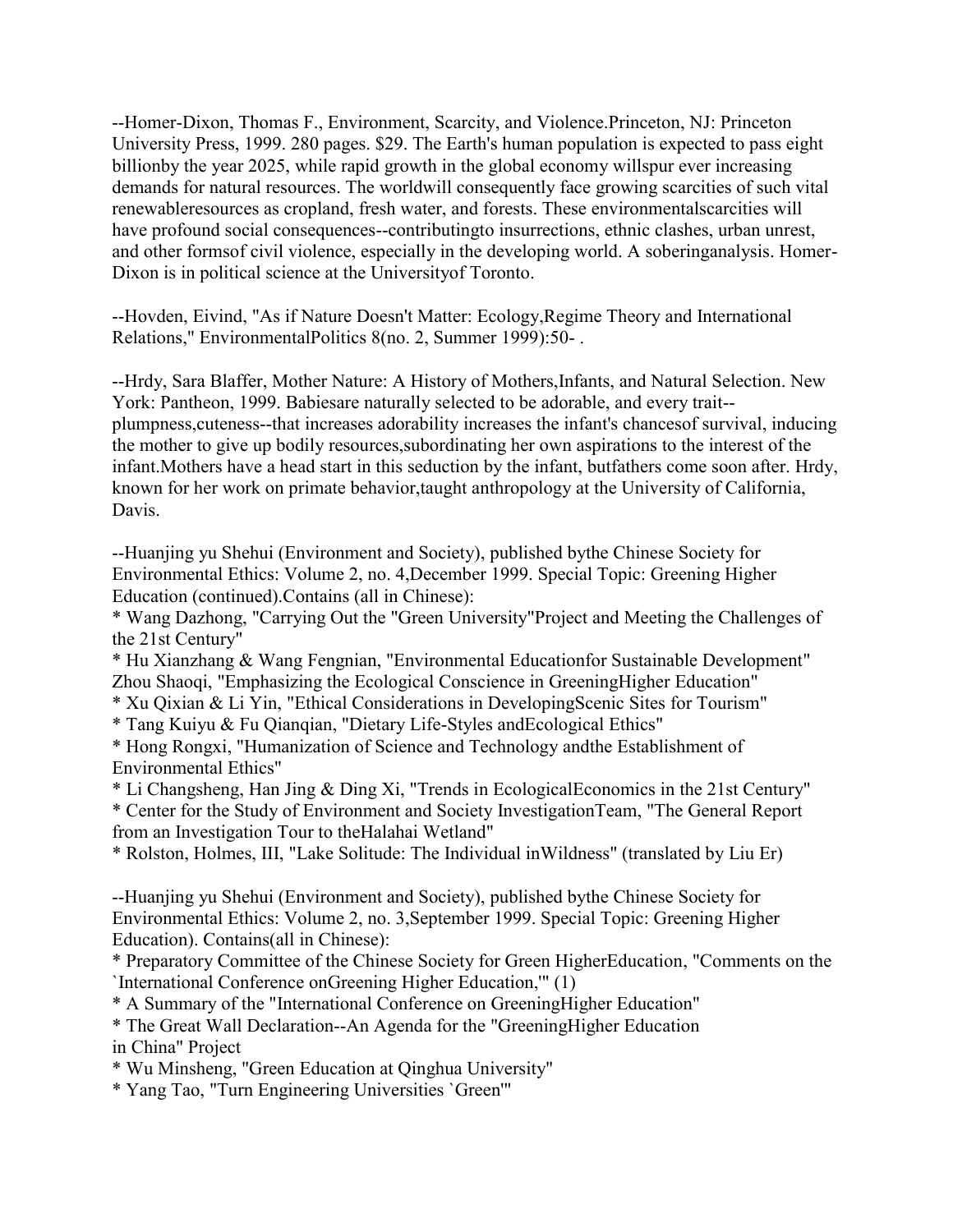\* Jin Chaohui, "Make Green Education an Important Part ofthe College Experience"

- \* Jia Jinping & Wu Dan, "From Environmental Protectionto Sustainable Development"
- \* Chen Jun & Bai Jie-hong, "Strengthen Green Educationand Train High Quality Talents"
- \* Ma Guangyi, "Environmental Education: The Groundwork forEnvironmental Protection"
- \* Zhang Cong, "Envisioning the Greening of Agricultural Collegesand Universities"
- \* Ma Huidi & Cheng Sumei, "Free Time and Freedom"
- \* Turner, Frederick, "The Invented Landscape," (trans.by Xie Baojun)

--Huanjing yu Shehui (Environment and Society), published bythe Chinese Society for Environmental Ethics: Volume 2, no. 2,June 1999. Contains (all in Chinese):

\* Yang Tongjin, "Anthropocentrism and Non-anthropocentrism:Differences, Consensus, and a Synthesis"

\* Liu Er, "The Theoretical Difficulties of Non-anthropocentricEcological Ethics and Some Possible Solutions"

\* Zhang Yunfei, "Ecologically Sound Directions for TechnologicalRevolution"

\* Ju Xi, "Some Reflections on Rolston's Axiology." JuXi is an independent Taoist scholar, a hermit, Luishihe, Fusongcounty, Jilin Province, China.

\* Zhang Baiyan & Wang Youren, "The Theoretical Foundationsof Policies and Laws for Forest Tourism"

\* Yi Baoli, "Sadness and Joy for Halahai: A Report from theSonghua-Nen River Plain"

\* Guo Zhenwei & Gou Chunlei, "Experts Call for the Establishmentof a Nature Reserve at the Halahai Wetland"

\* Rolston, Holmes, III, "Environmental Protection and anEquitable International Order: Ethics after the Earth Summit"(trans. by Li Shili)

\* Melle, Ullrich, "How Deep Is Deep Enough?: Ecological Modernizationor Farewell to the World-City? (Part 2)" (trans. by HuangYingna).

--Huanjing yu Shehui (Environment and Society), published bythe Chinese Society for Environmental Ethics: Volume 2, no. 1,February, 1999. Contains (all in Chinese):

\* Ye Ping, "A History of Environmental Theories"

\* Yu Mouchang, "Environmental Morality in the Relation betweenMan and Nature"

\* Dai Maotang, "The Blending of Idealism and Illusion: ACritique of Western Ecological Ethics"

\* Liu Guocheng, "Ecological Ethical Views in Ancient China(Part 2)"

\* Zhang Baiyan & Zhang Pengcheng, "U.S. Legislation inForestry and Tourism: History and the Current Situation"

\* Piao Xiwan & Wang Zhiguo, "On Policy Options of HeilongjiangProvince in Developing Green Food Industry"

\* Zhang Ye & Yi Baoli, "A Jewel of the City that UrgentlyNeeds Our Protection: A Report on Northeast Forestry University'sForest for Experimental Use in the City of Harbin

\* Melle, Ullrich, "How Deep Is Deep Enough?: Ecological Modernizationor Farewell to the World-City? (Part 1)", (trans. by HuangYingna)

\* Rolston, Holmes, III, "Are Values in Nature Subjectiveor Objective? (Part 2), (trans. by Ye Ping & Liu Er).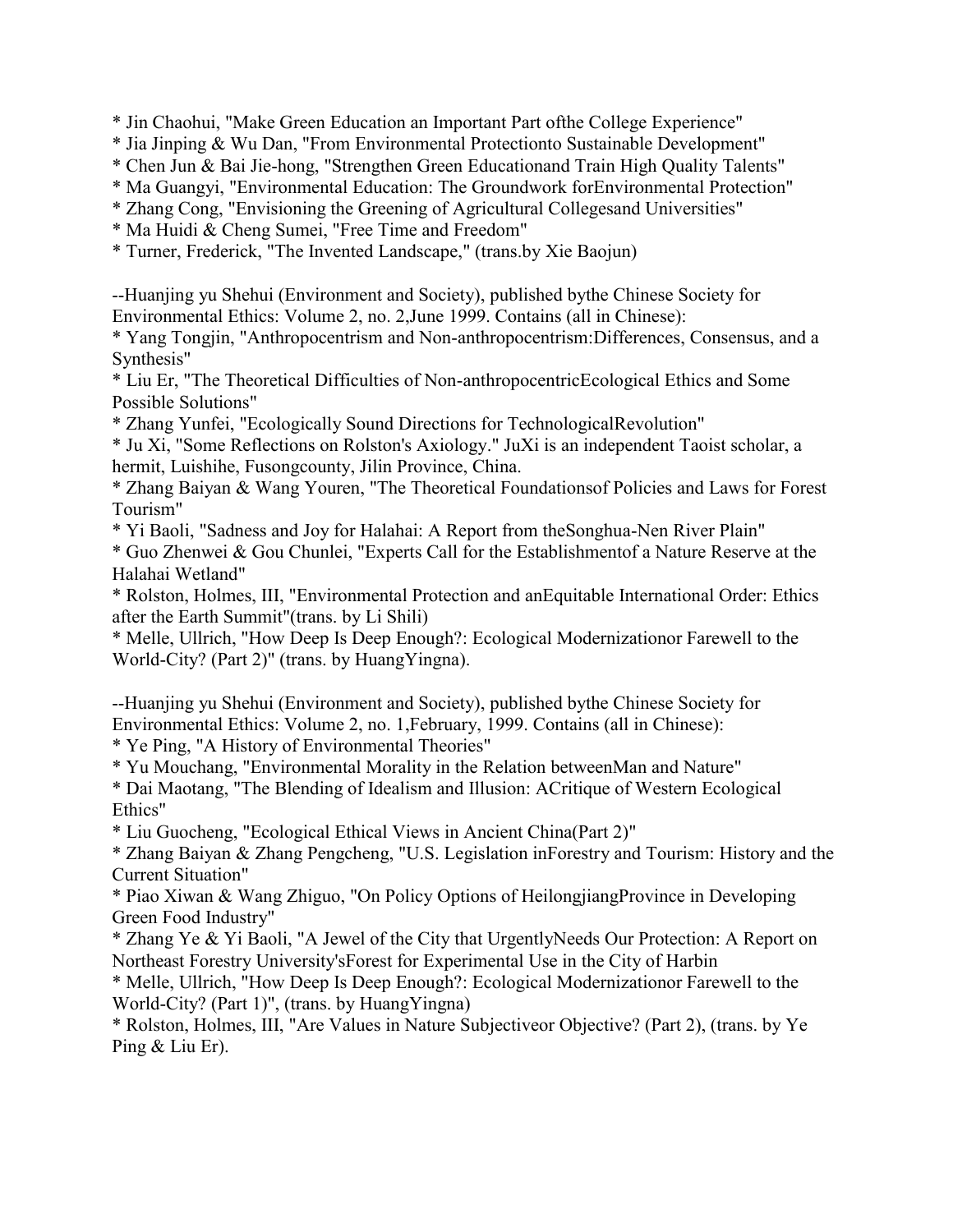--Hume, Bill. "Big River, Big Issues." Natural ResourcesJournal 39(No. 1, Winter 1999):17- . The Rio Grande/Rio Bravo.

--Humphreys, David. "The Report of the IntergovernmentalPanel on Forests." Environmental Politics 7(no.1, Spring1998):214- .

--Iannone, A. Pablo, Philosophical Ecologies: Essays in Philosophy,Ecology, and Human Life. Amherst, NY: Humanity Books, 1999. 274pages. \$54.95 cloth. Contemporary social fragmentation, applyingan ecological model to a wide range of philosophical problems.

--Ingalsbee, Timothy. "Learn from the Burn: Research NaturalAreas for Habitat and Science." Wild Earth 9(No. 2, Summer1999):57- .

--James, Frances C., "Lessons Learned from a Study ofHabitat Conservation Planning," Bioscience 49(no. 11, Nov01 1999):871- .

--Jancar-Webster, Barbara. "Environmental Movement andSocial Change in the Transition Countries." EnvironmentalPolitics 7(no.1, Spring 1998):69- .

--Johnson, Elena. "Poor Environment, Poor Health."Alternatives 25(No.3, Summer 1999):17-.

--Johnson, Todd R., "Community-Based Forest Managementin the Philippines," Journal of Forestry. 97(no. 11, Nov01 1999):26- . An initiative toward sustainable forest managementin the Philippines shows some promise despite the dire conditionof the islands' forest resource, primarily because the local residentsare defining their own criteria and indicators.

--Kafin, Robert J., "Can You Canoe a Canoe? New York Ruleson Navigability." Journal of Environmental Law & Practice6(No. 4, Spring, 1999):53-.

--Kaiser, Jocelyn, "Booby-Trapped Letters Sent to 87 Researchers,"Science 286(5 November 1999):1059. Letters with razor blades,and a note: "You have until August 2000 to release all ofyour primate captives and get out of the vivisection industry,"have been sent to 87 researchers in the U.S. The responsible groupseems to be one called "The Justice Department," originatingin the U.K.

--Kammen, David M., and Hassenzahl, Should We Risk It? Princeton,NJ: Princeton University Press, 1999. \$ 40. An attempt to organizeand evaluate previously disparate theories and methodologies connectedwith risk analysis for health, environmental, and technologicalproblems. Kammen is in energy and society at the University ofCalifornia, Berkeley. Hassenzahl is in science, technology, andsociety at the Woodrow Wilson School of Public and InternationalAffairs, Princeton University.

--Karliner, Joshua. "Co-opting the UN." The Ecologist29(No. 5, August 1999):318- . The UNDP's new "GSDF"programme links the UN with some of the world's worst corporations,with the aim of "bringing 2 million more people to the market"early next century.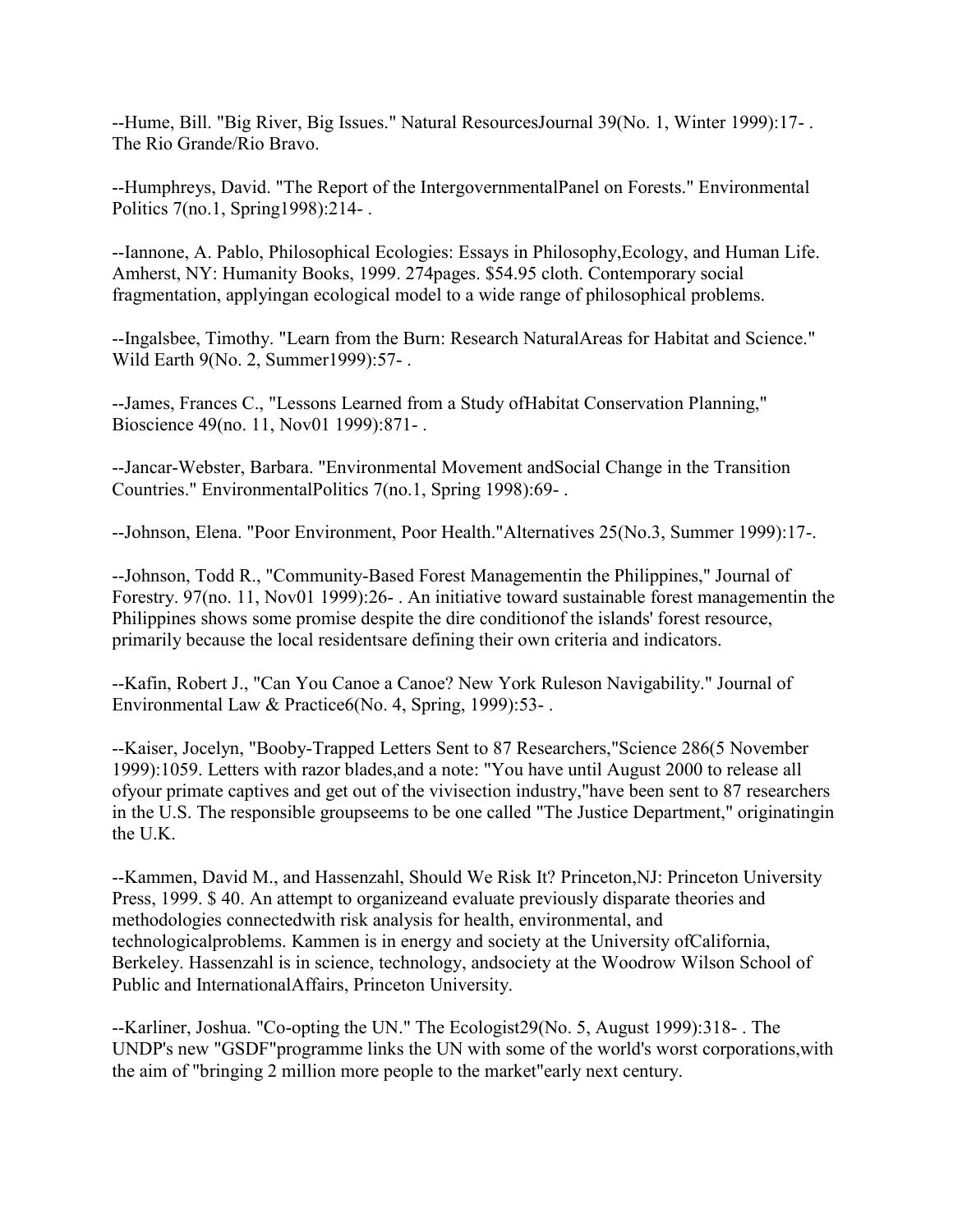--Kerasote, Ted, "The Untouchable Wild," Audubon101 (no. 5, Sept./Oct. 1999):82-86. Are today's eco-trips reallybetter for Africa's habitat than the shooting parties of Hemingway'sera? Hemingway had to shoot a lion and eat part of it raw; butthat macho hunter era is gone. Kenya has banned hunting entirelysince 1977. Other countries seek to combine hunting and ecotourism,hoping that both will contribute to sustainable development, typicallywhere the annual per capita income is \$ 500. Kerasote concedesthat no good studies exist, but speculates that ecotourists intheir fancy lodges may be more demanding on the environment thana few hunters in a temporary tent. He also thinks that neitherhunters nor ecotourists get very close to the real wild. Kerasote,who lives in Wyoming, is the author of Bloodties: Nature, Culture,and the Hunt.

--Keulartz, Jozef, The Struggle for Nature: A Critique of EnvironmentalPhilosophy. London: Routledge, 1999. 208 pages. \$ 23. Deep ecology,social and political ecology, ecofeminism and eco-anarchism, criticizingthe dependence on science of these philosophies and the socialproblems they engender. Keulartz argues for a post-naturalisticturn in environmental philosophy.

--Khanbivardi, Reza M., "How Innovative, Cost-EffectiveTechnologies Can Help Protect the World's Supply of Fresh DrinkingWater." Journal of Environmental Law & Practice 6(No.4, Spring, 1999):57- .

--Kheel, Marti, "License to Kill: An Ecofeminist Critiqueof Hunters' Discourse," pages 101-104 in Adams, Carol J.,and Donovan, Josephine, eds., Animals and Women: Feminist TheoreticalExplanations.

--Kittredge Jr., David B., Mark G. Rickenbach,and Broderick,Stephen H. "Regulation and Stumpage Prices: A Tale of TwoStates." Journal of Forestry 97(No. 10, Oct. 1999):12- .Contrary to conventional wisdom, a study finds that Massachusettsregulations do not seem to adversely affect stumpage prices andlandowner profit from the sale of timber.

--Kjellberg, Seppo, Urban Ecotheology. Utrecht, Netherlands:International Books, 2000. The need for an ecological city. Ecotheologyin an urban context. The Tampere, Finland, case. Nature as partof the urban environment. Kjelberg is senior lecturer at the AboAkademi University in Turku, Finland.

--Kloor, Keith, "A Surprising Tale of Life in the City,"Science 286(22 October, 1999):663. Ecologists are finding websof life in the city more intricate than suspected. The U.S. NationalScience Foundation's Long Term Ecological Research program, mostlystudying wild sites, added two urban sites for comparison, Phoenixand Baltimore, and discovered more biodiversity in the nooks andcrannies, the lawns, waste lots, and parks of the cities thananticipated: 75 species of bees, 200 species of birds, and hundredsof species of insects in Phoenix, along with 2.8 million people.But the larger wildlife, such as bighorn sheep, were absent. Also95% of plant species and one in four kinds of birds were introducedexotics. Still, says John Wiens, the bottom line is that "citiesare not the kind of sterile wastelands that some people think."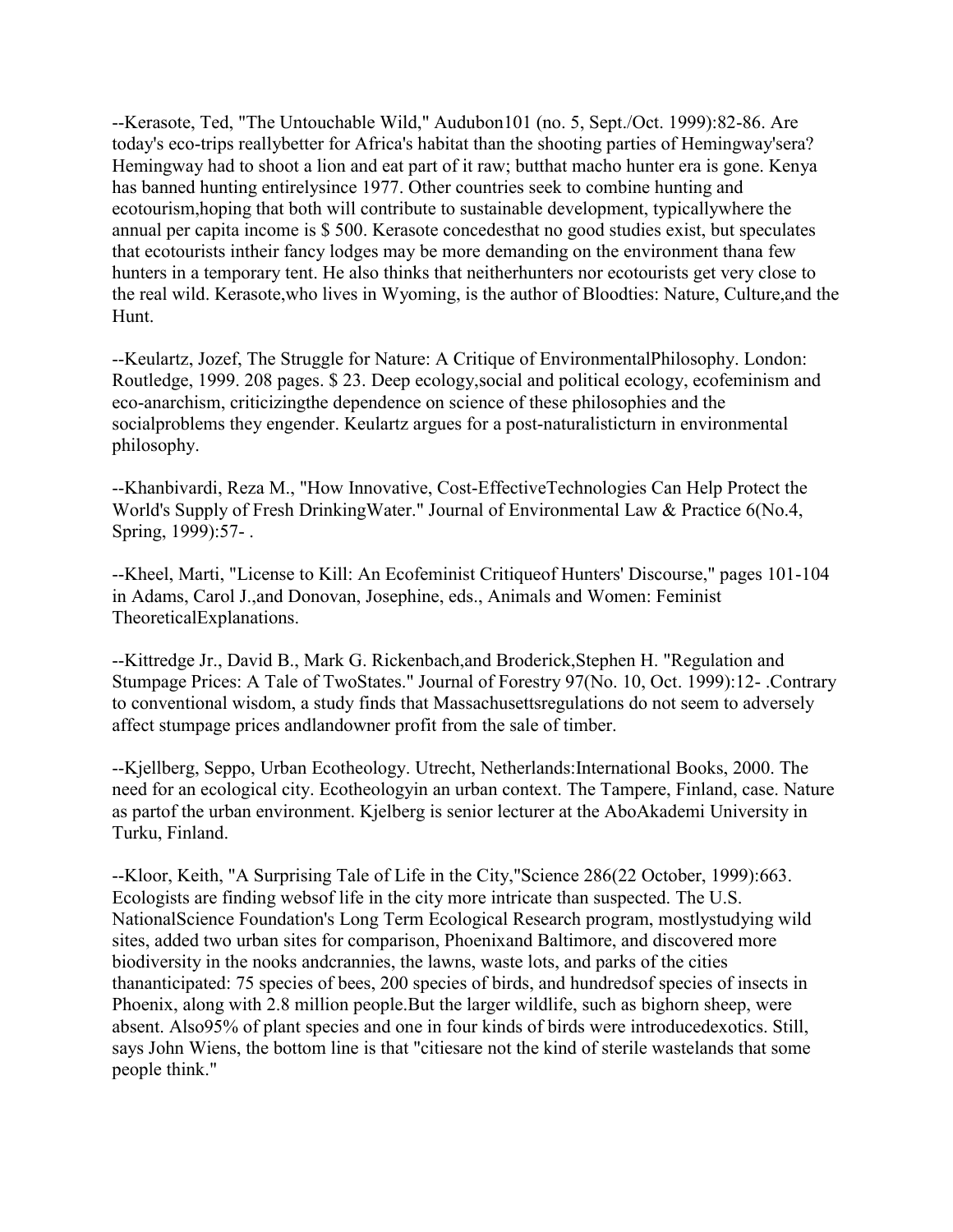--Knopman, Debra S., Susman, Megan M. and Landy, Marc K., "CivicEnvironmentalism: Tackling Tough Land-Use Problems With InnovativeGovernance," Environment 41(no. 10, Dec 01 1999):24- . Citizenleaders who want to mobilize their deep concerns for a local placecan make a significance difference in improving their environment.

--Koggel, Christine M., ed., Moral Issues in Global Perspective.Peterborough, Ontario: Broadview Press, 1999. 812 pages. \$ 30.00paper. Chapter 24 is "Animals and the Environment."Singer, "Animal Liberation"; Callicott, "AnimalLiberation: A Triangular Affair"; Shrader-Frechette, "EnvironmentalEthics"; Guha, "Wilderness Preservation: A Third WorldCritique"; Patterson, "Maori Environmental Values."

--Kohák, Erazim, The Green Halo: A Bird's Eye View ofEcological Ethics. Chicago: Open Court, 2000. Czech environmentalethics! -- now for everyone. Perhaps the most remarkable of theseveral introductions to environmental ethics in a growing literature--remarkableboth for the unusual career of its author and the multi-dimensionalnature of the work. First published in Czech. Kohák fledCzechoslovakia with the coming of the Soviet regime, had a distinguishedcareer at Boston University, living in a one-room rural home,without electricity, then returned to his native country afterthe Soviet collapse, and is on the Philosophical Faculty of CharlesUniversity in Prague. This was originally written as an introductionfor his students there. Kohák's life in multiple worlds gives him resources lackingto other environmental philosophers. He knows the naturalistsas well as the philosophers. He knows American philosophy withas much facility as European philosophy. In Europe he knows notonly British and Western European sources, analytic and continentalphilosophy; he draws readily from scholars and original sourcesin Central and Eastern Europe, both those challenging as wellas those within the former Soviet ideology.

Kohák joins conviction and strategy, although he refrainsfrom prescribing straight forth what we ought to do. He claimsonly to describe ideas, challenges, problems, opportunities, andinvites readers to think for themselves. Readers who accept thisinvitation will find that conviction and action are inescapable."`Ecology'--the conscious search for long-term sustainablemodes of cohabitation of humankind and the Earth--is no longerthe hobby of nature lovers. It is the task of humankind and themeaning of our being" (p. 163).

--Kolk, Ans and van der Weij, Ewout. "Financing EnvironmentalPolicy in East Central Europe." Environmental Politics 7(no.1,Spring 1998):53- .

--Kolstad, Charles D. and Guzman, Rolando M. "Informationand the Divergence between Willingness to Accept and Willingnessto Pay." Journal of Environmental Economics and Management38(No. 1, July 1999):66- .

--Krueger, Jonathan, "What's to Become of Trade in HazardousWastes?: The Basel Convention One Decade Later," Environment41(no. 9, Nov 01 1999):10- . A controversial ban on the exportof hazardous wastes to developing countries highlights the needfor more environmentally sound management of such wastes and lesshazardous waste generation overall.

--Laitos, Jan G. and Carr, Thomas A. "The Transformationon Public Lands." Ecology Law Quarterly 26(no. 2, 1999):140-.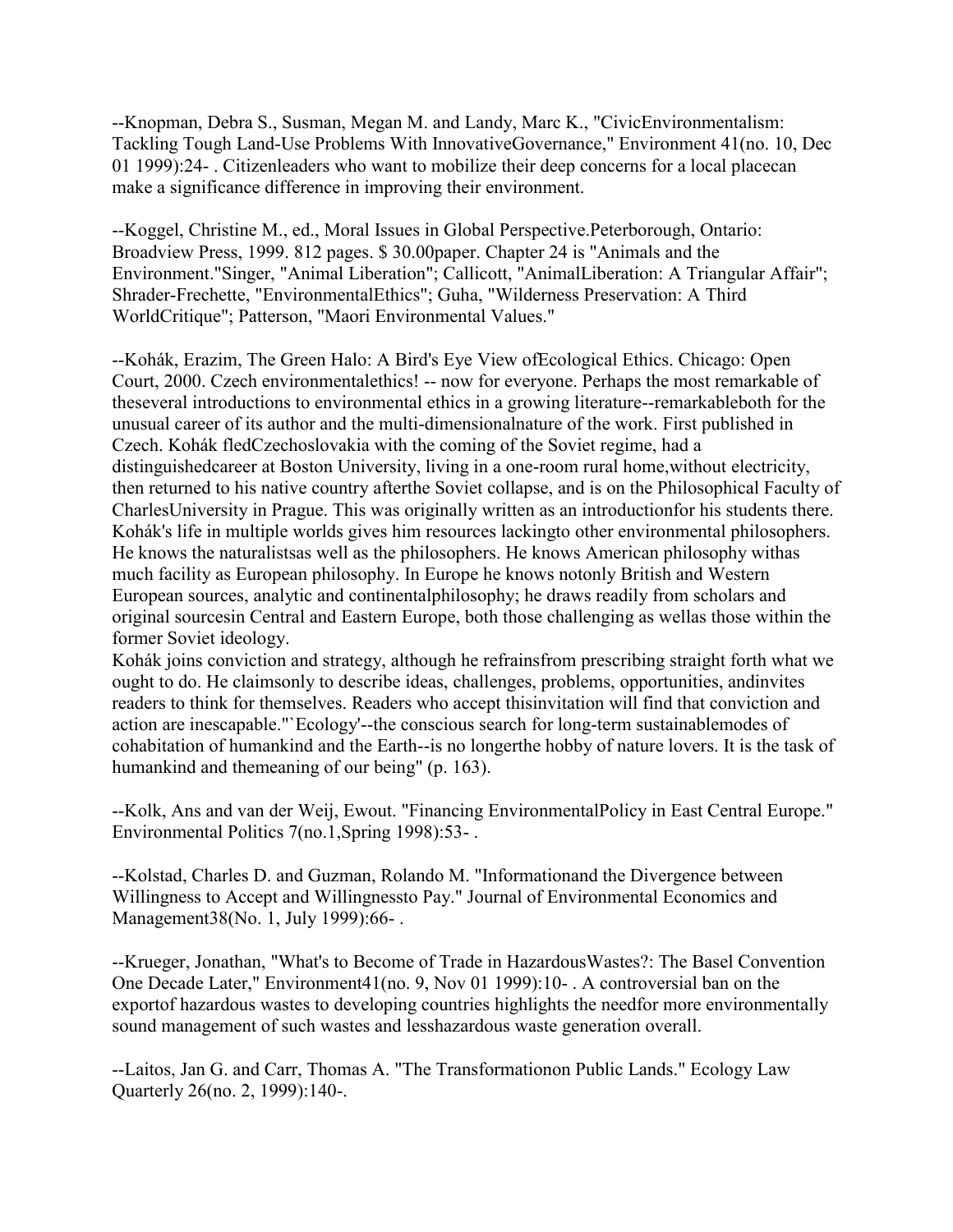--Lakoff, George, and Johnson, Mark, Philosophy in the Flesh:The Embodied Mind and Its Challenge to Western Thought. New York:Basic Books, 1999.

--Landweber, Laura, and Dobson, Andrew P., eds., Genetics andthe Extinction of Species: DNA and the Conservation of Biodiversity.Princeton, NJ: Princeton University Press, 1999. 192 pages. \$20, paper. Contributors analyze why the burgeoning field of conservationbiology must rely on the insights of population geneticists. Newinsights into how populations have evolved in response to pastselection pressures provides a broad new understanding of thegenetic structure of natural populations. Ways to measure biodiversity.Benefits and drawbacks of captive breeding. The editors are inbiology at Princeton University.

--Lear, Linda, Rachel Carson: Witness for Nature. 1997. NewYork: Henry Holt and Company, 1997. 634 pp. \$17.95, paper. \$35.00,cloth. The first comprehensive biography of the great naturalist.Two themes recur repeatedly: (1) the hurdles she had to overcomeas a woman in the masculine worlds of science, government andthe professions. Carson pursued and ultimately abandoned worktowards a Ph.D. in biology. (2) Her tenacity as a writer, culminatingin Carson's struggle to write Silent Spring, and the politicalfirestorm the book ignited. Despicable attempts by chemical andagribusiness interests to slander Carson and discredit her work.She pressed her cause in the face of family tragedy and failinghealth, one of the heroic stories in conservation history. Seealso:

--Carson, Rachel, Lost Woods: The Discovered Writing of RachelCarson. Beacon Press, Boston, 1998. 267 pp. \$ 24.00.

--Lekan, Thomas, "Regionalism and the Politics of LandscapePreservation in the Third Reich," Environmental History 4(no.3, July 01 1999):384- .

--Leopold, Aldo, For the Health of the Land: Previously UnpublishedEssays and Other Writings. Edited by J. Baird Callicott and EricT. Freyfogle. Washington, DC: Island Press, 1999. Several dozen,mostly short, pieces, excerpts, some never before published, somepublished in obscure places. Leopold, who died fighting a grasslandsfire, left his work only partially in print. Here is Leopold,a prophet recalled from mid-century, with surprising relevancefor environmental ethics at the turn of the millennium.

--Leopold, Aldo. The Essential Leopold: Quotations and Commentaries.Meine, Curt D., and Knight, Richard L., eds. Madison: The Universityof Wisconsin Press, 1999.

--Levidow, Les, "Regulating BT Maize in the United Statesand Europe: A Scientific-Cultural Comparison," Environment41(no. 10, Dec 01 1999):10- . Cultural factors play a large rolein determining how societies regulate genetically modified crops.

--Levin Simon, Fragile Dominion: Complexity and the Commons.Reading, MA: Helix (Perseus), 1999. 264 pages. \$ 27 paper. A tourthough the current intellectual landscape of ecology and environmentalscience. Six fundamental questions (Chapter 3): (1) What patternsexist in nature? (2) What are the relative roles of historicalaccident versus environmental determinism? Answers: Depends ontemporal and spatial scale. (3) How do ecosystems assemble themselves?Often no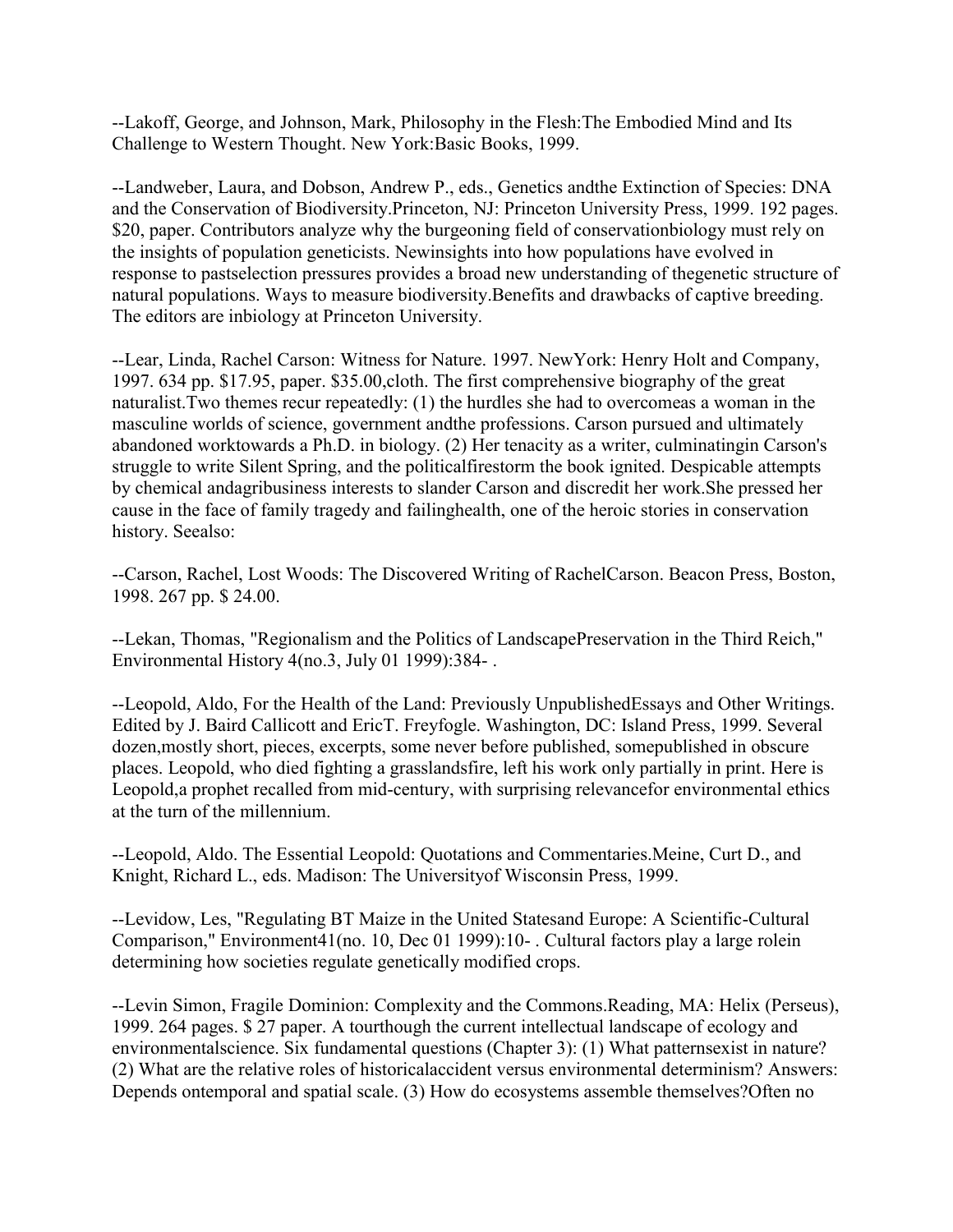answers are available, but the answers that are indicatetrouble ahead with invasive species. (4) How Does evolution Shapethese ecological assemblages? (5) What is the relation betweenan ecosystem's structure and how it functions? (5) Does evolutionfavor resilient systems? Answers require a look at self-organizedcriticality, edge of chaos, fractal landscapes, and more. Otherchapters: Chapter 4: Patterns in Nature. Chapter 5: EcologicalAssembly. Chapter 9: Where do we go from here? Complexity andthe commons. We can hold on to our best human qualities only througha scientifically-informed stewardship of the biosphere. Levinteaches biology at Princeton University and is a well known ecologist.Reviewed by Robert May, "How the Biosphere is Organized,"Science 286(1999):2091.

--Lewandrowski, Jan and Ingram, Kevin. "Policy Considerationsfor Increasing Compatibilities between Agriculture and Wildlife."Natural Resources Journal 39(No. 2, Spring 1999):229- .

--Li, W., Z. Wang, and Tang, H. Designing the Core Zone ina Biosphere Reserve Based on Suitable Habitats: Yancheng BiosphereReserve and the Red Crowned Crane (Grus japonensis). BiologicalConservation 90(No. 3, 1999):167- .

--Li, W., Z. Wang, and Tang, H. "Designing the BufferZone of a Nature Reserve: A Case Study in Yancheng Biosphere ReserveChina. Biological Conservation 90(No. 3, 1999):159- .

--Liverman, Diana M. "Vulnerability and Adaptation toDrought in Mexico." Natural Resources Journal 39(No. 1, Winter1999):99- .

--Lowi, Miriam R., "Water and Conflict in the Middle Eastand South Asia: Are Environmental Issues and Security Issues Linked?,"The Journal Of Environment And Development 8(no. 4, Dec 01 1999):376-.

Lyons, Michael. "Political Self-Interest and U.S.Environmental Policy." Natural Resources Journal 39 (No.2,Spring 1999): 271- .

--Maddox, Gregory. "Introduction: Africa and EnvironmentalHistory." Environmental History 4(No. 2, April 1999):162-.

Magoc, Chris J. Yellowstone: The Creation and Sellingof an American Landscape, 1870- 1903. Albuquerque: Universityof New Mexico Press, 1999. Paper, \$20. The American myths

and late-Victorian values behind the movement both to preservethe Yellowstone wilderness and to extract its natural resources,codifying the ultimate American landscape.

Manson, Neil A. "The Precautionary Principle, TheCatastrophe Argument, and Pascal's Wager," CPTS (Center forPhilosophy, Technology and Society, University of Aberdeen, Scotland)Ends and Means, vol.4, no.1, Autumn 1999, pp.12-16. Argues thatenvironmentalists should consider embracing cost-benefit analysis,and would be pleasantly surprised by how often it rules in theirfavor. Manson is Gifford Research Fellow at the University ofAberdeen.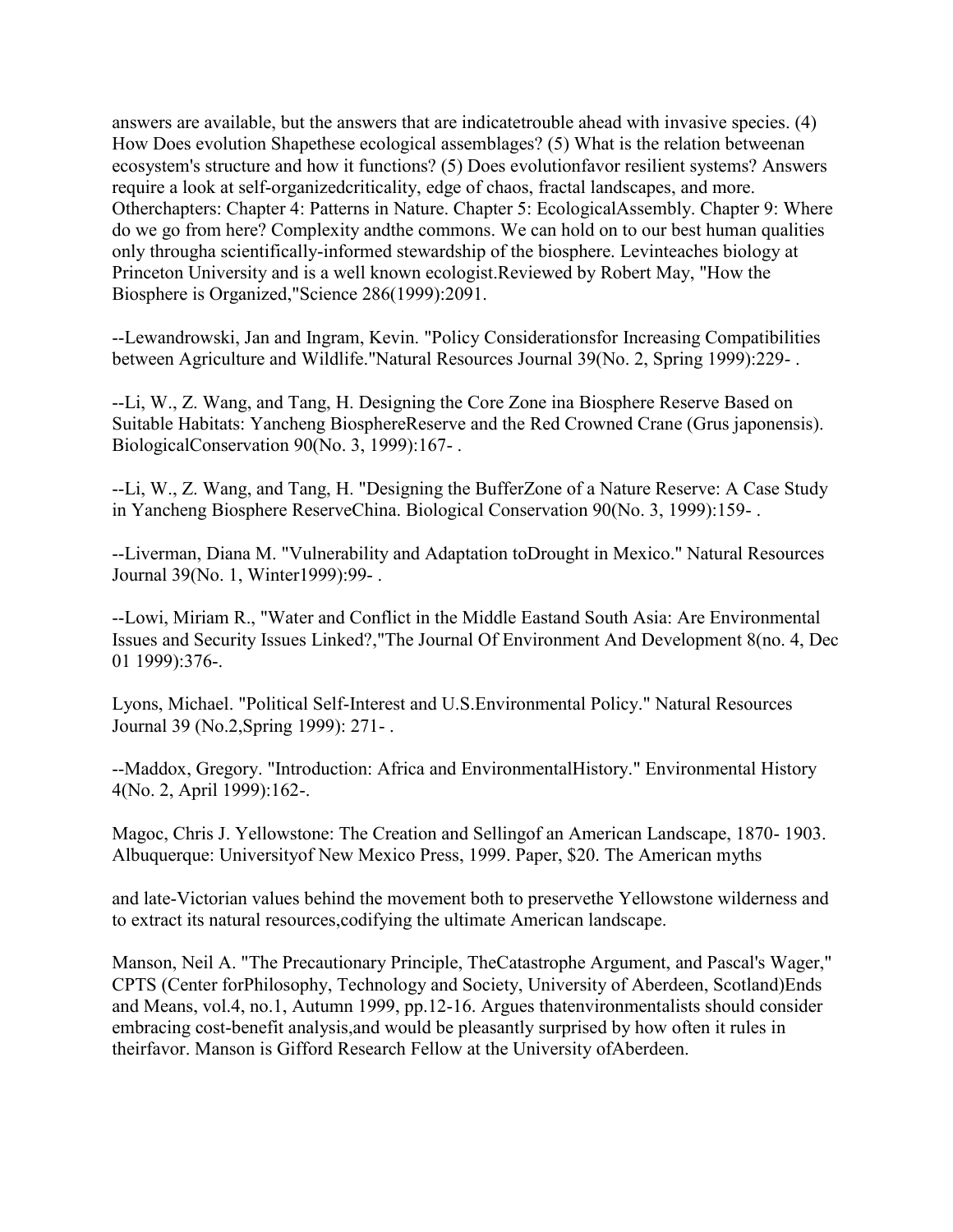Markarian, Michael. "Tally-ho, Dude!" The AnimalsAgenda 19 (no.6, November 1 1999): 22-. Fox hunting isn't a Britishrelic, it's an American reality, and Markarian tells its dirtylittle secrets.

Martin, Peter and Ritchie, Helen. "Logics of Participation:Rural Environmental Governance under Neo-liberalism in Australia."Environmental Politics 8 (no.2, Summer 1999): 117 .

McKinnel, Robert G. and DiBerardino, Marie A., "The Biologyof Cloning: History and Rationale." BioScience 49 (no.11,Nov 01 1999): 875 .

Martinez, Eluid. "Coping with Scarcity on the RioGrande/Rio Bravo." Natural Resources Journal 39 (No.1, Winter1999): 134- .

Mason, Marianne D. "Saving the Chesapeake Bay, One Gazeboat a Time." Natural Resources and the Environment. 14 (No.2,Fall 1999): 134- .

McDuff, Mallory D. "Public Outreach and Conservation Scientists."Conservation Biology: The Journal of the Society for ConservationBiology 13 (No.4, August 1999): 695- .

McKibben, Bill. "Climate Change and the Unraveling ofCreation. Christian Century 116 (no34, Dec. 8, 1999): 1196-1199."In the past 30 years we have systematically and even morerapidly destroyed this planet's inventory of life . . .In thecase of the struggle to save and preserve the environmentGod'screationthe church's leadership is absolutely mandatory."McKibben is the author of The End of Nature and Maybe One, recentlyreissued by Penguin.

McLean, Ian F.G. "The Role of Legislation in ConservingEurope's Threatened Species." Conservation Biology: The Journalof the Society of Conservation Biology 13 (No.5, Oct. 1999): 966-.

Michael, Mark A., ed. Preserving Wildlife: An InternationalPerspective. Amherst, NY: Humanity Books, 1999. 275 pages. \$21.95.

Millard, Frances. "Environmental Policy in Poland."Environmental Politics 7 (no.1, Spring 1998): 145- .

Milton, Kay. Environmentalism and Cultural Theory: Exploringthe Role of Anthropology in Environmental Discourse. London: Routledge,1996. "The position that human beings are unique in possessingculture has always seemed an absurd denial both of experienceand of logic" (pp.63- 64). "The myth of primitive ecologicalwisdom is not well founded" (p.133).

Montesinos, Miriam. "It May Be Silly, But It's AnAnswer: The Need to Accept Contingent Valuation Methodology inNatural Resource Damage Assessments." Ecology Law Quarterly26 (No.1, 1999): 48- .

Montgomery, Claire A., Pollak, Robert A., and White, Denis."Pricing Biodiversity." Journal of Environmental Economicsand Management 38 (No.1, July 1999): 1- .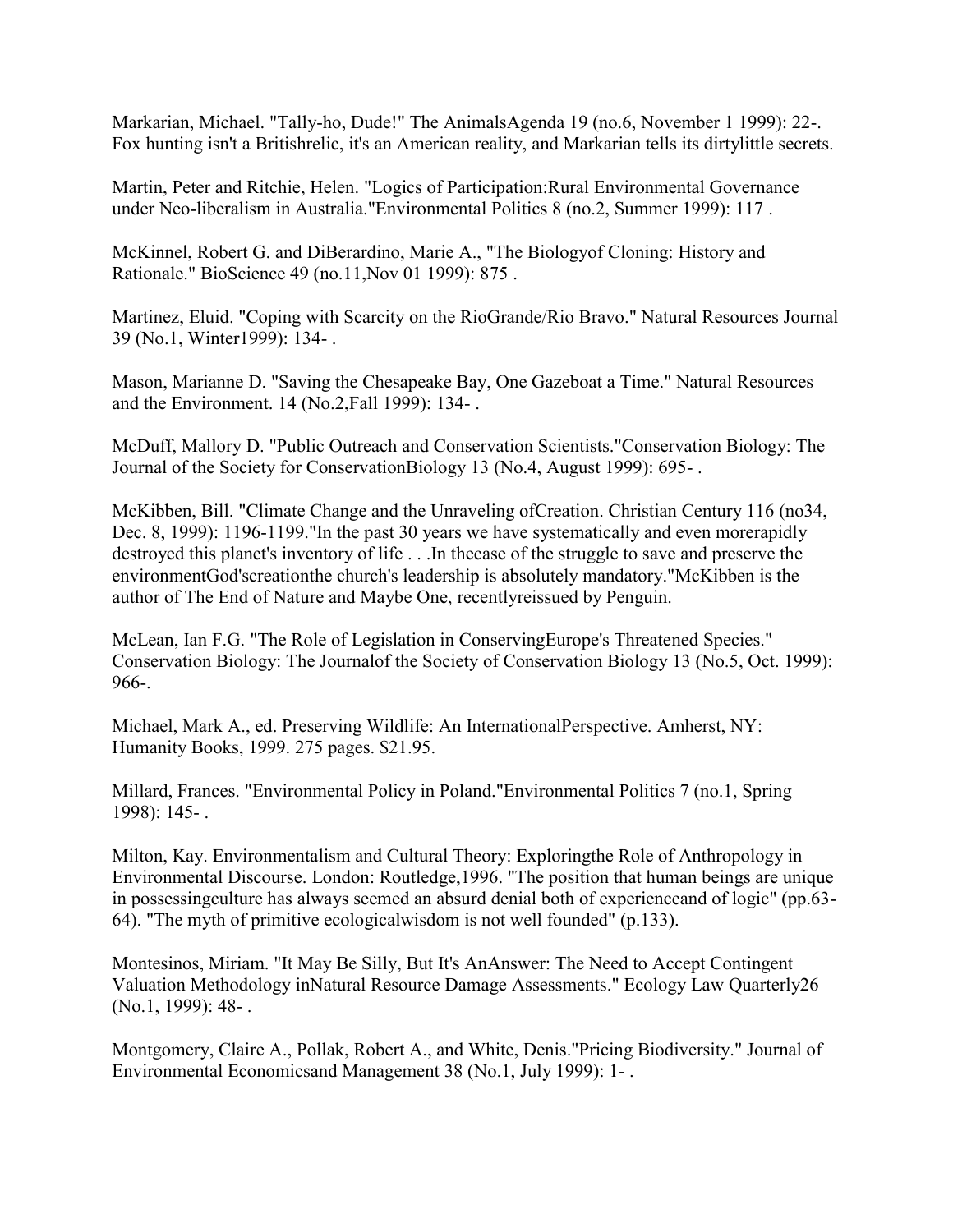Moore, Bryan. "National Mining Association v. UnitedStates Army Corps of Engineers: The District of Columbia CircuitDrains Wetlands Protection from the Clean Water Act." TulaneEnvironmental Law Journal 12 (No.1, Winter 1998): 235- .

Moore, Mary Elizabeth. Ministering with the Earth. St.Louis, MO: Chalice Press, 1998. 226 pages. Moore is fond of themetaphor, suitably pastoral and feminist, of ministering as "quiltinga life in relation to God and God's creation." A collectionof insightful stories, episodes, thoughts, sermonettes, pastoralideas and opportunities. Moore is professor theology and Christianeducation at Claremont School of Theology.

Muttit, Greg. "Degrees of Involvement." TheEcologist 29 (No.5, August 1999): 326- . UK universities, ratherthan using their expertise to find solutions to climate change,are instead acting to prop up the oil industry.

Nabhan, Gary Paul and Holdsworth, Andrew. "Stateof the Sonoran Desert Biome." Wild Earth 9 (No.2, Summer1999): 71- .

--Nash, Roderick Frazier, "Nature and Civilization: ABiocentric Solution," afterword in Jackson, William Henryand Fiedler, John, photographers, and Marston, Ed, text, Colorado1870-2000. Englewood, CO: Westcliffe Publishers, 2000. A coffeetable book with matching old and new photographs, showing environmentalchanges. Nash outlines "seven possible pillars that may helpdefine a new wilderness philosophy." "Ours may be thelast generation with the chance to make major course correctionsin a mood of deliberation rather than desperation. Perhaps bytempering power with moral responsibility we can still be thecapstone--not the cancer--of life on Earth" (p. 223).

--Native Plants Journal is a new journal, concerned with nativeplant conservation, restoration, reforesting, landscaping, highwaycorridors, and, generally, with the appreciation and understandingof native plants on landscapes. The first issue apprears Spring2000. Contact: http://www.its.uidaho.edu/nativeplants/

--Nickler, Patrick A., "A Tragedy of the Commons in CoastalFisheries: Contending Prescriptions for Conservation, and theCase of the Atlantic Bluefin Tuna." Boston College EnvironmentalAffairs Law Review 26(No. 3, Spring 1999):549- . The AtlanticOcean's population of bluefin tuna is under severe stress, andan international commission recommends no fishing for juvenilefish of this species for the indefinite future. But implementingthis under the current management system is particularly ineffective.

--Noal, Fernando Oliveira, Reigota, Marcos, and Barcelos ValdoHermes de Lima, compilers, Tendências da EducaçaoAmbiental Brasileira (Trends in Brazilian Environmental Education).Santa Cruz do Sul (Brazil): EDUNISC, published by the Universityof Santa Cruz do Sul Press, 1998. In Portugese. Website contacts:info@unisc.br; www@unisc.br. Publisher's address: Avenida Indepêndencia,2293, 96815-900 Santa Cruz do Sol - RS, Brazil. Fax: (051) 717-1855.14 articles by different contributors, including articles on Amazonia.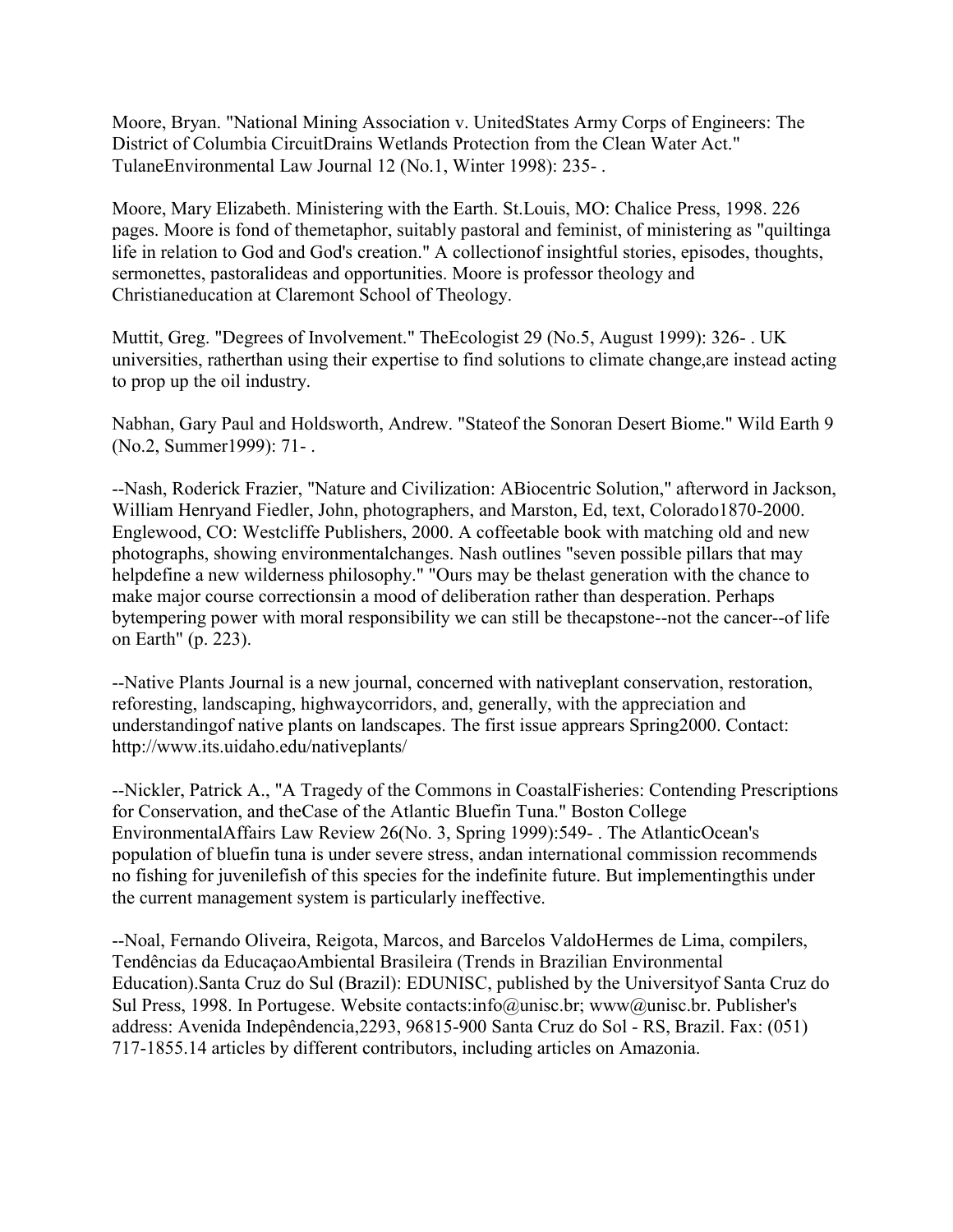--OMahony (O'Mahony), Patrick, ed., Nature, Risk and Responsibility.London: Routledge, 1999. 224 pages. \$ 25.00. Ethical issues inbiodiversity. Whether sufficient consensus exists or is emergingto enable biotechnology to occupy a significant role in the techno-economic,

social and cultural order. The implications of biotechnologyfor nature, life and social organization. O'Mahony is at UniversityCollege, Cork, Ireland.

--Orr, David W. "The Not-So-Great Wilderness Debate."Wild Earth 9(No. 2, Summer 1999):74-.

--Ostergren, David M. and Hollenhorst, Steven J., "Convergencein Protected Area Policy: A Comparison of the Russian Zapovednikand American Wilderness Systems," Society & Natural Resources12(no. 4, 1999):293- .

--OToole (O'Toole) Jr., Laurence J. "Hungary: PoliticalTransformation and Environmental Challenge." EnvironmentalPolitics 7(no.1, Spring 1998):93- .

--Panalver, Eduardo M., "Acts of God or Toxic Torts? ApplyingTort Principles to the Problem of Climate Change." NaturalResources Journal 38(No. 4, Fall 1998):563- .

--Parke, Rebecca and Vandermast, David. "The AmericanChestnut: Its Continuing Story." Wild Earth 9(No. 2, Summer1999):23- .

--Petersen, Shannon. "Congress and Charismatic Megafauna:A Legislative History of the Endangered Species Act." EnvironmentalLaw 29(No. 2, 1999):463- . When Congress overwhelmingly passedthe Endangered Species Act in 1973, it failed to anticipate thatthe Act would become one of the strongest and most comprehensiveof environmental laws. Instead, most in Congress believed theAct would apply modest restrictions primarily to protect charismaticmegafauna representative of our national heritage, like bald eagles,bison, and grizzly bears.

--Phillips, Sarah T. "Lessons From the Dust Bowl: DrylandAgriculture and Soil Erosion in the United States and South Africa,1900-1950." Environmental History 4(No. 2, April 1999):245-.

--Plumwood, Val, "Babe: The Tale of the Speaking Meat,"Animal Issues 1(1997):1-20. "The problems in representingother species' communicative powers or subjectivities in termsof human speech are real, but they do not rule out such representationin any general way, and they pale before the difficulties of failingto represent them at all, or before the enormity of representingcommunicative and intentional beings as lacking all communicativeand mental capacity ... (which is) a much greater inaccuracy andinjustice than any anthropomorphism could be" (p. 1).

--Podoba, Juraj. "Rejecting Green Velvet: Transition,Environment and Nationalism in Slovakia." Environmental Politics7(no.1, Spring 1998):129- .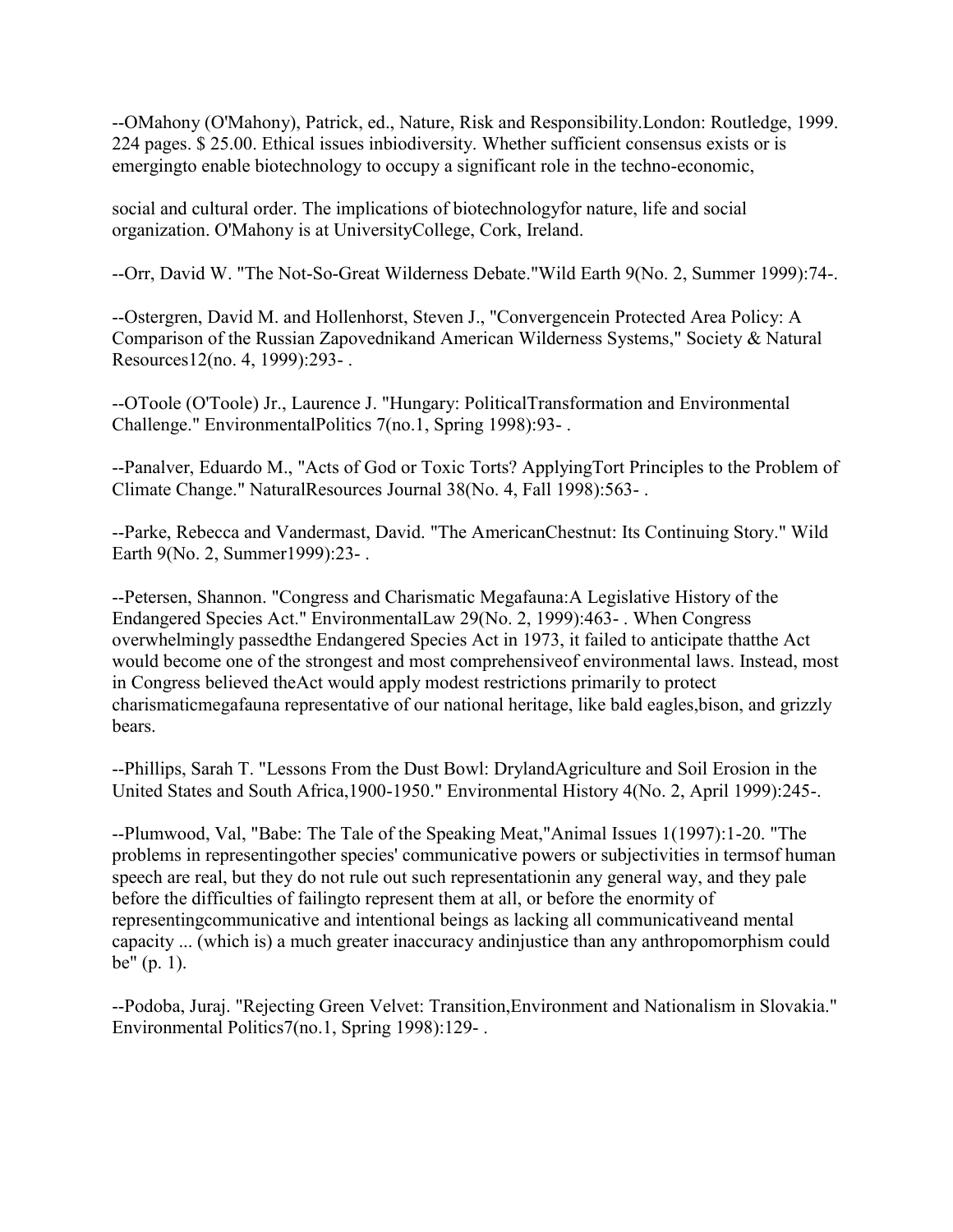--Poe, Gregory L. "Maximizing the Environmental Benefitsper Dollar Expended : An Economic Interpretation and Review ofAgricultural Environmental Benefits and Costs." Society &Natural Resources 12(No. 6, Sept. 1999):571- .

--Potter, Christopher S. "Terrestrial Biomass and theEffects of Deforestation on the Global Carbon Cycle." Bioscience49(No.10, Oct. 1999):769- . Results from a model of primary productionusing satellite observations.

--Pratt, Vernon, with Howarth, Jane, and Brady, Emily, Environmentand Philosophy. London and New York: Routledge, 2000. 275 pages.£ 14.00 An introduction to environmental ethics, concentratingon the philosophical presuppositions, and making these accessiblethose outside philosophy, especially to those in environmentalscience. Two great structures of modern Western civilization areparticularly questioned: individualism and science. Chapters:1. Introduction. 2. Objective nature. Science. 3. We are all onelife. Romanticism, reaction to science, ending in deep ecology.4. The exploitation of nature and women. Ecofeminism. 5. Phenomenologyand the environment (by Jane Howarth). 6. Coping with individualism.7. Lines into the future. The biological conception of life, biocentrism.Evolutionary origins and kinship of life. 8. Ecology and communities.Leopold's land ethic. 9. The importance of being an individual.Identity issues. 10. The aesthetics of the natural environment(by Emily Brady). The authors are all in philosophy at LancasterUniversity, U.K.

--Pray, Leslie. "Habitat Lost: Inbreeding Depression andExtinction." Wild Earth 9(No. 2, Summer 1999):12- .

--Prendergast, John R., Rachel M. Quinn, and Lawton, John H.,"The Gaps Between Theory and Practice in Selecting NatureReserves." Conservation Biology: The Journal of the Societyfor Conservation Biology 13(No. 3, June 1999):484- .

--Pritchard, James, Preserving Natural Conditions: Scienceand the Perception of Nature in Yellowstone National Park. Ph.D.thesis, University of Kansas, 1996. 510 pages.

--Pyne, Stephen J., Andrews, Patricia, and Laven, Richard D.,Introduction to Wildland Fire. New York: John Wiley, 1996. Withsections on aboriginal fires.

--Ray, Justina C. and Ginsberg, Joshua R. "EndangeredSpecies Legislation beyond the Borders of the United States."Conservation Biology: The Journal of the Society of ConservationBiology 13(No. 5, Oct. 1999):956- .

--Ricciardi, Anthony and Rasmussen, Joseph B. "ExtinctionRates of North American Freshwater Fauna." Conservation Biology:The Journal of the Society of Conservation Biology 13(No. 5, Oct.1999):1220- .

--Robinson, John, and Bennett, Elizabeth, eds., Hunting forSustainability in Tropical Forests. New York: Columbia UniversityPress, 1999. Tropical forests can sustain no more than one personper square kilometer harvesting wildlife, if wildlife is to beconserved and sustainably harvested. Traditional peoples oftenexisted in much lower numbers than that. When game was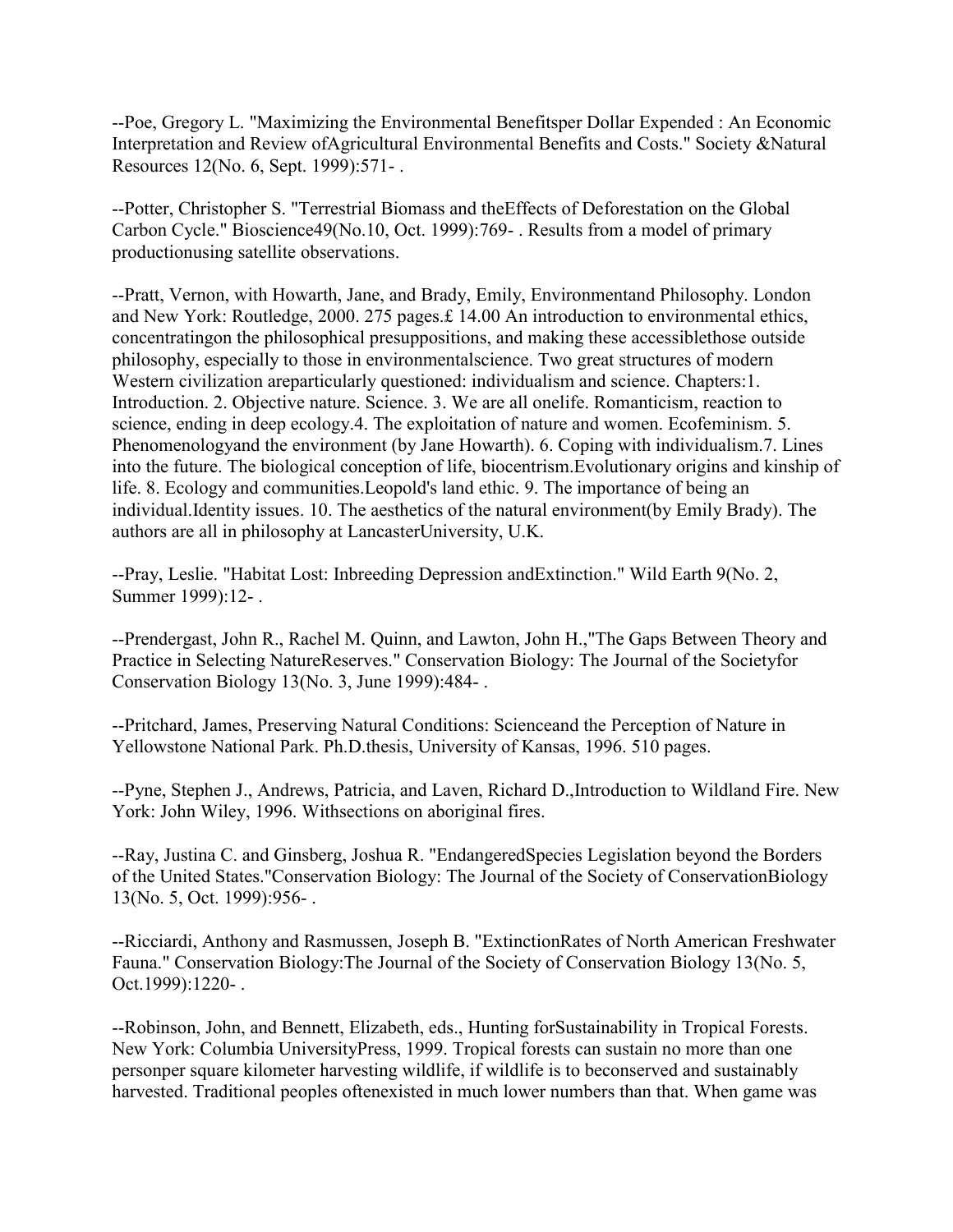depletedtraditional peoples could move on to other areas. Such patternshave now been broken, when these peoples turn to agriculture andstill hunt in nearby forests, with guns, flashlights, radios,and motorized vehicles. Early success produces more children,and more hunters, who need food and want modern goods.

As food sources, rainforests are surprisingly low in productivity,compared to grasslands with their ungulates and other grazers.Grasslands produce ten times as much edible meat. Even relativelysmall harvests for forest wildlife can deplete the populations.Robinson is at the University of Florida. Bennett is with theWildlife Conservation Society.

--Roblan, Aaron and Sage, Samuel H., "Steel Company v.Citizens for a Better Environment: The Evisceration of CitizenSuits Under the Veil of Article II." Tulane EnvironmentalLaw Journal 12 (No.1, Winter,1998):59- .

--Roozen, Tyler, "A Case of Need: The Struggle to ProtectBigleaf Mahogany." Natural Resources Journal 38(No. 4, Fall1998):603- .

--Rosa, Eugene A., "The Quest to Understand Society andNature: Looking Back, but Mostly Forward," Society &Natural Resources 12(no.4, 1999):371- .

--Ross, John, and Ross, Beth. Prairie Time: The Leopold ReserveRevisited. Madison: The University of Wisconsin Press, 1998.

--Rowe, Garry M. "Shortage and Tension on the Upper RioGrande: Protecting Endangered Species during Times of Drought--TheRole of the Bureau of Reclamation, A Brief Overview of Relationshipsin the Upper Rio Grande Basin." Natural Resources Journal39(No. 1, Winter 1999):141- .

--Rozzi, Ricardo, "The Reciprocal Links between Evolutionary-EcologicalSciences and Environmental Ethics," BioScience 49(1999):911-921.Darwinian evolution and its implications for ecologists and ethicists.This is an important case because (1) the social influences andhistorical circumstances that led Darwin to formulate his theoryhave been well examined. (2) Darwinian theory is a foundationalbasis for both ecology and environmental ethics. (3) Darwiniantheory cuts both ways. It can encourage respect for the naturalenvironment by weakening anthropocentrism. But it can also favorpatterns of overconsumption and exploitation of the environmentby strengthening individualism with ideas of the struggle forexistence and natural selection. This paper was first presentedat an International Society for Environmental Ethics session atthe World Congress of Philosophy in Boston, August 1998. Rozziis at the Institute of Ecological Research Chiloé, Chile,though currently at the Departments of Philosophy and of Ecologyand Evolutionary Biology, University of Connecticut, Storrs.

--Sale, Kirkpatrick. "Lessons From The Luddites."The Ecologist 29(No. 5, August 1999):314- . Kirkpatrick Sale recountsthe history of the original Luddites, and explains what the modernenvironmental movement can learn from their stand against destructive"progress".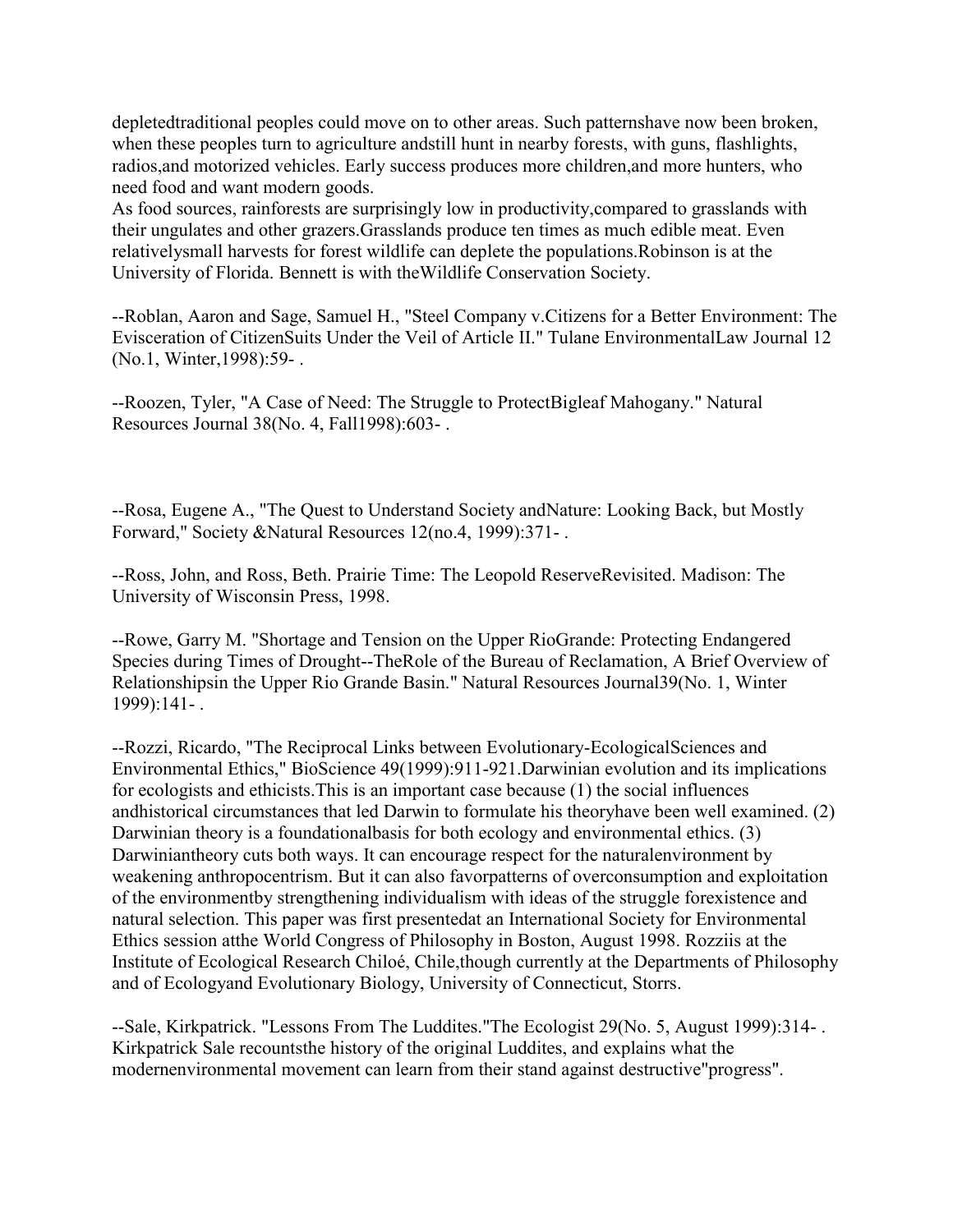--Schofield, Timothy, "The Environment as an IdeologicalWeapon: A Proposal to Criminalize Environmental Terrorism."Boston College Environmental Affairs Law Review 26(No. 3, Spring1999):619- . Global ecosystems are emerging as both targets andconduits of terrorist activity. But available law is quite ineffectivehere. A new criminal law of ecocide would be more effective.

--Schwartz, Sandra, Chance, Graham W. "Children First."Alternatives 25(No.3, Summer 1999):20- . Environmental contaminantprotection policy needs to be rewritten to reflect the needs ofour most vulnerable citizens.

--Scudder, G. G. E. "Endangered Species Protection inCanada." Conservation Biology: The Journal of the Societyof Conservation Biology 13(No. 5, Oct. 1999):963- .

--Sellars, Richard West, Preserving Nature in the NationalParks: A History. New Haven: Yale University Press, 1997. 380pages. The clash between traditional scenery-and-tourism managementand emerging ecological concepts in the national parks. Therehas been "a persistent tension between national park managementfor aesthetic purposes and management for ecological purposes"(p. 5). Focusing on the decades after the U. S. National ParkService was established in 1916, Sellars reveals the dynamicsof policy formulation and change, a Service tangled in conflictingvisions, as landscape architects, foresters, wildlife biologists,and other Park Service professionals contended for dominance andshaped the attitudes and culture of the Service, and the attitudesand culture of Americans who visit the parks to see wild nature.Sellars is a historian with the U.S. National Park Service, SantaFe, NM.

--Sharma, Subrat, Hem C. Rikhari, and Palni, Lok Man S. "Conservationof Natural Resources Through Religion: A Case Study from CentralHimalaya." Society & Natural Resources 12(No. 6, Sept.1999):599- .

--Shea, Nancy Huffman, The Status of Ecophilosophy and theIdeology of Nature. Ph.D. thesis, University of Massachusetts,1991. Ecophilosophy is an attempt to render a new philosophy ofnature, generated by the need to liberate nature from the inherentlydomineering disposition of humankind. Although I am sympatheticto this effort, I believe that the current ambiguity of its content(who or what is to survive) carries with it the potentiality fornew forms of oppression. I argue that ecophilosophy suffers froma kind of Habermasian self-deception, taking on a vague conceptof nature that deceptively appears to do the philosophical workof healing the epistemological gap between nature and humans.My reconstruction unifies this loosely-defined vision along thelines of an equivocal use of two key concepts, the dominationof nature and nature itself, revealing the potentially subversivecharacter of its implicitly universalist philosophy of nature.

Ecophilosophers, rather than distinguishing themselves, fail toimprove upon Francis Bacon's suggestion that attention to naturewill liberate us. Their satisfaction with ecological solutionsindicates that they miss the essential ideological consequenceof the modern project: the domination by some humans over othershas been covered over by a self-deceptive belief in the liberatingcharacter of scientific methodology. By arguing for the emancipatorycapacity of ecology, they get themselves into a Marcusian-likebind, advocating this new science while at the same time rejectingscientific rationality as a pivotal component of their notionof the domination of nature. Because of this they are forced toargue that ecology is qualitatively different, offering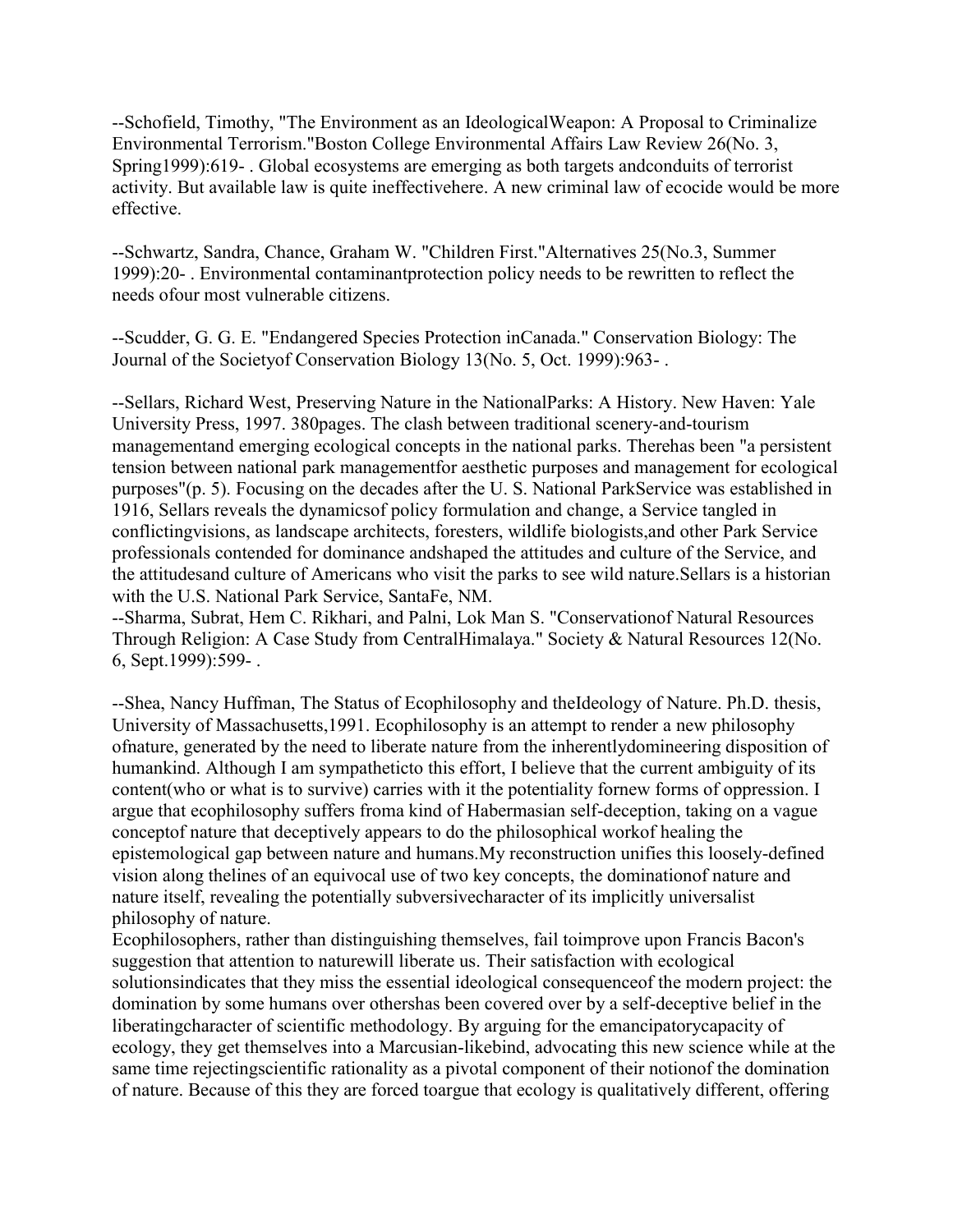a newkind of rationality that contains the necessary ingredients forradically changing society. Ecophilosophers must reconsider the epistemologically naive andideologically negative repercussions of this position as I demonstratewith an analysis of the potentially repressive relationships thatexist between fourth world cultures and the environmental community.I conclude by subjecting the Habermasian universalist frameworkto revision as indicated by the possibilities of a new eco-vision,emerging from the contextual episteme of a reworked ecofeministperspective. The advisor was Robert Paul Wolff. Shea is now directorof the Murie Center in Grand Teton National Park.

--Shiva, Vandana. "Now Monsanto Is After Our Water."The Ecologist 29(No. 5, August 1999):297- .

--Shrader-Frechette, Kristin and McCoy, Earl D. "MolecularSystematics, Ethics, and Biological Decision Making under Uncertainty."Conservation Biology : The Journal of the Society of ConservationBiology 13(No. 5, Oct. 1999):1008- .

--Smith, J. Brian. "Western Wetlands: The Backwater ofWetlands Regulation." Natural Resources Journal 39(No. 2,Spring 1999):357- .

--Smith, Mick. "Terra Nova: Nature and Culture."Environmental Politics 7(no.1, Spring 1998):237-240. A reviewessay of the contents of the journal Terra Nova, edited by DavidRothenberg. Terra Nova claims to be the journal to dissolve the"polarity" between nature and culture. "Terra Novacould be seen as expression of the need for a green poetics, apsychosocial alchemy, which might escape the all too narrow confinesof normal academic journals. It tries to be `extra' rather than`inter' disciplinary and for that reason often seems extra-ordinary.... Not long ago a journal like Environmental Ethics was regardedby serious (that is to say `staid') philosophers as a wacky irrelevance.Today not least due to the efforts of the editors of EnvironmentalEthics, environmental issues have begun to enter the philosophicalmainstream and the journal's primogeniture carries with it a certainacademic cachet." The mantle of the marginal has passed toTerra Nova, the only journal that can put Wordsworth togetherwith Wittgenstein. Smith is at the University of Abertay, Dundee,Scotland.

--Smith, Patrick D., Maureen H. McDonough, and Mang, MichaelT. "Ecosystem Management and Public Participation: Lessonsfrom the Field." Journal of Forestry 97(No. 10, Oct. 1999):32-. Although ecosystem management has opened the door for greaterpublic participation, a study of professional and public perceptionshighlights remaining barriers.

--Soltis, Pamela S. and Gitzendanner, Matthew A., "MolecularSystemics and the Conservation of Rare Species." ConservationBiology: The Journal of the Society for Conservation Biology 13(No.3, June 1999):471- .

--Soulé, Michael E. and Terborgh, John. "Roundtable:Conserving Nature at Regional and Continental Scales--A ScientificProgram for North America. Bioscience 49(No.10, Oct. 1999):809-.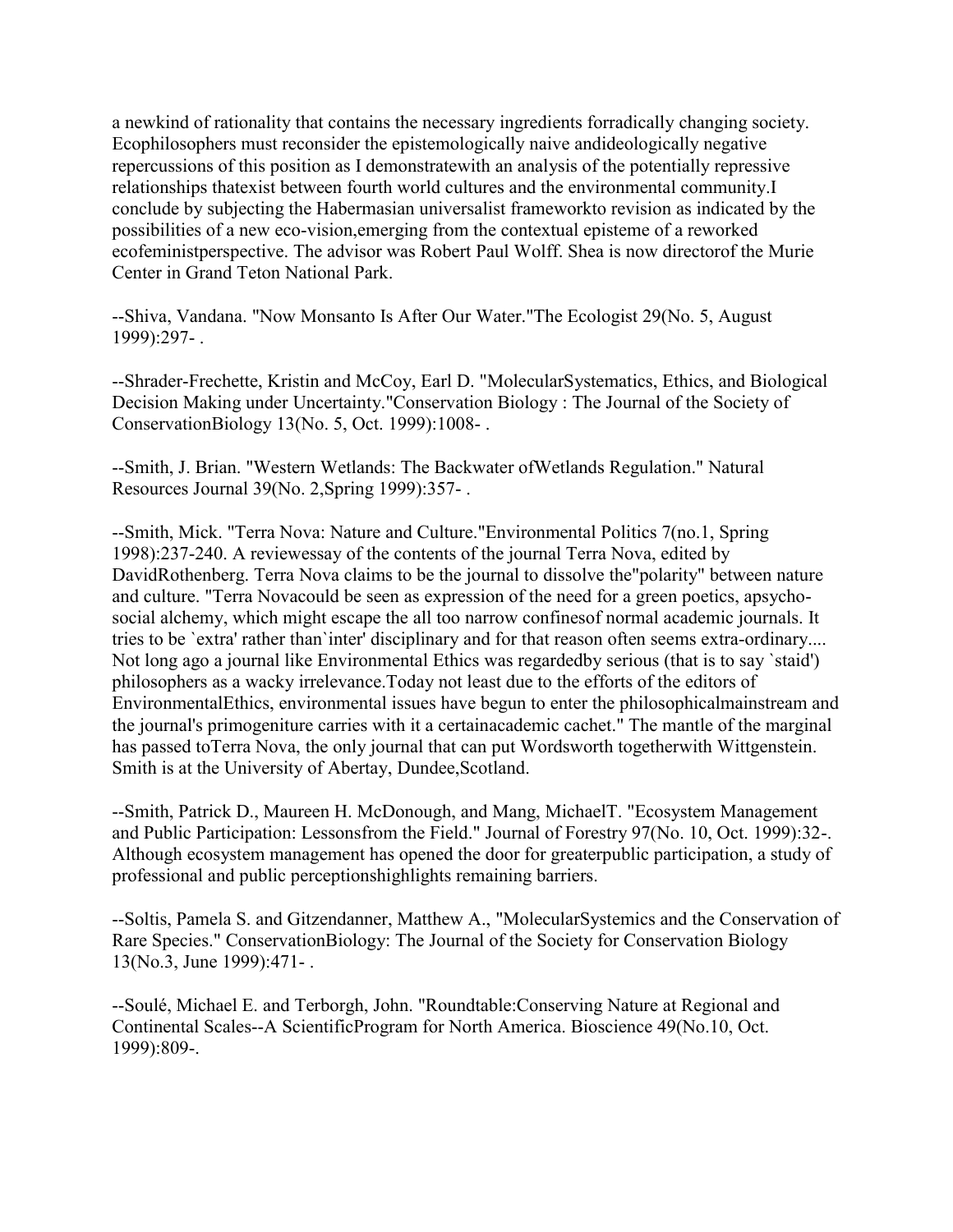--Spretnak, Charlene, The Resurgence of the Real: Body, Natureand Place in a Hypermodern World. London: Routledge, 1999. Anecological postmodern ethics, replacing the modern, mechanisticworldview with Homo economicus at its center. The ideologies ofmodernity have devalued "the knowing body, the creative cosmos,and the complex sense of place." The modern crisis is beingchallenged by an impressive network of corrective efforts.

--Stanford, Craig B., The Hunting Apes: Meat Eating and theOrigins of Human Behavior. Princeton, NJ: Princeton UniversityPress, 1999. 262 pages. \$ 25. What made humans unique was meat, the desire for meat, the eating of meat, the hunting of meat, the sharing of meat. Being a "clever, strategic, and mindfulsharer of meat is the essential recipe that led to the expansionof the human brain." From analyses of the behavior of chimpsand other great apes, and existing human hunting and gatheringsocieties, Stanford claims that meat eating has been central tohuman evolution. Meat provides a highly concentrated source ofprotein, essential for the development and health of the brain,and is craved by many primates, including humans. This cravinghas given meat genuine power--the power to cause males to formhunting parties and organize entire cultures around hunting. Andit has given men the power to manipulate and control women inthese cultures. Steven N. Austad comments in Natural History:"I justify my meat eating by tradition. As Craig Stanford'sbook makes abundantly clear, my ancestors have been killing andeating meat for more than five million years. What kind of egotistwould it take to break a tradition like that?" (Perhaps Austadcontinues to dominate his women too!) Although Stanford portrays"the roots of human behavior as manipulation and cunningthat arise from the use of meat by our ancestors," he, atleast, concludes that we are not biologically driven to do anyof these things and that we are not innately aggressive demons.Stanford is in anthropology at the University of Southern California.

--Steins, Nathalie A. and Edwards, Victoria M. "CollectiveAction in Common-Pool Resource Management: The Contribution ofa Social Constructivist Perspective to Existing Theory."Society & Natural Resources 12(No. 6, Sept. 1999):539- .

--Stepien, Kathy Ann, Does an Ecological Self Need an EnvironmentalEthics? An Analysis and Critique of Warwick Fox's Deep Ecology.M.A. thesis, Colorado State University, Fall 1999. Warwick Fox'sinterpretation of the deep ecological position takes Self-realizationas the fundamental norm, a self essentially interconnected withall other entities, and contrasted with a tripartite conceptionof the self in traditional accounts. Fox rejects the need forenvironmental ethics, as a result of his expanded sense of self.The self's behavior is internally motivated, not externally regulated.But this is a mistake; rather a deep ecological ethics is in factneeded, offering much-needed moral reasoning to the expanded self,making difficult decisions in the real world. Rejected environmentalethics is reaffirmed, enabling the moral development of the expandedself, seeking to care in a complex world. The advisor was HolmesRolston. Stepien, who is also a physical therapist, now livesin Alaska in a cabin outside Juneau (where she drinks the waterthat runs off her roof into a cistern) and assists in some teachingat the University of Alaska--Southeast in Juneau.

--Stewart Wayne, Metaphysics by Default. A website book publication.Juxtaposes metaphysicians and naturalists, often thought to beat odds with one another, to create a dialogue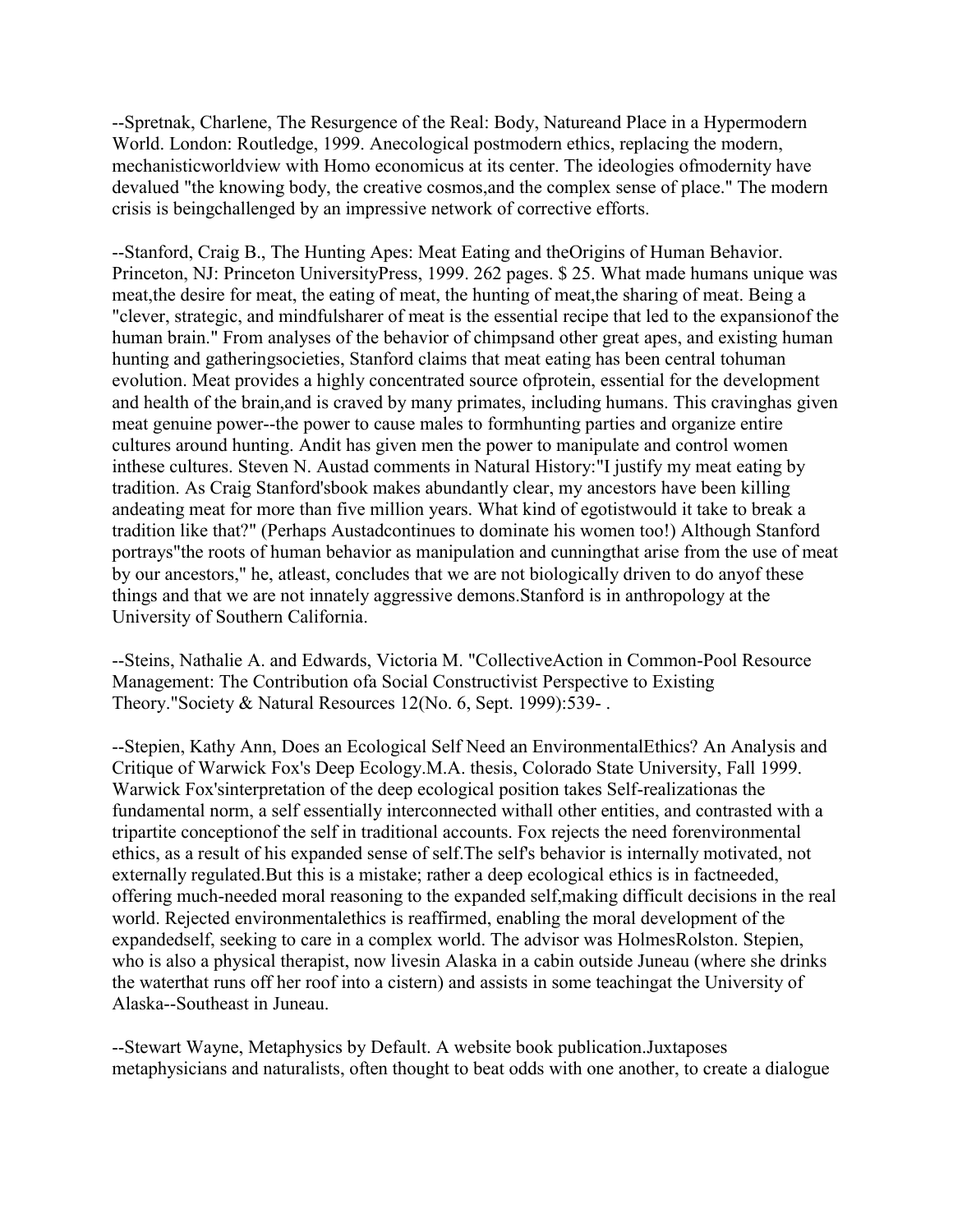between them, andeven a peaceful co-existence. Nineteen chapters. Website address:http://mbdefault.org/

--Stivers, Robert L., "Integrity: One Way of UnderstandingGod's Presence in All Creation," Earth Letter, January 2000,pp. 4-6. Published by Earth Ministry, 1305 NE 47th St., Seattle,WA 98105. Website: www.earthministry.org "At first glance,it does not seem to make much sense to speak of the integrityof nature. ... Plants and animals react instinctively and possessonly rudimentary intentionality. With no substantial freedom,they do not sin. There is no justice in a wilderness. Impersonalpredation is central to the evolutionary process and a preconditionof healthy ecosystems. Nature, it would seem, is without integrity.Nevertheless, we can still speak of integrity in nature. ... Wecan recognize as a form of integrity in nature the dynamic integrationof individuals, species, and ecosystems. The integrity of naturein this sense is the intact quality of this integration. We canfurther recognize that the preservation of nature's integrityis now a matter of human responsibility." Stivers teachesreligion at Pacific Lutheran University, Tacoma.

--Stokstad, Erik, "Humane Science Finds Sharper and KinderTools," Science 286(5 November 1999):1068-1071. New technologyis helping researchers reduce their reliance on animal experiments, while at the same time improving their results. "Humane scienceis better science," was a frequent conclusion at the ThirdWorld Congress on Alternatives and Animal Use in the Life Sciences.Use of animals in the U.K. has declined nearly 50% (from over5 million a year in the seventies to about 2.5 million a year),although use of transgenic animals is up sharply in this decadefrom 50,000 to 450,000. A major feature is implantable chips.But government regulatory agencies are slow to accept these results.

--Sunderlin, William D. "Between Danger and Opportunity:Indonesia and Forests in an Era of Economic Crisis and PoliticalChange." Society & Natural Resources 12(No. 6, Sept.1999):559-.

--Swift Jr., Lloyd W. and Burns, Richard G. "The ThreeRs of Roads: Redesign, Reconstruction, and Restoration."Journal of Forestry 97(No.8, August 1999):40- . Old unpaved accessroads located near streams and rivers often contribute sedimentto the watershed. For landowners who cannot reconstruct and relocatesuch roads to protect water quality, low-cost mitigation alternativesare available.

--Talberth, John. "State of the Southern Rockies: SanJuan-Sangre de Christo Bioregion." Wild Earth 9(No. 2, Summer1999):68-.

--Terborgh, John, James Estes, and Noss, Reed. "The Roleof Top Carnivores in Regulating Terrestrial Ecosystems."Wild Earth 9(No. 2, Summer 1999):42- .

--Terra Nova, vol. 2, no. 3, summer 1997 is a theme issue:Music from Nature. The many ways that music can reach and definenature. Among many contributions:

\* Krause, Bernie, "What Does Western Music Have to Do withNature?", pp. 109-114. Western music in general has veryfew ties to the natural world, whatever other excellences it has,and this is a shortcoming. Krause is an audio artist, does sounddesign for Hollywood films, and records natural soundscapes fortheir preservation.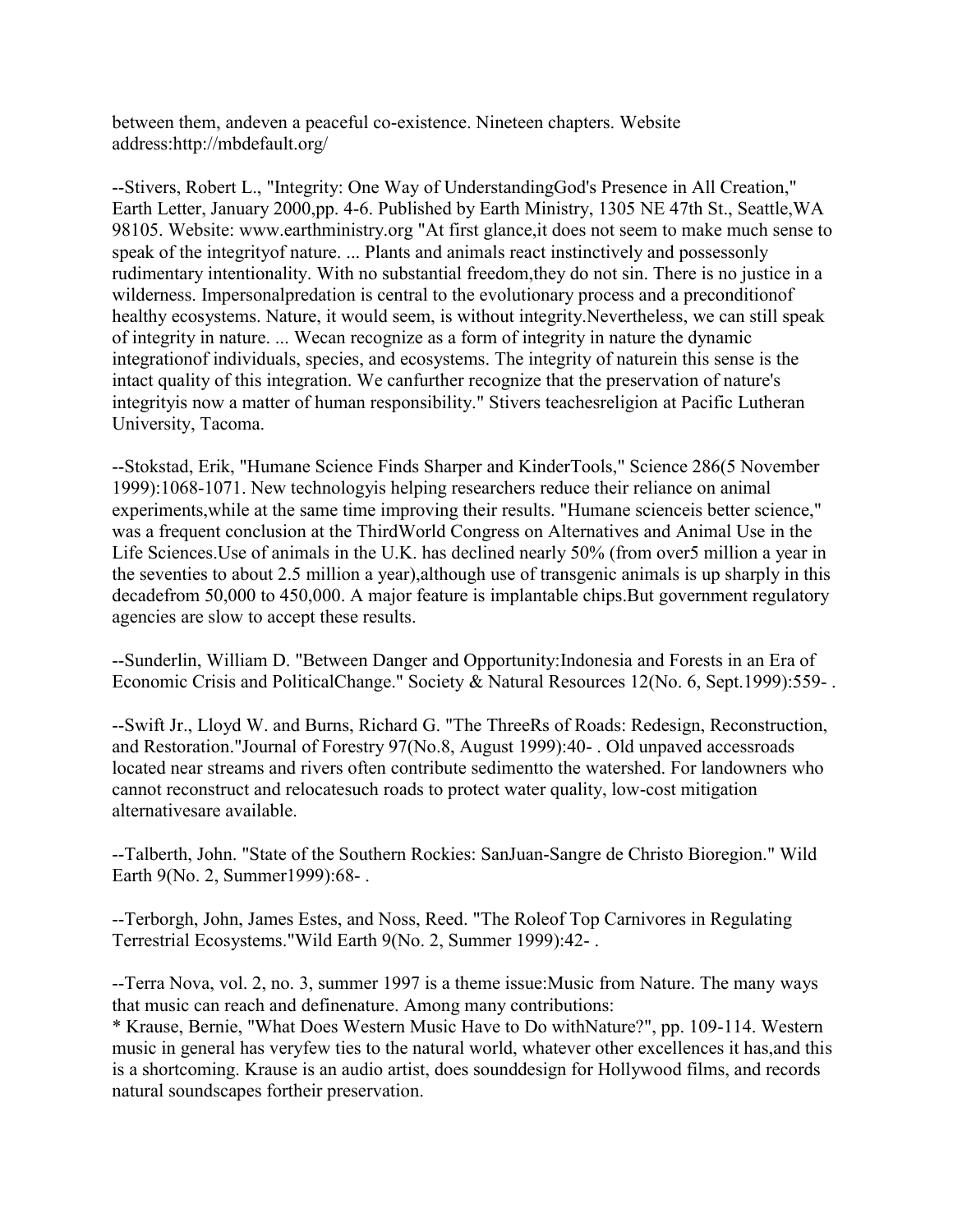\* Takemitsu, Toru, "Nature and Music," pp. 4-13. Takemitsuwas a contemporary Japanese composer, died 1996.

--Thorbjarnarson, John, "Crocodile Tears and Skins: InternationalTrade, Economic Constraints, and Limits to the Sustainable Useof Crocodilians." Conservation Biology: The Journal of theSociety for Conservation Biology 13(No. 3, June 1999):465- .

--Thoreau, Henry David, Wild Fruits. New York: W. W. Norton,2000. \$ 30. Previously unpublished and little known Thoreau materials,recovered and edited by Bradley Dean. Dean is with the ThoreauInstitute, Lincoln, Massachusetts.

--Tobias, Michael, Fitzgerald, J. Patrick, and Rothenberg,David, eds., A Parliament of Minds: Philosophy for a New Millennium.Albany, NY: State University of New York Press, 2000. 309 pages.\$ 22. Contains, among others:

\* Grene, Marjorie, "The Trials and Tribulations of Philosophyand Farming"

\* Rothenberg, David, "Wild Thinking: Philosophy, Ecology,and Technology"

--Turner, Andrew M., Joel C. Trexler, and Loftus, William F."Targeting Ecosystem Features for Conservation: StandingCrops in the Florida Everglades." Conservation Biology: TheJournal of the Society for Conservation Biology 13(No. 4, August1999):898- .

--Utton, Albert E. "Coping with Drought on an InternationalRiver under Stress: The Case of the Rio Grande/Rio Bravo."Natural Resources Journal 39(No. 1, Winter 1999):27- .

--VanWensveen (van Wensveen), Louke. Dirty Virtues: The Emergenceof Ecological Virtue Ethics. Amherst, NY: Humanity Books, 1997.200 pages. \$49.95. An overview of current "green" virtuelanguage and the basic elements of a matching ecological virtuetheory.

--Vaske, Jerry J. and Donnelly, Maureen P. "A Value-Attitude-BehaviorModel Predicting Wildland Preservation Voting Intentions."Society & Natural Resources 12(No. 6, Sept. 1999):523- .

--Vogel, Gretchen, "FDA Report Scores Chimp Research Lab,"Science 286(12 November 1999):1269-1271. The Coulston Foundation,a private chimp breeding and research facility in Alamogordo,New Mexico, has been severely criticized by a U.S. Food and DrugAdministration report for violating many procedures, resultingin sloppy science, and in some cases leading to chimpanzee deaths.

--Vogt, Kristiina A., et al., Forest Certification: Roots,Issues, Challenges, and Benefits. Boca Raton, FL: Lewis Publishers,1999. 384 pages. \$ 90. Forest certification is widely acceptedas a tool for identifying environmentally acceptable managementof forests, both industrial and nonindustrial. Five issues aretypically missing: the scientific basis for certification standards;incorporation of social and natural system sustainability; therationale for differing standards currently used to certify governmental,industrial, and non-industrial uses; the success of certification;the difficulty of certifying small landowners. All authors areat the Yale University School of Forestry and Environmental Studies.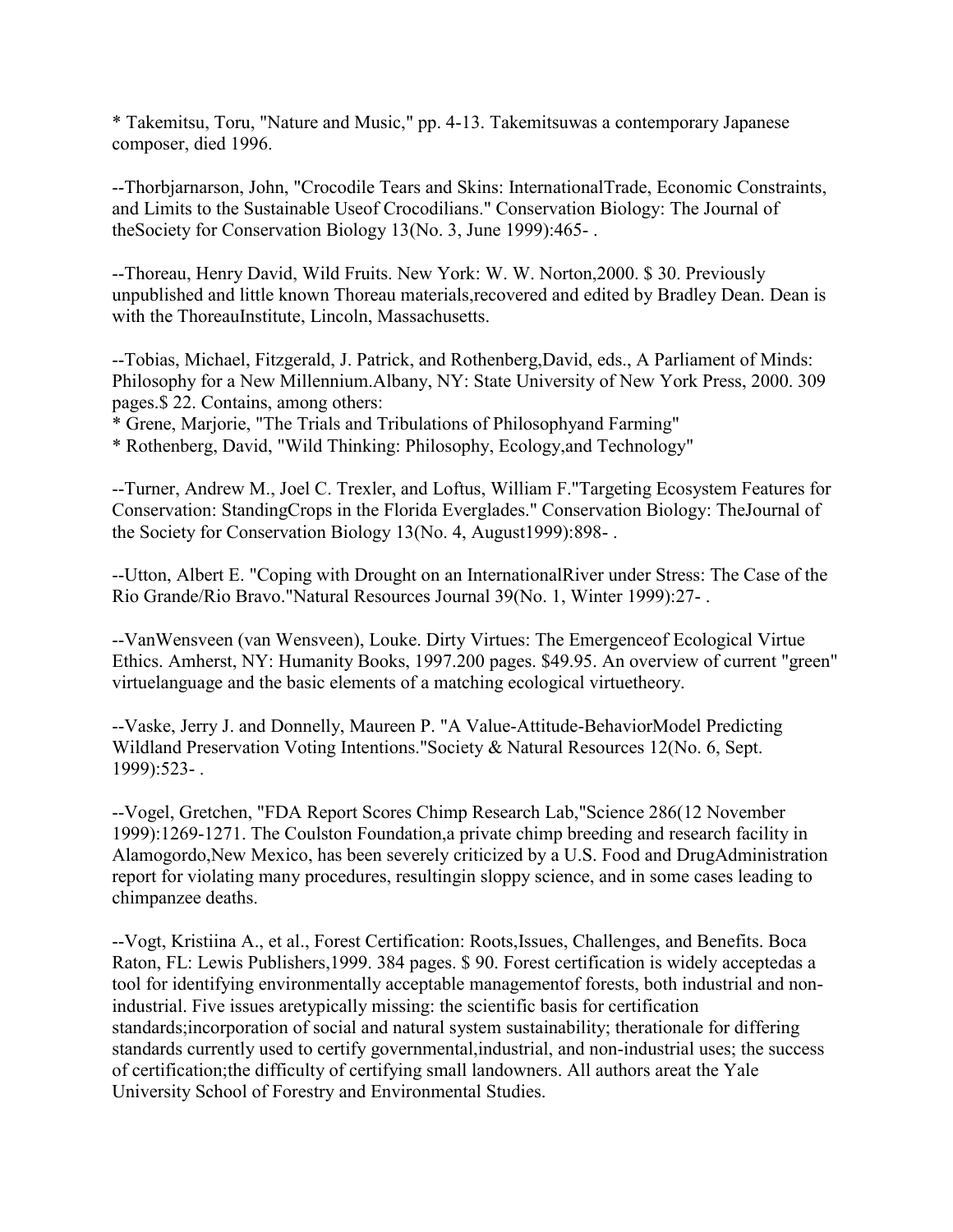--Walker, Ken, and Crowley, Kate, ed., Australian EnvironmentalPolicy 2: Studies in Decline and Devolution. Sydney: UNSW PRESSUniversity of New South Wales, 1999. 320 pp. ISBN 0 86840 6732. Australian \$ 35.00 Twelve contributors: Examples: Crowley,Kate, "Explaining Environmental Policy: Challenges, Constraintsand Capacity"; Adams, G., and Hine, M., "Local EnvironmentalPolicy Making in Australia"; Dovers, S., "InstitutionalizingEcological Sustainable Development: Promises, Problems, and Prospects."Walker is an analyst of environmental policy in Australia, authorof The Political Ecology of Environmental Policy: An AustralianIntroduction. Crowley teaches environmental policy at the Universityof Tasmania.

--Walker, Kenneth, The Political Ecology of Environmental Policy:An Australian Introduction. Kensington, NSW: UNSW PRESS Universityof New South Wales, 1994. 349 pages.

--Walker, Martin J. "The Unquiet Voice of Silent Spring."The Ecologist 29(No. 5, August 1999):322- . Rachel Carson's 1962book Silent Spring helped give birth to the modern environmentalmovement. But what was her real legacy?

--Waller, Michael. "Gepolitics and the Environment inEastern Europe." Environmental Politics 7(no.1, Spring 1998):29-.

--Walters, Kerry S., and Portmess, Lisa, eds., Ethical Vegetarianism:From Pythagoras to Peter Singer. Albany, NY: State Universityof New York Press, 1999.

--Watson, Lyall, Dark Nature--A Natural History of Evil. NewYork: HarperCollins, 1995. A study of the dark side of nature,made in biological terms--not from the top down, but from thebottom up. The usual (top-down) accounts of evil events and behaviorthat are given in religion, philosophy, and ethics fail, not becausethey underestimate evil, but because they misunderstand its nature.Evil is commonplace and widespread, perhaps not even confinedto the human species, although it is all to easy to leap to unwarrantedconclusions, particularly where other species are concerned. Inevolutionary history, organisms make themselves, always a creativeadvance into novelty, and evil is a part of this scheme of things.It is part of the ecology of life, casting its shadow on everythingthat we do. As we humans choose our future, we have to understanda dark side to our own nature; but just this capacity to choosemakes us special, giving us the ability to select a course fornature, instead of just submitting to the course of natural selection.

--Weiss, Edith Brown and Jacobson, Harold K. "GettingCountries to Comply with International Agreements." Environment41(No. 6, July 1999):16- . A study of eight countries and fiveinternational agreements shows that compliance with environmentalaccords is a multilayered and volatile process.

--White, Allen L. "Sustainability and the AccountableCorporation: Society's Rising Expectations of Business."Environment 41(No. 8, Oct. 1999):30- . Thorough and consistentreporting is the key to increasing corporations' accountabilityin the environmental, social, and economic realms.

--Whiten, A., Goodall, J., et al., "Cultures in Chimpanzees,"Nature 399(1999):682-685.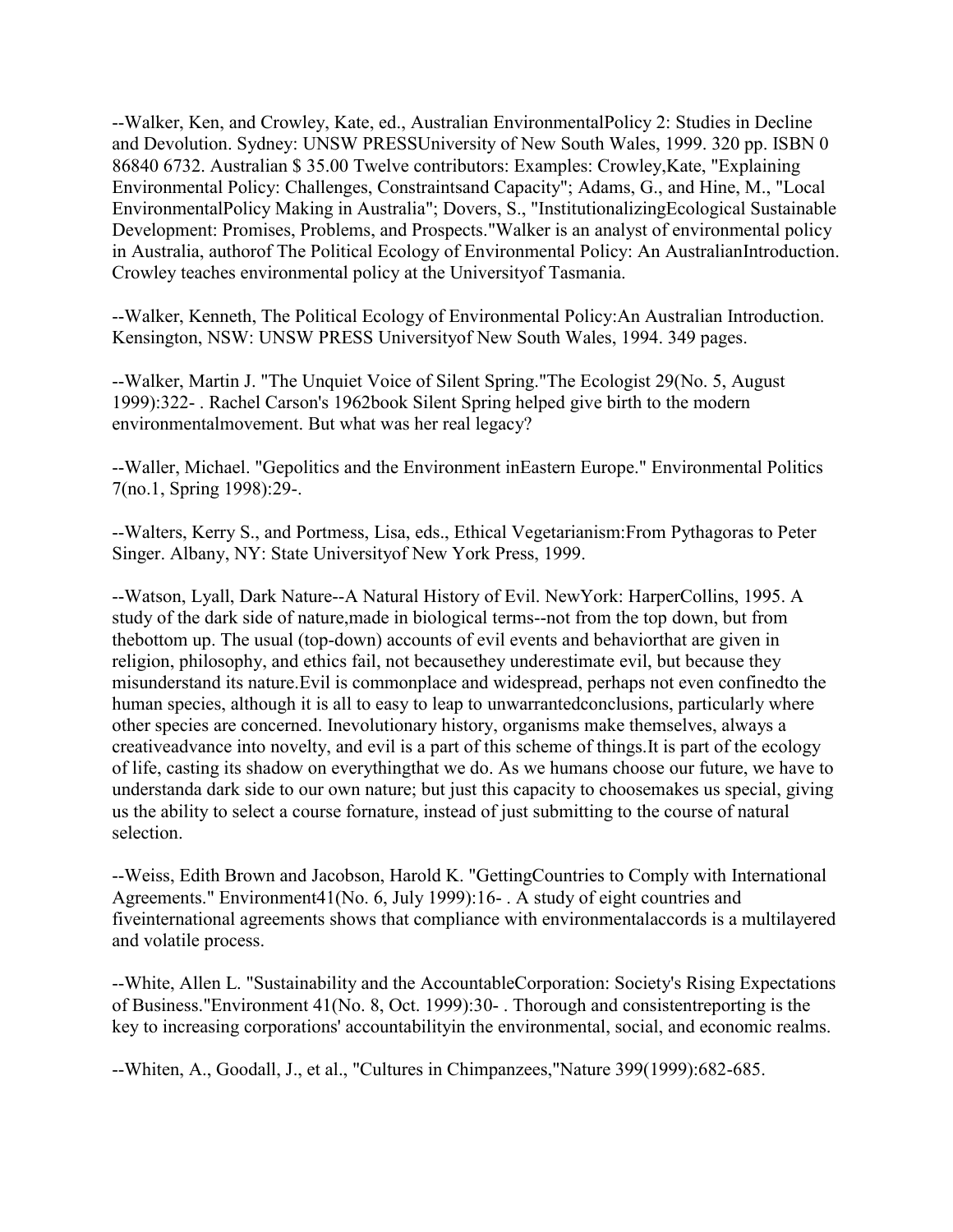--Wilkinson, Todd. "Yellowstone Grizzlies Delisting Dilemma."Wild Earth 9(No. 2, Summer 1999):27- .

--Willers, Bill. "Ecosystems and Evolution in Light ofSystems Analysis. Wild Earth 9(No. 2, Summer 1999):10- .

--Wilson, Patrick Impero. "Wolves, Politics, and the NezPerce: Wolf Recovery in Central Idaho and the Role of Native Tribes."Natural Resources Journal 39(No. 3, Summer 1999):543- .

--Woinarski, J. C. Z. and Fisher, Alaric. "The AustralianEndangered Species Protection Act 1992." Conservation Biology:The Journal of the Society of Conservation Biology 13(No. 5, Oct.1999):959- .

--Wood, Paul M., Biodiversity and Democracy: Rethinking Societyand Nature. Vancouver, BC: University of British Columbia Press,1999. The negative, potentially catastrophic, consequences ofbiodiversity loss are largely irreversible and the greatest losswill be suffered by future generations. The issue is one of intergenerationaljustice. Democracies are designed to implement the wishes of thecurrent population. Wood examines a number of contemporary theoriesof justice and concludes that biodiversity conservation is a legitimateconstraint on current collective preference. Biodiversity shouldbe preserved, even if it is not in the current public's best interestedto do so. This carries strong implications for constitutionaland statutory reform in liberal democracies. Wood is in ForestResources Management at the University of British Columbia.

--Wu, JunJie and Babcock, Bruce A. "The Relative Efficiencyof Voluntary vs Mandatory Environmental Regulations." Journalof Environmental Economics and Management 38(No. 2, Sept. 1999):158-.

--Wuethner, George. "Wolves for Oregon: Myths and Reality."Wild Earth 9(No. 2, Summer 1999):32- .

--Yaffee, Steven L. "Three Faces of Ecosystem Management."Conservation Biology: The Journal of the Society for ConservationBiology 13(No. 4, August 1999):713- .

--Yaukey, John, "Studies Suggest Animals Capable of HigherThought: Recent Research Ignites Debate on Ethics, Cruelty,"Gannett News Service story appearing in Gannett Newspapers, e.g.Fort Collins Coloradoan, October 4, 1999, A6. New research suggeststhat animals have much higher levels of cognition and social developmentthan previously thought. But this has to be tested for by ferretingout the kinds of problem-solving tactics animals need to hunt,hide, and survive, by seeing what the animals do naturally andcognitively--rather than with the old-style tests for languageor maze-running. One result is that lines blur between those animalsthat have intelligence and those that do not. Another result isthat animal rights/welfare law is tightening up. Harvard and Georgetownlaw schools have announced they will teach animal rights law.

--Ye Ping, ed., Huanjing yu kechixu fazhan yanjiu (For Environmentand Sustainable Development). Harbin, Heilongjiang, China: HeilongjiangScience and Technology Press, 1998. ISBN 7-5388-3508-3. Proceedingsof the First National (All-China) Conference on Ecological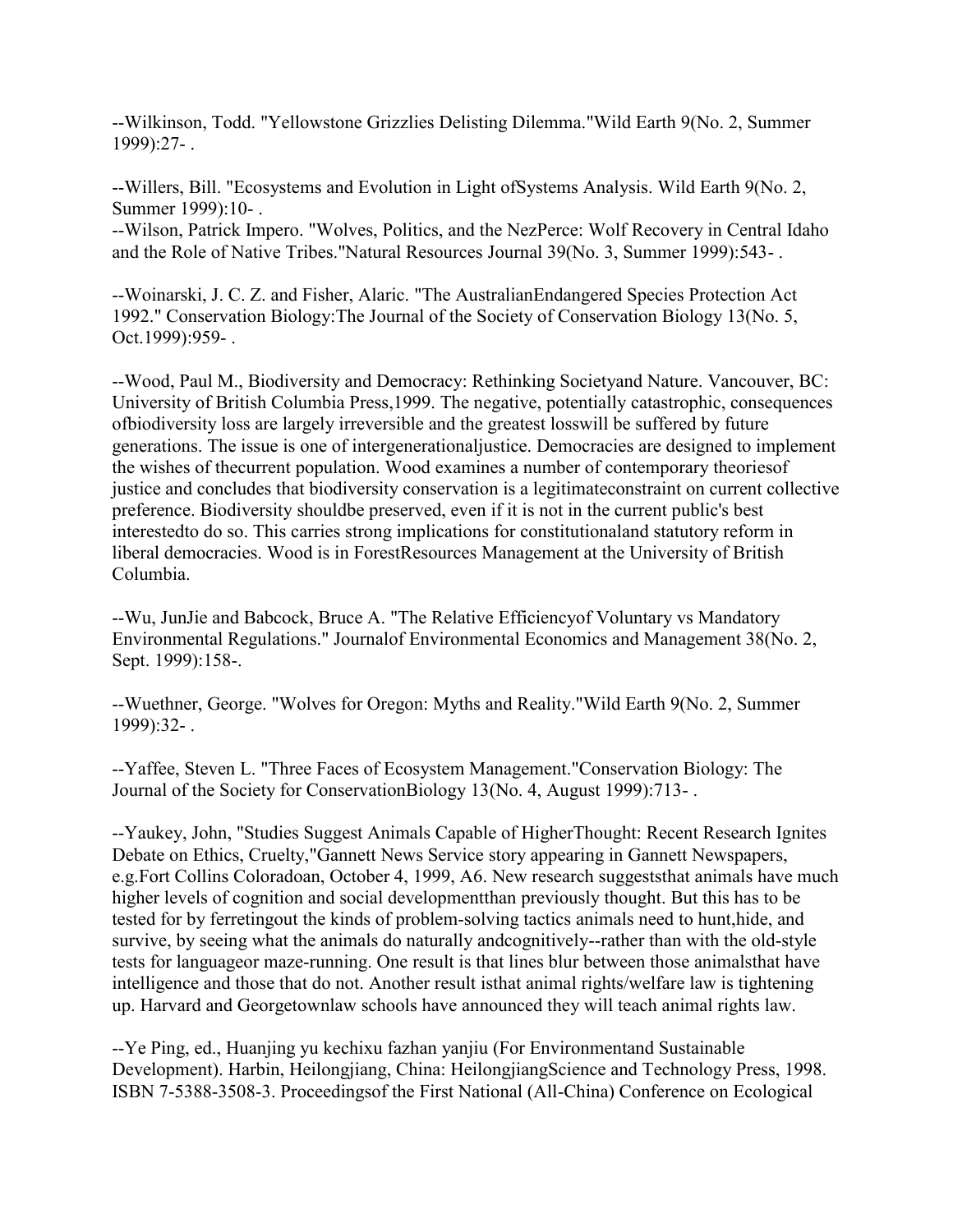Philosophy,Environment and Sustainable Development, held in Harbin, China,October 20-24, 1998. Contains, among others (all in Chinese):

\* Yu Mouchang, "Ecological Philosophy and Sustainable Development"

\* Rolston, Holmes, III, "Ziran de jiazhi yu jiazhi de benzhi(Value in Nature and the Nature of Value)", pp. 5-12, originallyin Robin Attfield and Andrew Belsey, eds., Philosophy and theEnvironment (Cambridge University Press, 1994). Liu Er, translator.

\* Yang Tongjin, "Value and Human Nature: Rolston's Methodsin Environmental Ethics"

- \* Ye Ping, "Knowledge-Based Economy and Sustainable Development"
- \* Chen Minhao, "Ecological Culture and Sustainable Development"
- \* Liu Er, "The Ecological Conscience and Our Choice of Life-Styles"

\* Zhao Xuehai, "Problems in the Sustainability of Forestsand the Management of Forestry Enterprises"

\* Li Xin & Xu Dejun, "On the Protection of Grasslandsafter the Flood" (Floods in northern China on the Neng Riverand the Songhua River in August 1998).

--Young, Oran R. "Hitting the Mark: Why Are Some InternationalEnvironmental Agreements More Successful Than Others." Environment41(No. 8, Oct. 1999):20-. Is it possible to increase the probabilitythat a regime created to solve an environmental problem will hitits target?

--Yu Mouchang, Xinshiji Xinshijiao (Eco-Ethics--from Theoryto Practice). Beijing: Shengtai Lunlixue, 1999. 362 pages. ISBN7-81039-950-0. (in Chinese). The Ecological Ethic in Chinese History.Modern Western Environmental Ethics: Schweitzer, Leopold, Singer,Ran Shan Zhu Qui, Rolston. Basic Ecological Ethics on Value inthe Natural World. Basic Ecological Ethics on Rights in the NaturalWorld. Ecological Ethics for Politics. Ecological Ethics for theEnvironment, for Forests, for Land, for Resources, for Consumers,for Business, for Population Growth, for Science, for War andthe Military. Yu Mouchang is in the Institute of Philosophy, ChineseAcademy of Social Sciences, Beijing.

--Zhexue Yicong (Philosophy Digest of Translation), (Journalof the Chinese Academy of Social Sciences, Institute of Philosophy,Beijing), 1999, Issue No. 2, contains several articles on environmentalethics, in Chinese translation:

\* Rolston, Holmes, III, and Coufal, James, "A Forest Ethicand Multivalue Forest Management," Journal of Forestry 89(no.4, 1991):35-40.

\* Murdy, W. H., "Anthropocentrism: A Modern Version,"Science 187(1975):1168-1172. \* Callicott, J. Baird, "Rolston on Intrinsic Value: A Deconstruction,"Environmental Ethics 14(1992):129-143.

### **Issues**

**Do ranchers have private propertyrights to graze on public lands?**Nevada rancher Wayne Hage, a symbol of western defianceof the federal government and husband to Representative HelenChenoweth of Idaho (one of Congress' arch anti-environmentalists),is suing the federal government for revoking his permit to grazecattle on 240,000 acres of the Toiyabe National Forest. The lawsuitclaims a Fifth Amendment "taking"of his state-authorizedwater rights. In a preliminary ruling, a count found it "amatter of common sense that implicit in a vested water right basedon putting water to beneficial use for livestock purposes wasthe appurtenant right for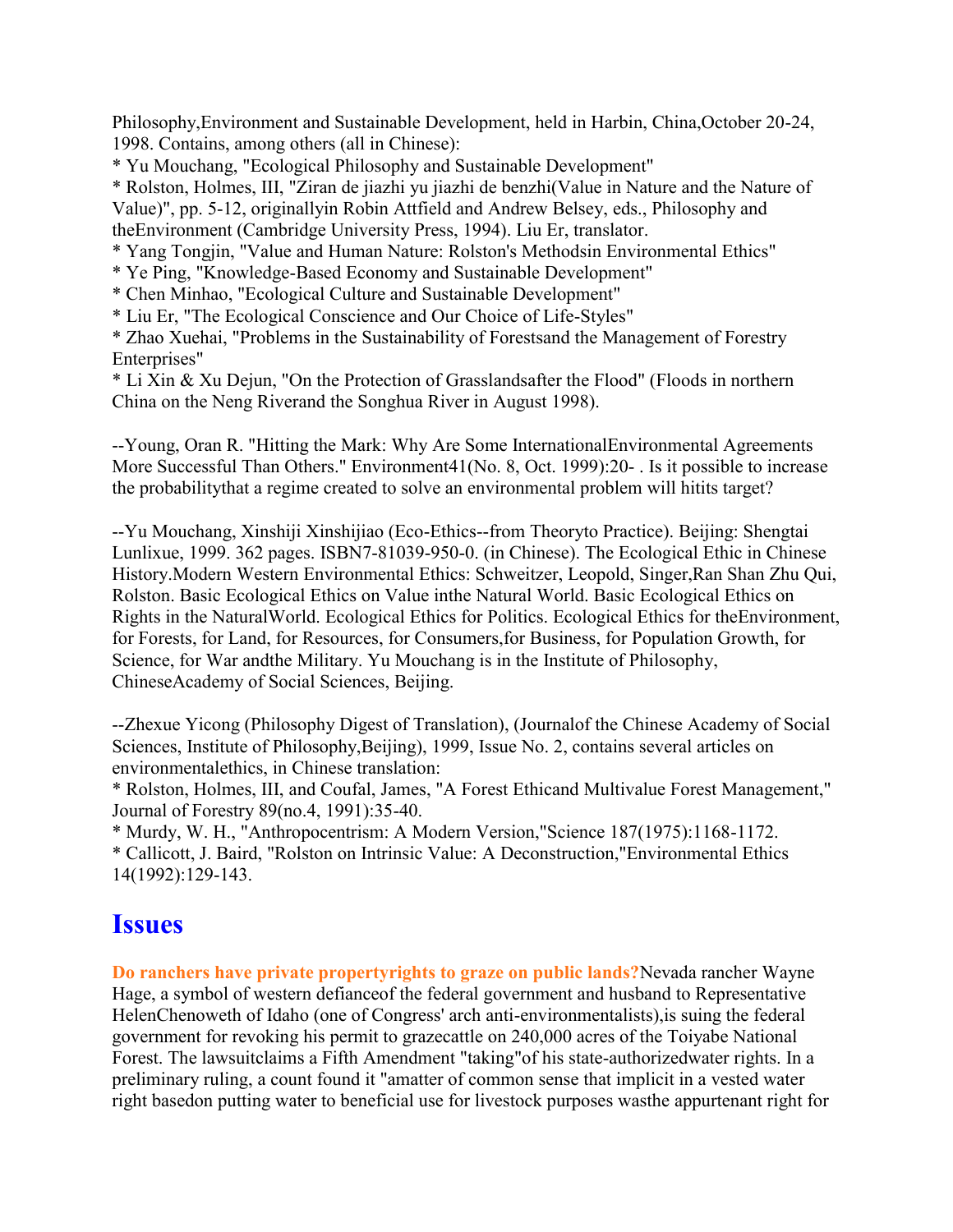those livestock to graze alongside thewater." See Tom Kenworthy, "Is Property Crusader's ClaimAll Wet?" Washington Post (10/6/99): A31.

**Political ramifications of the definitionof wilderness**. About 100million acres of the United States (4 percent) is protected aswilderness and another 100 million acres are suitable for suchdesignation. In an attempt to prevent the expansion of designatedwilderness areas, wilderness foes are driving off-road vehiclesthrough Utah's red rock country in hopes of scarring the landwith visible tracks. In Alaska, timber interests are trying tobuild a primitive road through the biggest wetland in North Americaso that the Copper River Delta would be ineligible for wildernessdesignation. Participants of new outdoor thrill sports such asjet skiing, paragliding, mountain biking, and helicopter skiingwant to be able to pursue their sports in wilderness areas, placesthat generally legally prohibit mechanical vehicles, roads, commercialexploitation, or human habitation. The reporter chronicling thisdispute claims that "implicit in this debate is the conceptthat wilderness and humans should have nothing to do with eachother that people have no place in wild country, exceptas occasional visitors." Some conservationists believe agreater tolerance for human presence in the wild could actuallyopen up more land for protection. Death Valley National Park isconsidering allowing the 300-member Timbisha Shoshone tribe, whichhas lived in the desert for centuries, to resume traditional hunting,gathering, and cultural activities

as long as they are pursued in the old-fashioned way. See TimothyEgan, "Searching for Eden: The Definition of Wilderness IsIncreasingly Elusive," NY Times (9/12/99).

**Virtual Old Faithful**. Live images (updated every 30 seconds)of Old Faithful geyser in Yellowstone National Park are now availableon the web at

http://www.nps.gov/yell/oldfaithfulcam.htm. YellowstonePark's web coordinator isn't worried that vicarious online viewingwill undermine people's desire to see the real thing and thinksit may even enhance people's visitation of the Park. See MindySink, "The Same Old Old Faithful, With a Newfangled Twist,"NY Times (11/18/99).

**Unsafe pesticides in U.S. produce**. A study by Consumers Union (publisherof Consumer Reports magazine) found that U.S. domestic producehad, in most cases, higher levels of toxic pesticides than didimported produce. Although almost all the produce tested was withinlegal limits, pesticide residue was frequently well above thelevels that the U.S. Environmental Protection Agency (EPA) saysare safe for young children. Peaches, winter squash, apples, green beans, pears, spinach, and grapes had toxicity hundredsof times the levels of other foods analyzed. Foods with the lowesttoxicity were apple juice, bananas, broccoli, canned peaches,milk, orange juice and canned or frozen peas and corn. See MarianBurros, "High Pesticide Levels Seen in U.S. Food," NYTimes (2/19/99).

**Fisheries conservation**. While about 70 percent of the world'simportant species are being fished to their limit or beyond, 60billion pounds worth of sea life is destroyed as bycatch eachyear, more than the annual catch of the entire U.S. fishing fleet.This includes 40,000 young swordfish that are thrown away by U.S.fishers each year because they are legally too small to keep.Shrimp boats which skim the bottom with huge trawl nets are notoriouslyinefficient, in one study throwing away 10 pounds of fish andshellfish for each pound of shrimp that goes to market. A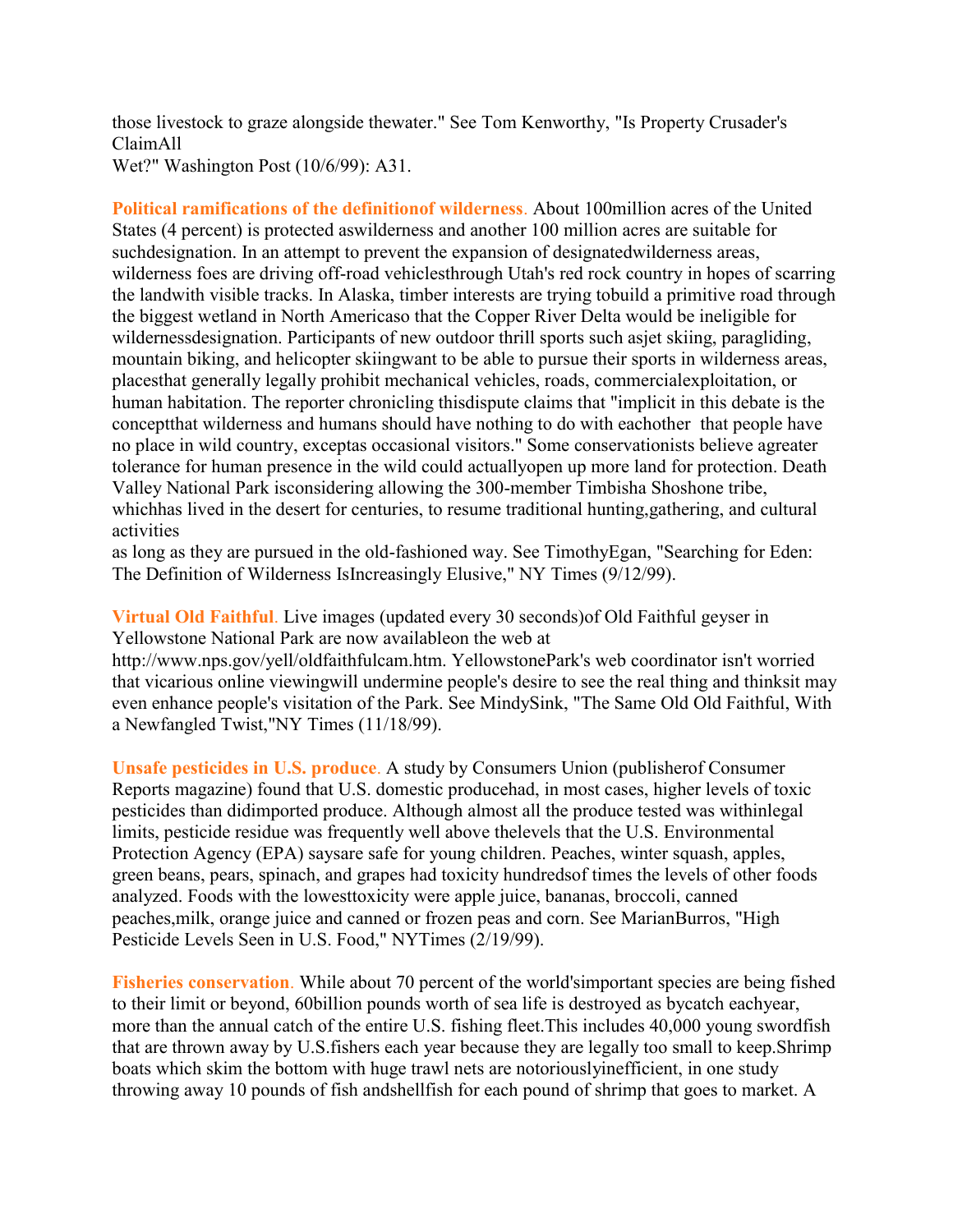notedmarine ecologist, Elliott Norse, says, "It's like killingthe pig for the squeal. We're not driving species to extinction,but we're harming our own fishing prospects." The U.S. NationalMarine Fisheries Service is using a number tactics to respondto these problems. Shrimpers have been required to pull TEDs (turtleexcluder devices) for a number of years and turtle populationshave been coming back. More recently, shrimpers have had to useBRDs (bycatch reduction devices) in addition to TEDs. Some environmentaland recreational fisher groups are pushing for limits on fishingwith "longlines," 20 to 70 mile long metal cables withhundreds of bated hooks. They also oppose the ongoing use of driftnets which are still legally deployed in U.S. waters at lengthsof up to 1 miles. Several summers ago, a small fleet of swordfishboats inadvertently killed 253 dolphins, 22 whales and 34 raresea turtles in two weeks of drift-net fishing. For several years,environmental groups have sponsor a boycott of Atlantic swordfish.A new idea with broad support is to establish permanent no-fishingzones. Analogous to national parks and wilderness areas, theseocean sanctuaries allow fish populations to rebuild and preserveecosystems in a near-natural state. Currently less than 1 percentof the sea is in such a preserve. Joby Warrick, "At Sea,the Catchword Is Conservation," Washington Post 1/7/99: A1.

**American songbirds aren't in decline**. Despite widespread opinion to the contrary,the best evidence is that most songbird populations have remainedrelatively stable across North America. Although there have beencatastrophic local and regional declines, 30 years of data fromthe North American Breeding Bird Survey suggest that continent-widenumbers of birds have remained generally stable. With some exceptions,forest songbirds are doing well because large chunks of NorthAmerican forests still provide sufficient habitat and serve asreservoirs that export birds to other areas. Grassland birds,on the other hand, are in serious decline, including a 90 percentreduction of bobolink in the Midwest. Although destruction oftropical forests is often cited as a threat to neotropical migrants,scientific opinion on the question is divided. See W.K. Stevens,"Something to Sing About: Songbirds Aren't in Decline,"NY Times (6/10/97).

#### **President Clinton designates threenew National Monuments and expands a fourth**,in a

ceremony--appropriately--on the rim of the Grand Canyon. All ofthe new/expanded monuments are designated from existing federalpublic lands:

\* Grand Canyon-Parashant Nat'l Monument: more than 1 million acresin Arizona northwest of Grand Canyon National Park.

\* Agua Fria Nat'l Monument: 71,000 acres north of Phoenix, wherehundreds of archaeological sites are threatened by urban sprawland pothunters.

\* California Coastal Rocks & Islands Nat'l Monument: a stringof small, uninhabited islands and rock outcroppings along theentire California Coast, providing critical habitat for marinewildlife. \* Expansion of Pinnacles National Monument: nearly 8000 acresadded to the existing Monument south of San Jose, California,an area threatened by urban sprawl.

**Lynx reintroduction in southwesternColorado**. Forty-one lynxwere reintroduced last winter, under considerable criticism. Fifteenare known dead, eight unaccounted for, the others alive and well.Six of the fifteen starved, prompting a revised release protocol,later in the year, with more prey available. One lynx wanderedas far as Nebraska, seven hundred miles, apparently generallywandering north towards Canada, where it was earlier captured.It was eating pheasants, got into a chicken coop, where the farmermight have shot it, but saw the collar and spared it.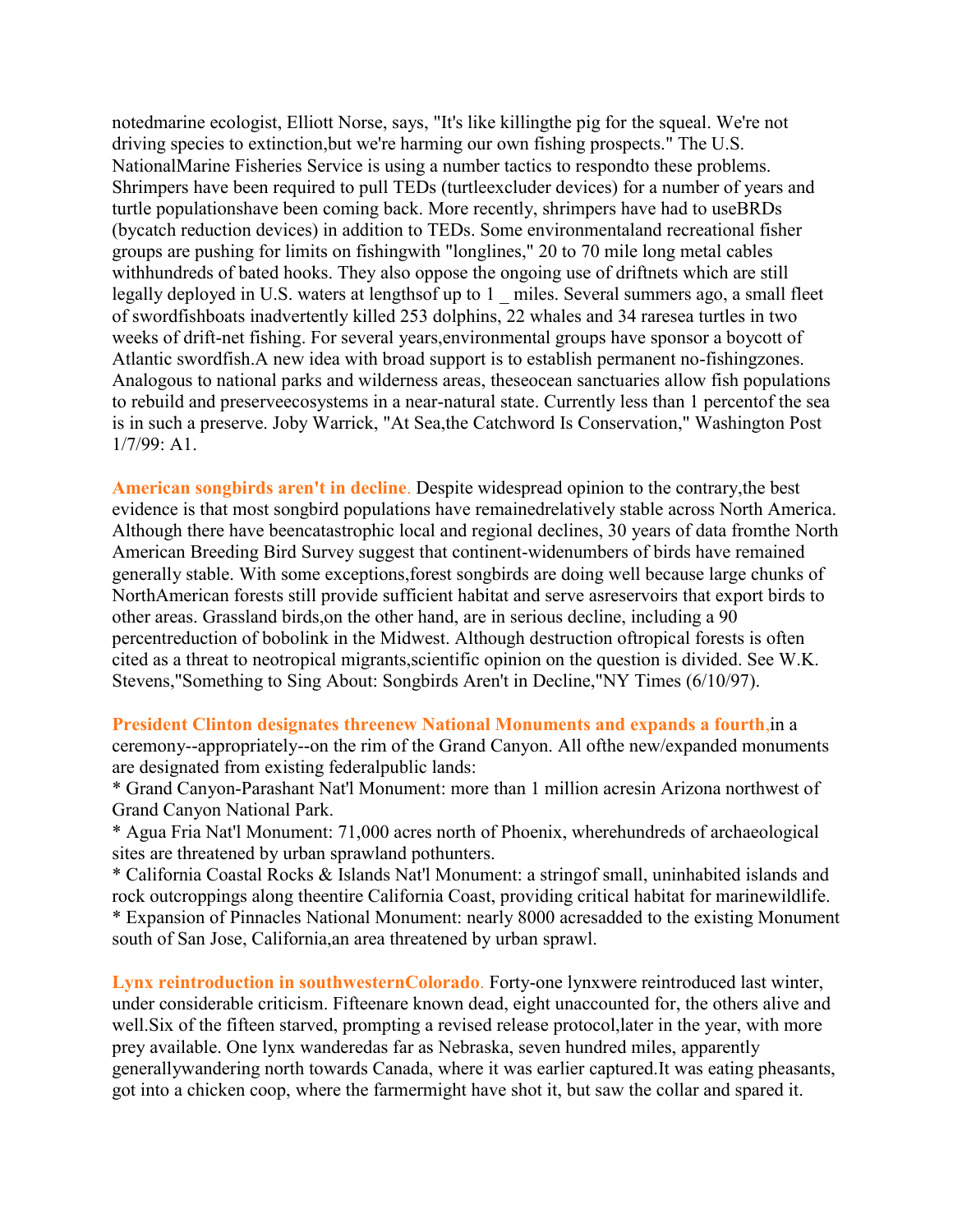Unfortunately,it was shot in a later incident. Another lynx has wandered asfar as Rocky Mountain National Park, five hundred miles away.Colorado Division of Wildlife plans to release fifty-two morethis spring. For earlier comment, see ISEE Newsletter, vol. 10,no. 1, spring 1999, especially Bekoff, Marc, "Jinxed Lynx?Some Very Difficult Questions with Few Simple Answers," Boulder(Colorado) Daily Camera, January 24, 1999, though Bekoff now approvesof the new protocols. See also Lloyd, Jillian, "When Savinga Species Proves To Be Hard on the Animals," Christian ScienceMonitor, Mar 11, '99.

**The dozen most significant land protectionactions of the 20th century U.S.**,in chronological order, according to the Wilderness Society:

- (1) Creation of the first national wildlife refuge in 1903.
- (2) Passage of the Antiquities Act in 1906
- (3) Passage of the Weeks Act in 1911 (creating the first NationalForests east of the Mississippi)
- (4) Creation of the National Park Service in 1916
- (5) Defeat of Echo Park Dam in 1956
- (6) Passage of the Wilderness Act in 1964
- (7) Passage of the Land and Water Conservation Act in 1964
- (8) The first Earth Day in 1970
- (9) Passage of the National Environmental Policy Act in 1970
- (10) Passage of the Endangered Species Act in 1973
- (11) Passage of the National Forest Management Act in 1976
- (12) Passage of the Alaska Lands Act in 1980.

**"A New Way of Living With Nature."**December 19, 1999. NY Times Editorial on "what can looselybe called the environmental ethic": "A century thatwill be remembered for material and scientific progress may alsobe remembered for something more modest--as a moment when mankind,realizing that the earth's resources were not finite and perhapsseeking expiation for years of predatory behavior, struck a trucewith nature. For the first time since the dawn of the industrialage there was, at least in the West and certainly in America,a rough armistice between the forces of economic growth and theforces of preservation. ... Having discovered that we can actuallychange the way nature operates, we have also discovered that withthis power comes a sacred obligation to restore what we once nearlyruined."

#### **Hopi eaglet ceremony versus wildlifeconservation in national parks and**

**monuments**.Members of the Hopi tribe, native Americans in Arizona,wish to revive a ceremony that requires the killing of goldeneagle chicks taken from their sacred lands, now often in nationalparks and monuments. They received permission from the U.S. Fishand Wildlife to take up to 40 eaglets, but have been refused byPark Service officials, on grounds of wildlife conservation. Inparticular, they were refused admission to Wupatki National Monument,outside Flagstaff, Arizona, for this purpose; collecting chicksfrom Grand Canyon National Park is another possibility. Thosewho engage in the ceremony apparently believe that the eagletcan travel in the spirit world to inform their Hopi ancestorsof what the Hopis need in today's world. The Hopis say that theytreat the eaglet with respect, caring for it for some months,before its sacrifice. The name of the ceremony, literally translatedfrom the Hopi, is "baby eagle suffocation ceremony."The tribe has protested at various levels, including an appealto U.S. Interior Secretary Bruce Babbitt. For an appreciativeaccount of Native Americans in the Southwest, by a lawyer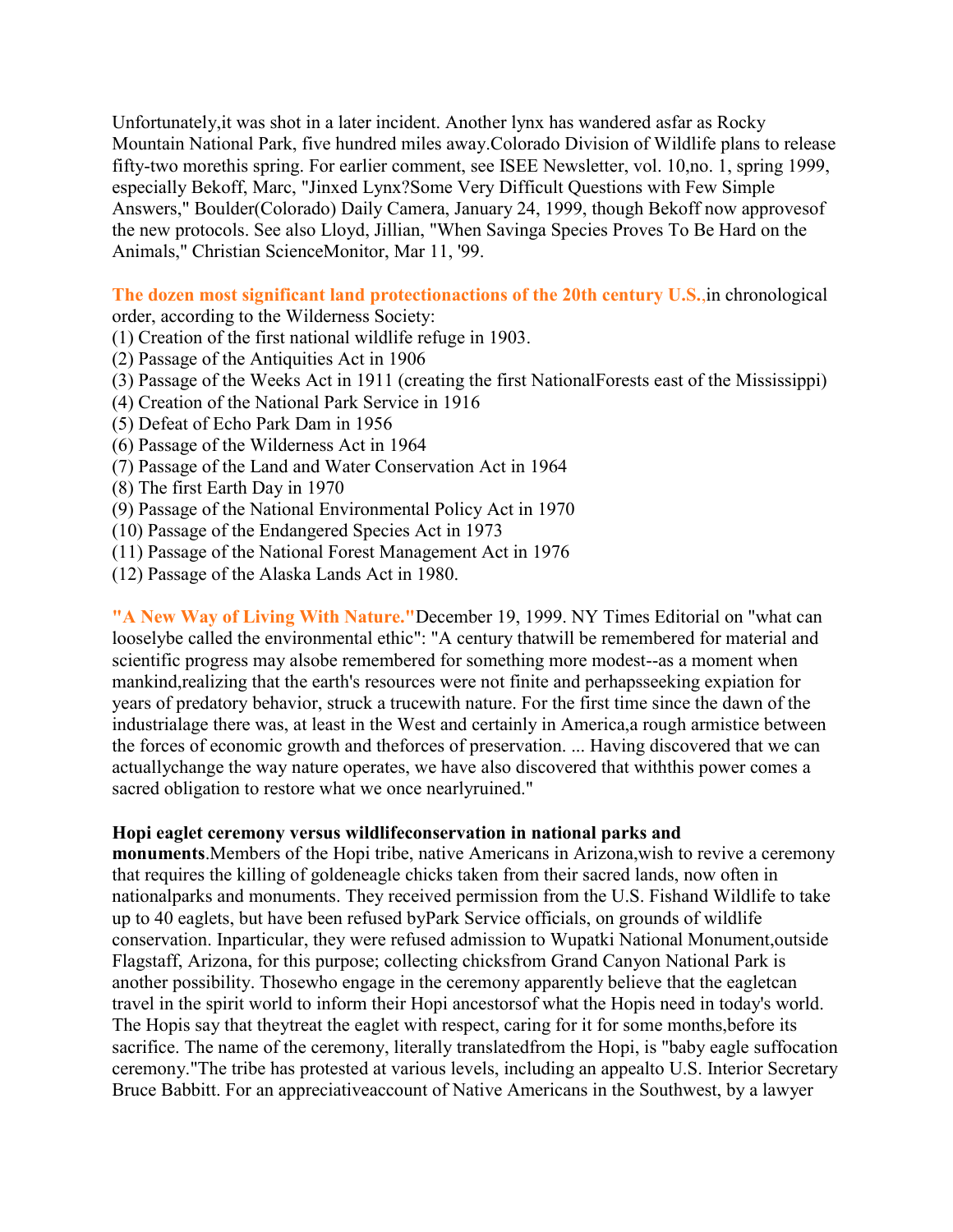defendingtheir rights (and some mention of the eagle ceremony, p. 297), see Wilkinson, Charles, Fire on the Plateau: Conflict and Endurancein the American Southwest (Washington, DC: Island Press, 1999).

In another native American story, to the dismay of many anthropologists,the bones of a teen-age girl who died in Minnesota 7,900 yearsago were returned to the Sioux tribe and reburied. Found in 1931,she was one of the oldest skeletons even found in North America,and anthropologists said she bore little resemblance to livingnative American tribes, for example 2 cm. canines, outside themodern range. A number of such skeletons have been reburied, justwhen new techniques for their study are becoming available, suchas genetic analysis, and scientists complain that opportunitiesto study the presence of early native Americans on the North Americanlandscape are being lost. Story: "Ancient Bones Returnedto Sod," Science 286(1999):1285.

**The Lancet scolded over transgenicfood paper**. Britain'smost prestigious medical journal, The Lancet, published a paperby Stanley Ewen and Arpad Pusztai claiming that rats fed transgenicpotatoes had abnormalities in their intestines. The authors, especiallyPusztai, have also claimed that transgenic potatoes can stuntrats' growth and impair their immune systems. Critics say thepaper is deeply flawed. The Lancet editors admit the paper iscontroversial but reply that five of six referees (twice the usualnumber) recommended publication, if only to get the claims evaluated.There is currently a heated debate over transgenic foods in theU. K. See Ewen, Stanley W. B., and Pusztai, Arpad, "Effectsof Diets Containing Genetically Modified Potatoes Espressing Galanthusnivalis Lectin on Rat Small Intestine," The Lancet 354 (October16, 1999):1353-1354. The authors are pathologists at the Universityof Aberdeen. Story: Martin Enserink, "The Lancet ScoldedOver Pusztai Paper," Science 286(22 October, 1999):565.

**Przewalski's horse is wild again**. Przewalski's horse was common in Siberiaat the end of the last Ice Age, but its numbers steadily declined,then declined even more rapidly with increased human populationpressures in the 18th and 19th centuries, although the specieswas not known by Western scientists to be yet alive, until itwas discovered by a Polish explorer Colonel Przewalski in 1878.It was extinct in the wild by the 1960's. From a handful in zoos,it has now been reestablished in Mongolia, apparently a successfulreintroduction. This is the world's oldest and only truly wildhorse (other "wild" horses are feral), and it has neverbeen domesticated. See Peck, Robert McCracken, "Home Again!"International Wildlife 29 (no. 5, September/October, 1999):36-41.

**Dam Indecision**.The U.S. Army Corps of Engineers pleads for more time todecide whether to remove four dams on the Snake River to saveendangered salmon in the Pacific Northwest. The Corps finds thatthere would be great benefits to wildlife, but heavy economicand social impacts. Critics say that ample data is already inand that the Corps is stalling. Mann, Charles C., and Plummer,Mark L., "Army Corps Siezed by Dam Indecison," Science287 (7 January 2000):27.

**Thanks**to Ned Hettinger (College of Charleston), Holmes RolstonIII (Colorado State University) and WildAlert! for this issue'snews clips.

## **Regional Representatives**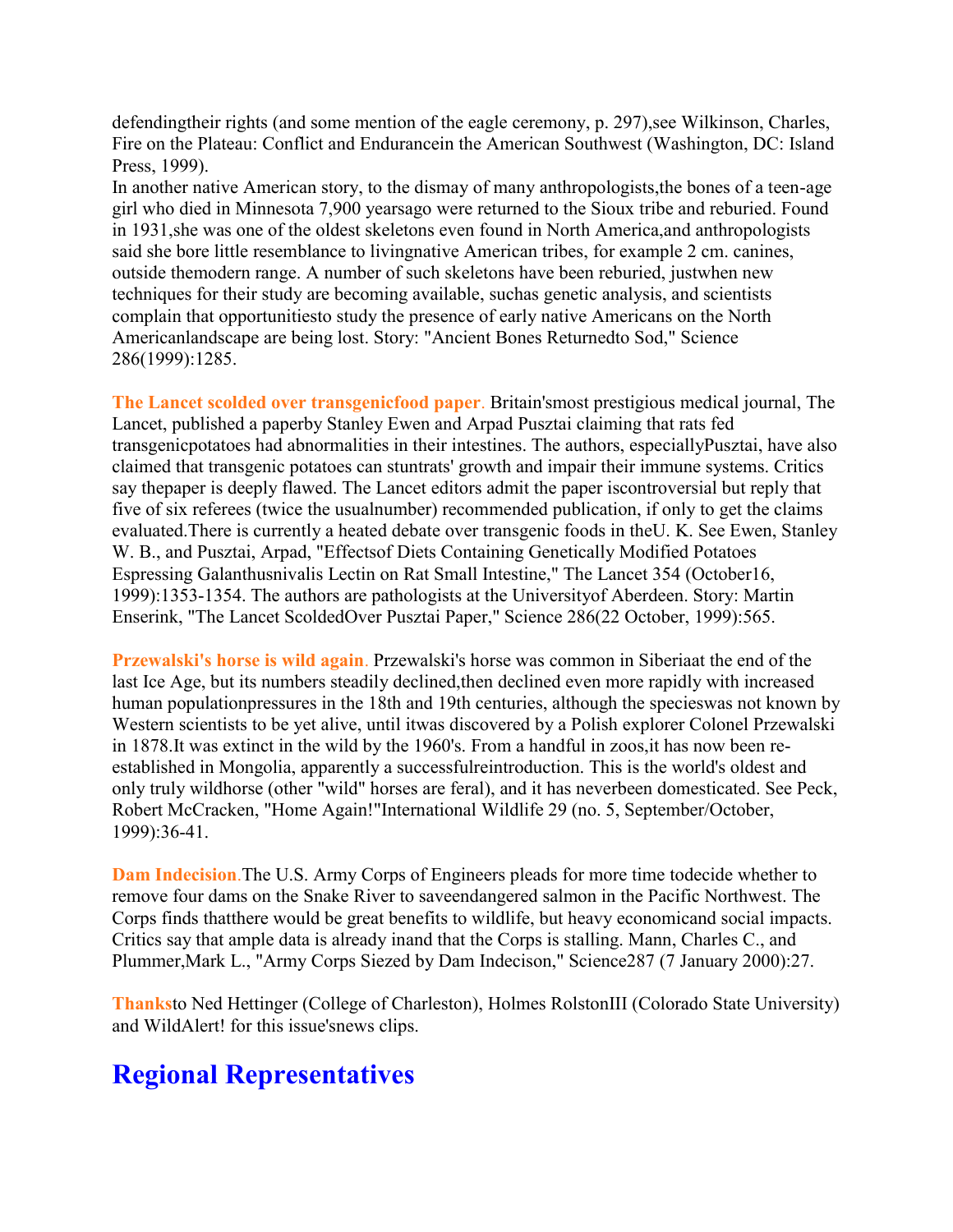**Africa**:Johan P. Hattingh, Department of Philosophy, Universityof Stellenbosch, 7600 Stellenbosch, South Africa. Hattingh headsthe Unit for Environmental Ethics at Stellenbosch. Phone: 27 (countrycode) 21 (city code) 808-2058 (office), 808-2418 (secretary);887-9025 (home); Fax: 886-4343. Email: jph2@maties.sun.ac.za.

**Australia and New Zealand**: William Grey, Department of Philosophy,University of Queensland, 4067, Queensland AUSTRALIA. Email: wgrey@cltr.uq.edu.au.

**China**:Yu Mouchang, Institute of Philosophy, Chinese Academy ofSocial Sciences, Beijing 100732, P. R. China.

**Taiwan**:Edgar Lin, Biology Department, Tunghai University, Taichung,Taiwan 40704. Email: edgarlin@ms5.hinet.net. Phones: 886-4-3595622office; 886-4-3590991 home. Fax: 886-4- 3595953.

**Eastern Europe**:Jan Wawrzyniak. Department of Philosophy, Adam MickiewiczUniversity of Poznan, Poland. University address: Prof. Jan Wawrzyniak,Institut Filozofii, Adam Mickiewicz University, 60-569 Poznan,Szamarzewskiego 91c POLAND. Phone: +48 / 61 / 841-72-75; Fax:+48 / 61 / 8430309. Home address: 60-592 Poznan, Szafirowa 7,POLAND. Email: jawa@main.amu.edu.pl. Website: http://appliedphilosophy.mtsu.edu/ISEE/JanWaw/index.html.

**Western Europe and the Mediterranean**: Martin Drenthen, Center for Ethics Universityof Nijmegen (CEKUN), Postbox 9103, 6500 HD Nijmegen, THE NETHERLANDS.Office phone: 31 (country code) 24 (city code) 3612751. Fax: 31-24-3615564.E-mail:mdrenthen@hetnet.nl. Webpage: http://www.kun.nl/phil/english/members/drenthen.html.Home address: Van't Santstraat 122, 6523 BJ Nijmegen. Home phone:+31 (country) - 24 (city) - 3238397.

**Mexico and Central America**: Teresa Kwiatkowska, Universidad AutonomaMetropolitana-Iztapalapa, Departamento de Filosofia, Av. Michoacany Purissima s/n, 09340 Mexico D.F., MEXICO. Phone: (5) 637 1424 (home), (5) 724 47 77 (office). Fax: (5) 724 47 78. Email:kwiat@xanum.uam.mx.

**Canada:** Laura Westra, 222Barrhill Rd., Maple,Ont.L6A lL2, Canada. Phone:914-395-2487. Email:lwestra@mail.slc.

**Pakistan and South Asia**: Nasir Azam Sahibzada, Senior EducationOfficer, WWF-Pakistan (NWFP), UPO Box 1439, Peshawar PAKISTAN.Phone: (92) (521) (841593). Fax: (92) (521) (841594). Email: wwf!nasir@wwf.psh.imran.pk.

**South America**:Ricardo Rozzi, Institute of Ecological Research Chiloe,Chile, and Facultad de Ciencias, Universidad de Chile.

**United Kingdom**:KeeKok Lee, Department of Philosophy, University of Manchester,Oxford Road, Manchester M13 9PL UK. Phone and Fax: +44 (0)161275 3196. Email: keekok.lee@man.ac.uk.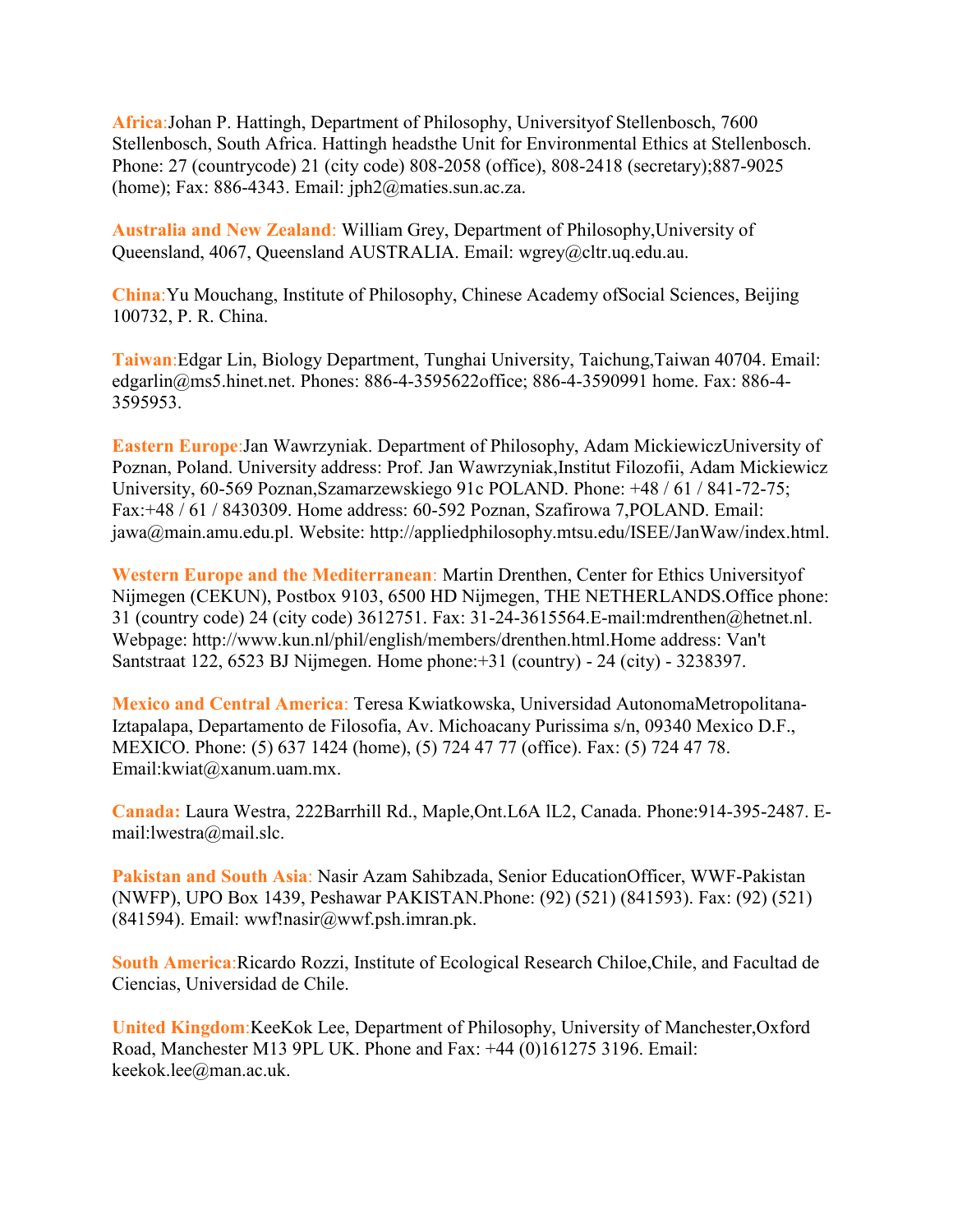**United States**:Ned Hettinger, Philosophy Dept, College of Charleston,Charleston, South Carolina 29424 USA. Phone: 843-953-5786; 843-883-9201(home). Fax: 843-953-6388. E-mail: HettingerN@CofC.edu). AddressJuly 1999 to August 2000: 416 W. College, Bozeman, MT 59715. Phone:406-522-9676.

Holmes Rolston, III, Dept. of Philosophy, Colorado State University,Fort Collins, Colorado 80523 USA. Phone: 970-491-6315 (Office).Fax: 970-491-4900. Email: rolston@lamar.colostate.edu.

### **ISEE Newsletter Submissions**

Please send any announcements, calls for papers or news itemsvia e-mail (preferred) or fax to newsletter editor Philip Cafaro.Address: Department of Philosophy, Colorado State University,Fort Collins, CO 80523 USA. E-mail: cafaro@lamar.colostate.edu.Phone: 970/491- 2061. Fax: 970/491-4900. Brief reports of researchand accounts of issues of philosophical importance are also welcome.Submissions will be edited and publication cannot be guaranteed.Please continue to send bibliographic items to Holmes RolstonIII, at the address above. Correspondents, especially internationalones, should realize that diacritical marks do not come throughon U.S. e-mail. The next deadline for newsletter submissions isApril 7.

#### **Membership/Renewal Form**

Please enroll me as a member of the International Society forEnvironmental Ethics. Enclosed are dues:

Annual regular dues are: Inside U.S., \$15 Regular, \$10 Students;Outside U.S., \$20 Regular, \$15 Students. (Due to additional postage).Members outside the United States should send the equivalent ofU.S. dollars, based on current exchange rates, to the ISEE Treasurer(address below). Sorry, we cannot accept credit card payments.

| Name: | --<br>ΔĿ<br>. . |  |
|-------|-----------------|--|
|       |                 |  |

Position or Affiliation:\_\_\_\_\_\_\_\_\_\_\_\_\_\_\_\_\_\_\_\_\_\_\_\_\_\_\_\_\_\_\_\_\_\_\_\_\_\_\_\_\_\_\_\_\_\_\_\_\_\_\_\_\_\_\_\_\_\_\_

Address (Include Postal Code):

Fax:

E-mail:

Send with payment to Dr. Max Oelschlaeger, Department of Humanities,Arts, and Religion, Northern Arizona University, PO Box 5634,Flagstaff, AZ 86011-5634 USA.

#### **BALLOT FOR ELECTION OF VICE-PRESIDENT/PRESIDENT-ELECT**